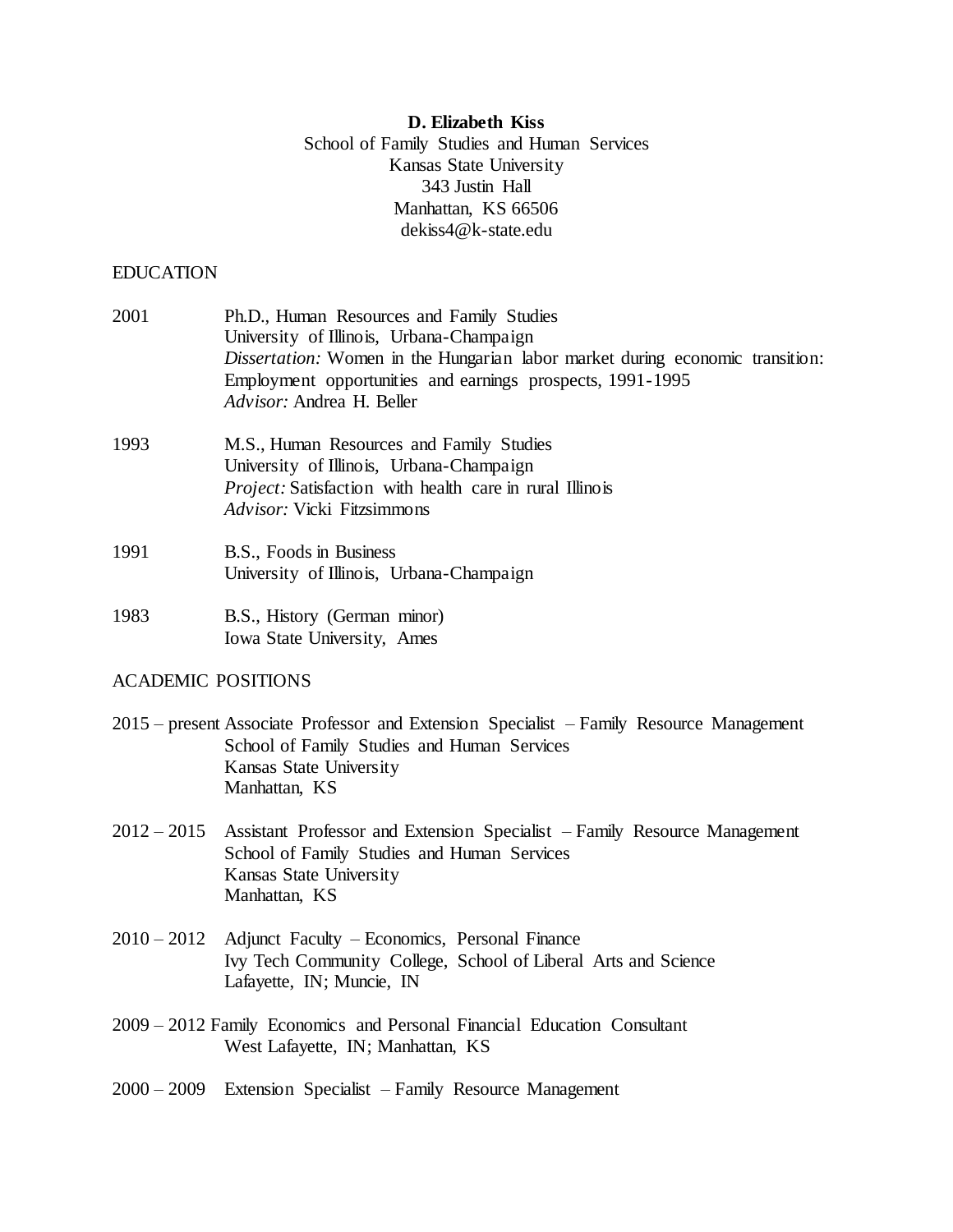Department of Consumer Sciences and Retailing Purdue University West Lafayette, IN

- 1998 2000 Assistant Professor and Extension Specialist Family Resource Management Department of Human Development and Family Studies Iowa State University Ames, IA
- 1991 1997 Graduate Teaching/Research/Extension Associate Family and Consumption Economics Department of Agriculture and Consumer Economics University of Illinois, Urbana – Champaign Urbana, IL
- 1995, Spring Instructor Family Economic Policy Department of Agriculture and Consumer Economics University of Illinois, Urbana – Champaign Urbana, IL

### GRANTS, CONTRACTS, AND CONTRIBUTIONS

### Funded

2017 "Youth Financial Management, Literacy, and Physical Activity with StoryWalk® Project," Alpha Rho Chapter of Epsilon Sigma Phi Endowment Grant, \$500 (with D. Dias).

> "Financial Story Walks®," KSU College of Human Ecology Katey Walker Extension Development Fund, \$300 (with K-State Research and Extension Family Resource Management Program Focus Team).

"North Central Region Texting Intervention Project for Students," AFCPE Mary O'Neill Mini Grant, \$2,500 (with North Central Extension Region Family Resource Management Specialists).

- 2016 "Medical Access and CHIP Reauthorization Act (MACRA) Funding Opportunity: Connecting Kids to Coverage: Outreach and Enrollment Cooperative Agreements," Centers for Medicare and Medicaid Services, \$990,000 (two year award with B. Wiles, E. Johannes, D. Bolton, and collaborators from Kansas University Medical Center and Kansas Health Institute).
- 2014 "Prepare Kansas 2015 Online Challenge," KSU College of Human Ecology Katey Walker Extension Excellence Fund, \$300 (with J. Rathbun).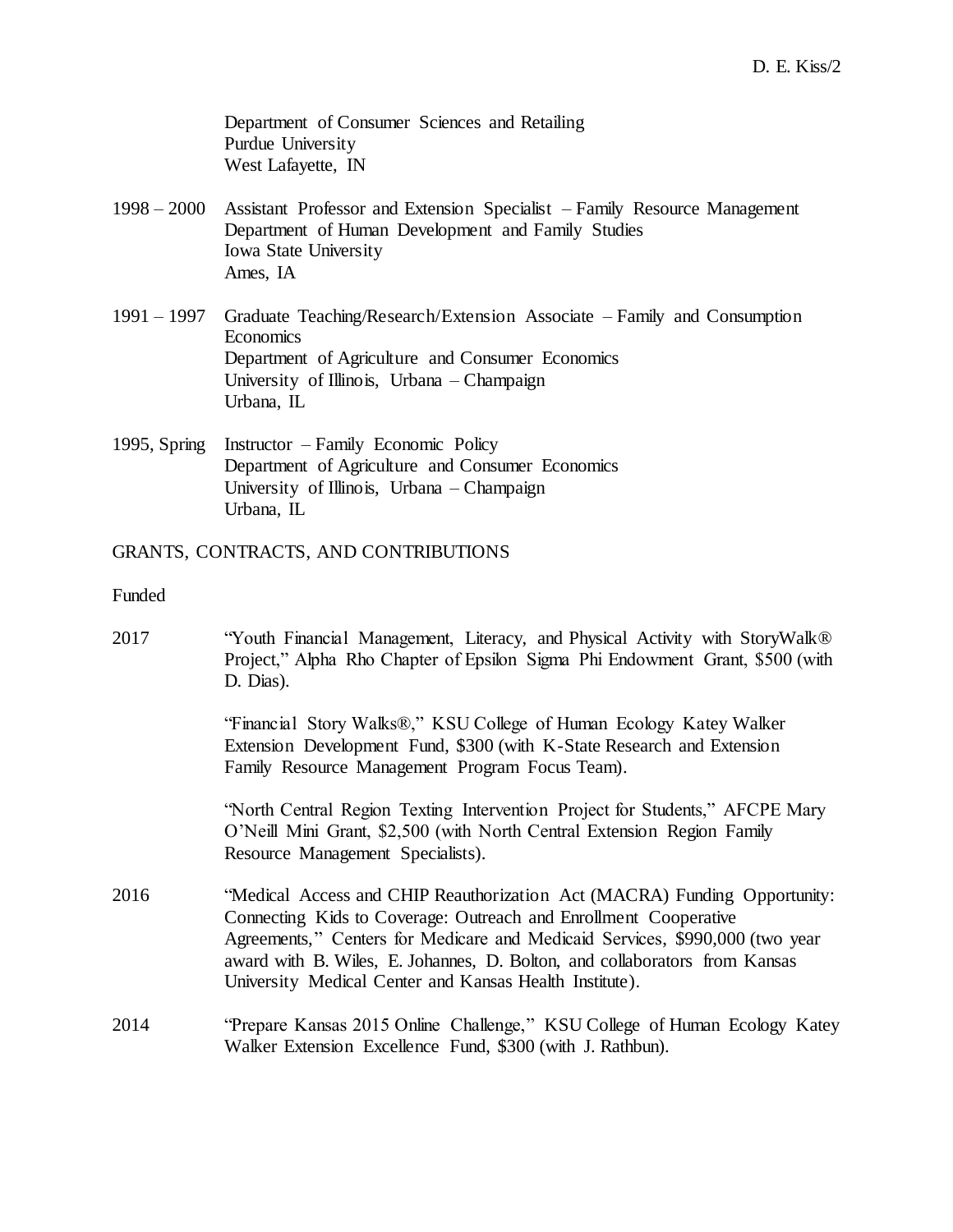| 2013          | "Multistate Extension Education and Outreach Project on the Marketplace<br>Exchanges of the Affordable Care Act," University of Georgia (USDA NIFA),<br>\$90,000 (with R. Riportella).                  |
|---------------|---------------------------------------------------------------------------------------------------------------------------------------------------------------------------------------------------------|
|               | "National Extension Leadership Development 2014 North Central Class Travel<br>Expenses," Kansas State University Academic Excellence Fund Award, Office of<br>the Provost, $$4,000$ .                   |
| 2012          | "High School Financial Planning Program in Kansas," National Endowment for<br>Financial Education, \$1000.                                                                                              |
|               | "High School Financial Planning Program Implementation Grants," Katey Walker<br>Extension Excellence Fund, \$300.                                                                                       |
| 2009          | "Captain Cash Issue Based Action Team," Purdue Extension Administration,<br>\$2,500.                                                                                                                    |
|               | "Financial Management in Times of Change Issue Based Action Team," Purdue<br>Extension Administration, \$2,500.                                                                                         |
|               | "Indiana Teen\$ucceed, Phase 3," Indiana Department of Financial Institutions via<br>the National Endowment for Financial Education, \$21,814. (with R. McKee)                                          |
| 2008          | "High School Financial Planning Program Professional Learning Community for<br>Indiana Family and Consumer Sciences Teachers," National Endowment for<br>Financial Education, \$6,250. (with W. S. Fox) |
| 2007          | "High School Financial Planning Program in Indiana," National Endowment for<br>Financial Education, \$2000.                                                                                             |
| 2005          | "High School Financial Planning Program in Indiana," National Endowment for<br>Financial Education, \$1,000.                                                                                            |
| $2004 - 2006$ | "Statewide Get Checking <sup>TM</sup> Program," Voluntary support contributions from<br>multiple sponsors, \$10,875 in 2006; \$19,875 from 2004-2006.                                                   |
| 2003          | "High School Financial Planning Program in Indiana," National Endowment for<br>Financial Education, \$1,000.                                                                                            |
| 2002          | "High School Financial Planning Program in Indiana," National Endowment for<br>Financial Education, \$1,000.                                                                                            |
| 2001          | "High School Financial Planning Program in Indiana," National Endowment for<br>Financial Education, \$1,000.                                                                                            |
|               |                                                                                                                                                                                                         |

Submitted, Under Review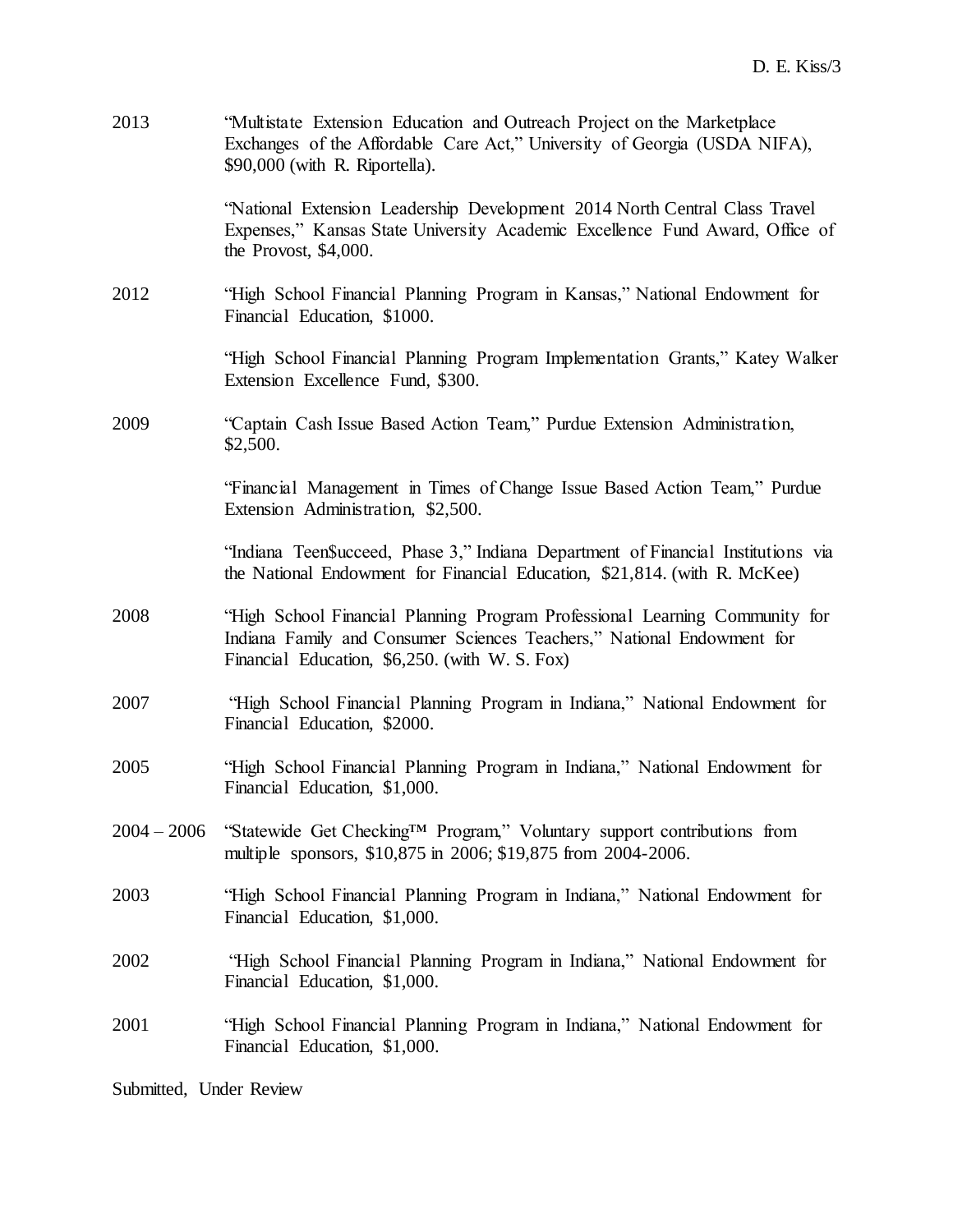2018 "Integrating and Sustaining Financial Capability Services in Rural Healthcare Delivery," North Central Regional Center for Rural Development, \$24,987, (with J. M. Collins, S. Bartholomae, C. Janney, and C. Johnson).

# Submitted, Not Funded

| 2017 | "Family Conversations about Money, Reading, and Physical Activty with<br>StoryWalk®," AFCPE Mary O'Neill Mini Grant, \$2,000 (with D. Wood).                                                                                                                                                                                  |
|------|-------------------------------------------------------------------------------------------------------------------------------------------------------------------------------------------------------------------------------------------------------------------------------------------------------------------------------|
|      | "Expanding Financial Education in Libraries and Workplaces Across Rural<br>States," FINRA Foundation, \$154,689 (with J. Schumacher and C. Johnson).                                                                                                                                                                          |
|      | "Behavioral Economics and Retirement Decision-Making for Farmers," USDA<br>NIFA AFRI, \$500,000 (with S. Worthy, S. Chatterjee, C. Johnson, L. Saboe-<br>Wounded Head, M. Gutter, Y. Xu, and T. Mountain).                                                                                                                    |
| 2015 | "Increasing Health Insurance Coverage of Minorities in Southwest Kansas,"<br>Office of Minority Health (OMH) Partnership to Increase Coverage in<br>Communities II Initiative Grant, \$498,900 (with Roberta Riportella, Martin Seay,<br>and Debra Bolton). [approved but not funded]                                         |
| 2014 | "Integrating Family Economics and Family Development Scholarship to Build<br>Strong Families," AFCPE Mary O'Neill Financial Education Mini-Grant, \$2,500<br>(with B. Wiles).                                                                                                                                                 |
| 2013 | "Learn to Earn: Understanding and Managing Financial Aid from Application to<br>Pay-off," ING Foundation, \$99,996 (with E. Johannes and C. Robb).                                                                                                                                                                            |
| 2007 | "Resident Opportunity and Self-Sufficiency Grant," U. S. Department of Housing<br>and Urban Development, \$70,000. (with R. Haynes-Bordas and partnering with<br>Indiana Housing and Community Development Authority).                                                                                                        |
| 2003 | "State-wide Money Management Education for IDA Participants," Indiana<br>Department of Commerce, \$80,000. (with R. Haynes-Bordas).                                                                                                                                                                                           |
|      | "Integrating Money Management Education and Practice in Program Activities<br>for Low Income, Low Literacy Adults Challenged by Work Attachment: A<br>Planned Collaboration between Keys to Work, Inc. Purdue Extension – Marion<br>County, & Purdue University," Keys to Work, Inc., \$104,349. (with R. Haynes-<br>Bordas). |
|      |                                                                                                                                                                                                                                                                                                                               |

EXTENSION SCHOLARSHIP AND CREATIVE ENDEAVORS

Published Work

*Journal Articles*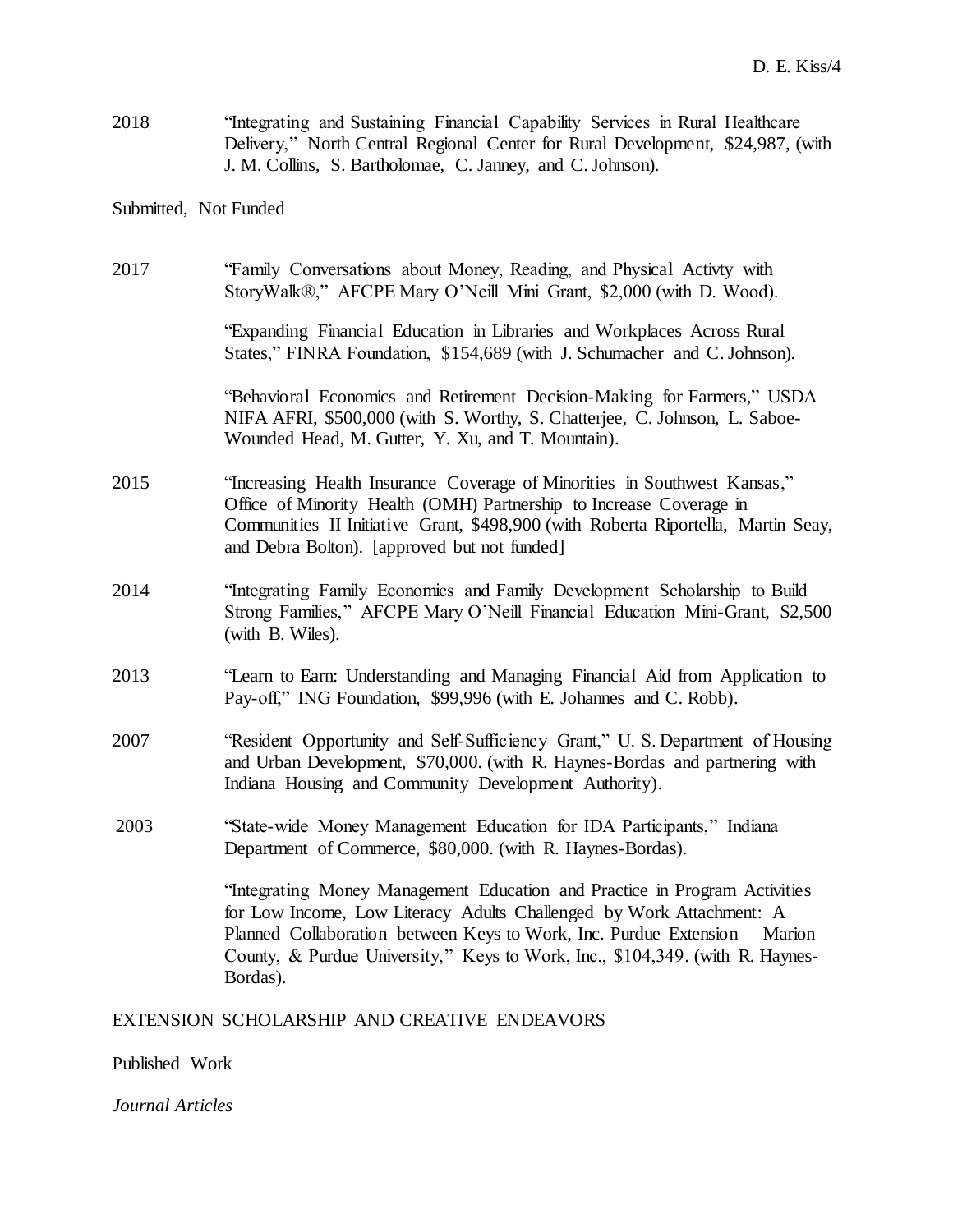| Accepted | Kiss, E., Katras, M. J., Koonce, J., Martin, K., Wise, D., Mielitz, K., & Brown, V.<br>Developing a Health Insurance Teaching Strategy: From Concept Mapping to<br>Mobile Messaging. Journal of Human Sciences and Extension.                                                    |
|----------|----------------------------------------------------------------------------------------------------------------------------------------------------------------------------------------------------------------------------------------------------------------------------------|
| 2018     | O'Neill, B., Xu, Y., Johnson, C., & Kiss, E. Twitter Chats as a Research Tool: A<br>Study of Young Adult Financial Decisions. Journal of Human Sciences and<br><i>Extension,</i> 6(1), 89-97.                                                                                    |
| 2017     | Brown, V., Koonce, Joan C., Martin, K., Kiss, E., Katras, M. J., & Wise, D. What<br>extension professionals say about teaching health insurance: Results from a<br>nationwide survey. Journal of Family and Consumer Sciences, 109(3), 37-44. doi:<br>10.14307/JFCS109.3.37      |
| 2016     | Kiss, E., & O'Neill, B. Financial Security for All: A Pioneering eXtension.org<br>Community of Practice. The Forum for Family and Consumer Issues, 20(2).                                                                                                                        |
|          | Cho, S. H., Mountain, T. P., Porto, N., Kiss, D. E., Gutter, M. S. and Griesdorn,<br>T. Experimental Design to Understand the Student Loan Decision: A<br>Methodological Note. Family and Consumer Sciences Research Journal, 45: 65–<br>76. doi:10.1111/fcsr.12186              |
| 2015     | Cho, S. H., Xu, Y., & Kiss, D. E. Understanding student loan decisions: A<br>literature review. Family and Consumer Sciences Research Journal, 43, 229-43.<br>doi: 10.1111/fcsr.12099                                                                                            |
| 2014     | Seay, M. C., Zimmerman, L., & Kiss, E. Focused financial education for young<br>high-school educators. The Forum for Family and Consumer Issues, 19(3).                                                                                                                          |
| 2012     | Yilmazer, T., Babiraz, P., & Kiss, D. E. The role of lending practices on the<br>foreclosure crisis: Evidence from Indiana and Ohio. Family and Consumer<br>Sciences Research Journal, 40, 398-416. doi: 10.111/j.1552-3934.2012.02119.x                                         |
| 2008     | Haynes-Bordas, R., Kiss, D. E., & Yilmazer, T. Effectiveness of financial<br>education on financial management behavior and account usage: Evidence from a<br>'second chance' program. Journal of Family and Economic Issues, 29(3), 362-<br>390. doi: 10.1007/s10834-008-9115-x |
| 2004     | Olson, C. M., Anderson, K., Kiss, D. E., Lawrence, F. C., & Seiling, S. B. Factors<br>protecting against and contributing to food insecurity among rural families.<br>Family Economics and Nutrition Review, 16(1), 12-20.                                                       |
| 2000     | Kiss, D. E., & Beller, A. H. Hazel Kyrk: Putting the economics into home<br>economics. KON Forum, $11(2)$ , 25-42.                                                                                                                                                               |

*Book Chapters*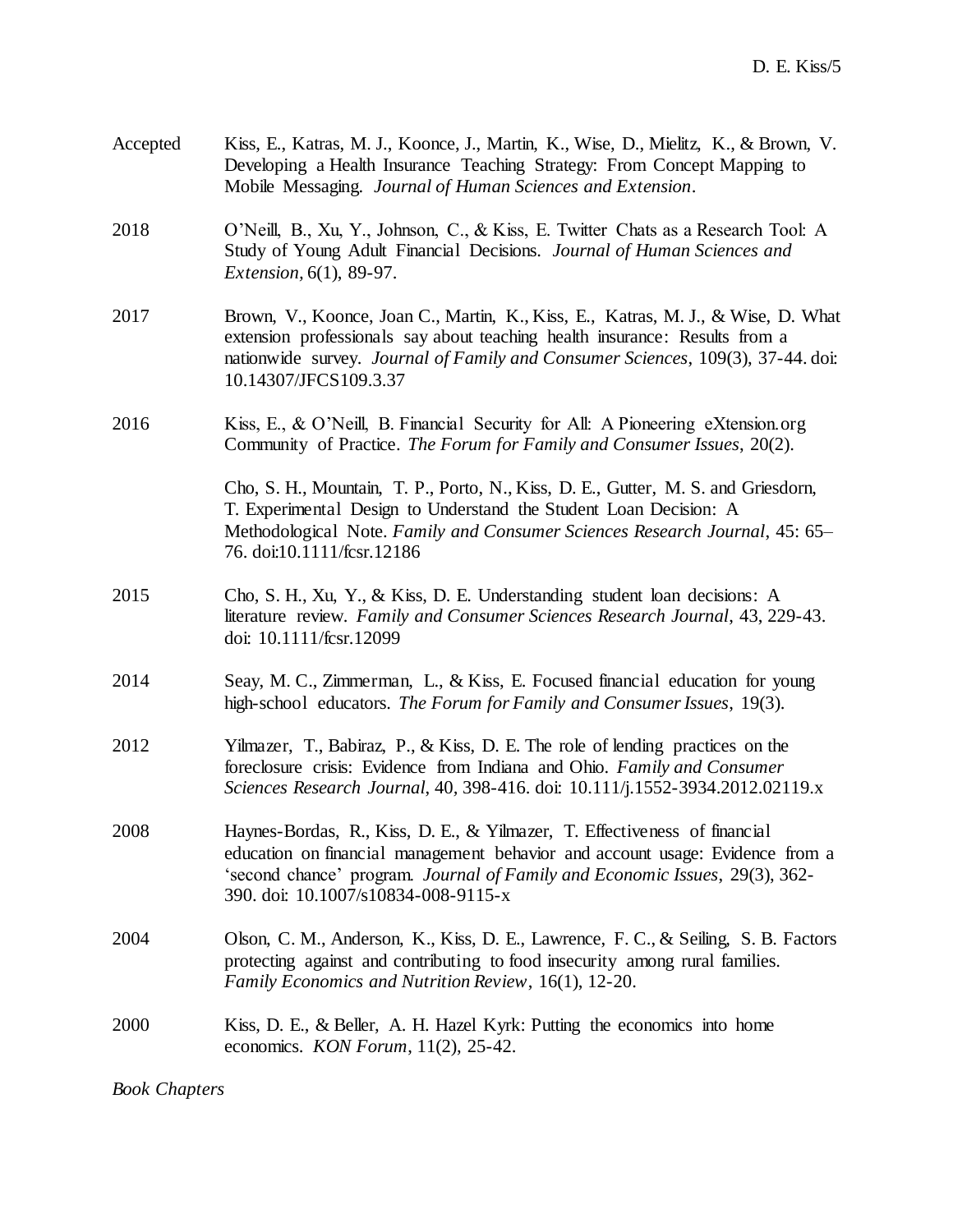| 2001 | Beller, A. H., & Kiss, D. E. "Hazel Kyrk," in A. Hast & R. Lunin Schultz (Eds.),         |
|------|------------------------------------------------------------------------------------------|
|      | Women building Chicago 1770-1990: A biographical dictionary (pp. 482-485).               |
|      | Chicago, IL: Chicago Area Women's History Conference.                                    |
|      |                                                                                          |
| 2000 | Beller, A. H., & Kiss, D. E. "Divorce," in M. Lewis and J. Peterson (Eds.), <i>Elgar</i> |

*Companion to Feminist Economics* (pp. 113-121). Cheltenham, UK: Edward Elgar.

*Peer Reviewed Proceedings and Abstracts*

2017 Cho, S.H., Johnson, C., Kiss, D.E., O'Neill, B., & Gutter, M.S. Student loan decision-making: What we know and what we do with it. *Proceedings of the Association for Financial Counseling and Planning Education*, 44.

> Johnson, C., Kiss, E., Evans, D., Xu, Y., & O'Neill, B. Innovative Data Collection in Social Science Research. *Consumer Interests Annual*  [http://www.consumerinterests.org/assets/docs/CIA/CIA2017/CIA%202017%20Jo](https://urldefense.proofpoint.com/v2/url?u=http-3A__www.consumerinterests.org_assets_docs_CIA_CIA2017_CIA-25202017-2520Johnson-2520Kiss-2520Evans-2520Xu-2520ONeill-2520Gutter-2520SY.pdf&d=DwMGaQ&c=pZJPUDQ3SB9JplYbifm4nt2lEVG5pWx2KikqINpWlZM&r=iqFZE6K3qUUuNxeY2Z-sWQ&m=8MuhFKXHik6c8ZZ9QLw6Ro85j27NAGrWkFt1RYUQml8&s=PNX7gzkU9Tu_4nYF-yuUPhhf3fQBajVncdnBuXYpSSE&e=) [hnson%20Kiss%20Evans%20Xu%20ONeill%20Gutter%20SY.pdf.](https://urldefense.proofpoint.com/v2/url?u=http-3A__www.consumerinterests.org_assets_docs_CIA_CIA2017_CIA-25202017-2520Johnson-2520Kiss-2520Evans-2520Xu-2520ONeill-2520Gutter-2520SY.pdf&d=DwMGaQ&c=pZJPUDQ3SB9JplYbifm4nt2lEVG5pWx2KikqINpWlZM&r=iqFZE6K3qUUuNxeY2Z-sWQ&m=8MuhFKXHik6c8ZZ9QLw6Ro85j27NAGrWkFt1RYUQml8&s=PNX7gzkU9Tu_4nYF-yuUPhhf3fQBajVncdnBuXYpSSE&e=)

> Kothakota, M., & Kiss, E. Visualization and financial knowledge. *Proceedings of the Association for Financial Counseling and Planning Education Annual Research and Training Symposium*, 30.

Xu, Y., O'Neill, B., Gutter, M., Saboe-Wounded-Head, L., Kiss, D.E., & Evans, D. The complexity of retirement decision-making: Insights from a literature review. *Proceedings of the Association for Financial Counseling and Planning Education Annual Research and Training Symposium*, 22.

- 2016 Yacob, D. K., & Kiss, E. Financial capability among economically vulnerable consumers. *Proceedings of the Association for Financial Counseling and Planning Education*, 8.
- 2014 O'Neill, B., Kiss, E., Shockey, S., & Anderson, E. How to organize, market, deliver, evaluate, and archive financial education twitter chats. *Proceedings of the Association of Financial Counseling, Planning and Education Annual Research and Training Symposium*, 40.

Robb, C., Kiss, E, & Babiarz, P. Using financial knowledge and sociodemographic factors to evaluate the state of preparedness for the individual health insurance mandate. *Proceedings of the 2014 FERMA Conference*. Savannah, GA: Family Economics and Resource Management Association.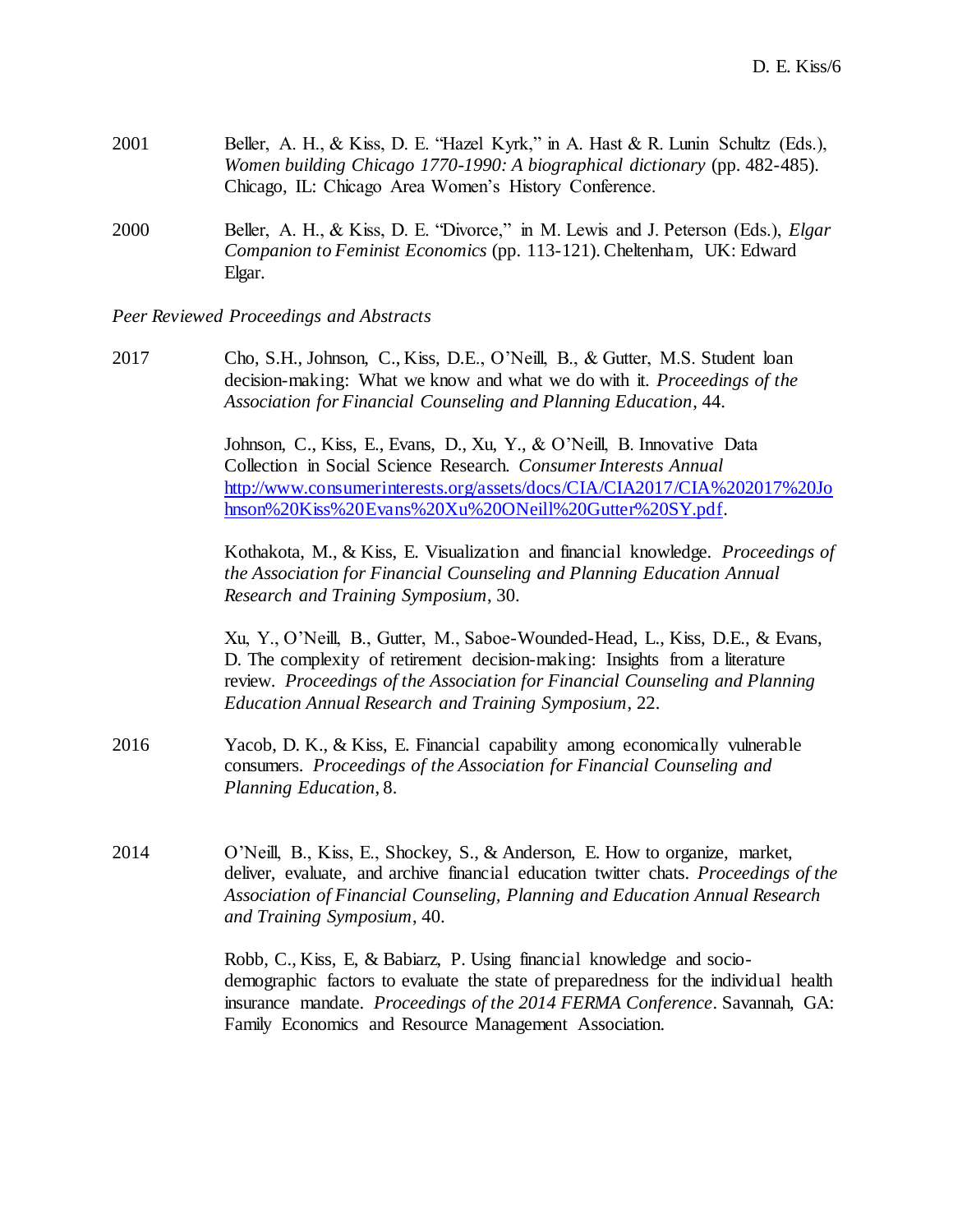- 2013 Kiss, D. E. Financial education, literacy, and capability: Evolving concepts and definitions. *Proceedings of the Association for Financial Counseling Planning and Education Annual Research and Training Symposium*, 15.
- 2007 Beller, A., & Kiss, E. On the Contribution of Hazel Kyrk to Family Economics. *Consumer Interests Annual*, 53.
- 2004 Lawrence, F., Mammen, S., Kiss, E., Seiling, S., & Varcoe, K. Use of the earned income credit by rural working families. *Proceedings of the Association for Financial Counseling and Planning Education*, 51-52*.*
- 2002 Dolan, E. M., Bosch, K., Braun, B., Kelly, E. B., Kiss, E., Knight, S. E., Lawrence, F. C., Mammen, S., Prochaska-Cue, K., & Seiling, S. Conceptualizing the interface between family and labor force participation for rural limited resource families. In P. A. Bonner (Ed.), *Consumer Interests Annual*, 48. [On-line at<http://www.consumerinterests.org/files/public/LaborForce-02.pdf> ]

Kiss, D. E., & Baek, E. What's a parent to do? Identifying interactive financial education web sites for children. In M. J. Alhabeeb (Ed*.), Proceedings of the 2002 EFERMA Annual Conference* (pp. 24-31). Athens, GA: Eastern Family Economics and Resource Management Association.

2001 Williams, F., & Kiss, E. Financial wellness and quality of life of low-income rural Indiana families. In H.E. Spotts, H. L. Meadow, & S. Grzeskowiak (Eds.), *How to measure the quality of life in diverse populations: Proceedings of the Fourth Conference of the International Society of Quality of Life Studies* (p. 7). Blacksburg, VA: International Society of Quality of Life Studies.

> Gorman, P. K., Kiss, D. E., & Jolly, C, D. Adult children and aging parents: Conversations between generations. *Journal of the FRHD and FERM Divisions of the American Association of Family and Consumer Sciences, 4*, 77.

> Gorman, P. K., Kiss, D. E., & Jolly, C, D. Adult children and Conversations between generations. In J. Kim (Ed.), *Proceedings of the 2001 EFERMA Annual Conference* (pp. 84-85). Lexington, KY: Eastern Family Economics and Resource Management Association.

- 1999 Kiss, D. E., Gorman, P., Zalenski, P., & Garkey, J. Protecting consumer privacy: Evaluation of an educational program. In I. E. Leech (Ed.), *Consumer Interests Annual* (p. 129). Proceedings of the 45th Annual Conference of the American Council on Consumer Interests. Columbia, MO: American Council on Consumer Interests.
- 1997 Kiss, D. E., & Cude, B. J. Parental division of responsibility for paid child care services. In B. Wuest (Ed.), *Abstracts of Research* (p. 45). 88th Annual Meeting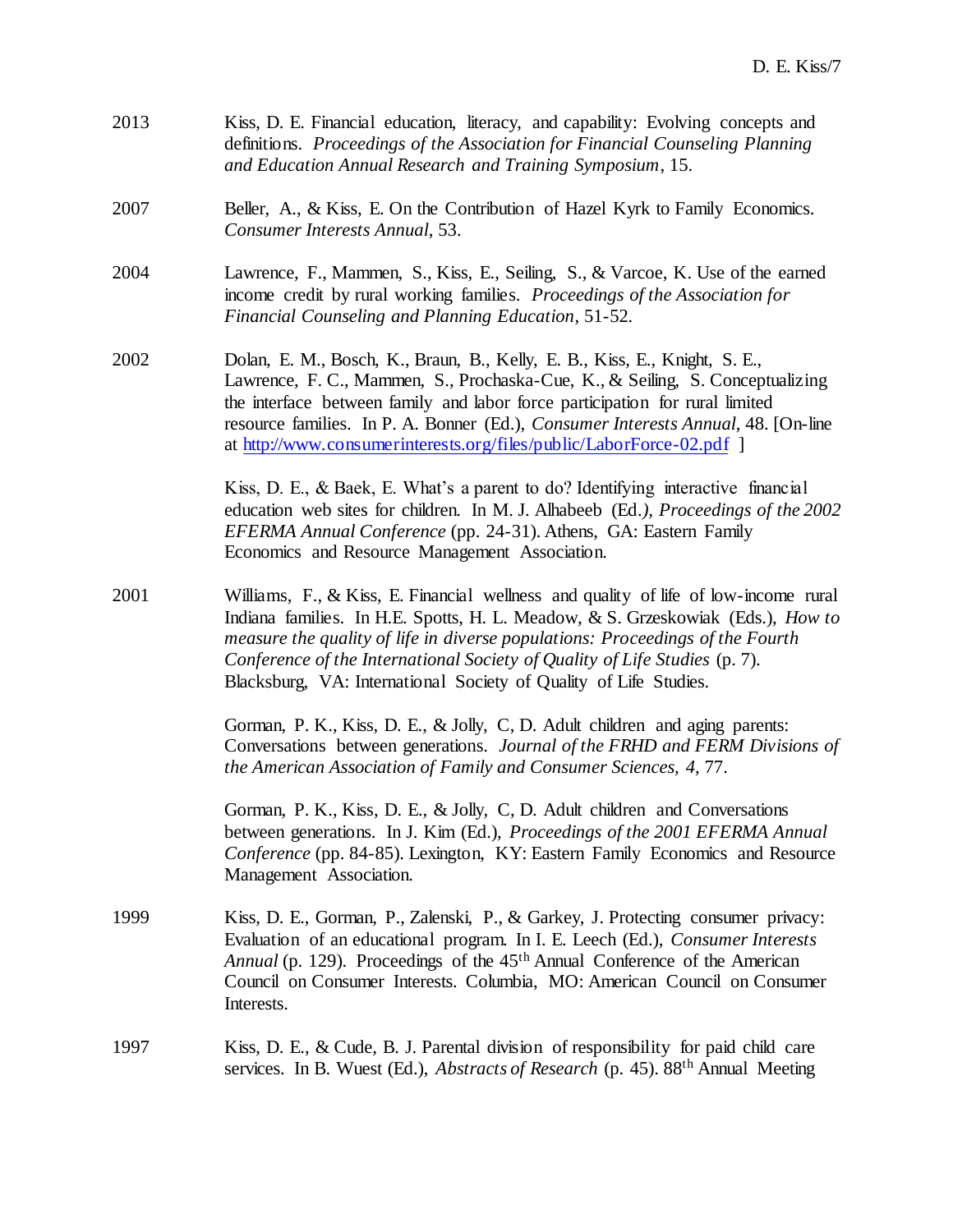|      | and Exposition of the American Association of Family and Consumer Sciences.<br>Alexandria, VA: American Association of Family and Consumer Sciences.                                                                                                                                                                                                                                            |
|------|-------------------------------------------------------------------------------------------------------------------------------------------------------------------------------------------------------------------------------------------------------------------------------------------------------------------------------------------------------------------------------------------------|
| 1996 | Kiss, D. E., & Cude, B.J. Child care: Parental search and decision-making. In K.<br>Folk (Ed.), <i>Consumer Interests Annual</i> (pp. 203-204). Proceedings of the 42 <sup>th</sup><br>Annual Conference of the American Council on Consumer Interests. Columbia,<br>MO: American Council on Consumer Interests.                                                                                |
| 1993 | Anderson, J., Camp, P., Kiss, E., Wakita, S., Weyeneth, J., & Fitzsimmons, V.<br>The money attitude scale: What college students think about the green stuff. In T.<br>Mauldin (Ed.), Consumer Interests Annual (pp. 377-384). Proceedings of the 39 <sup>th</sup><br>Annual Conference of the American Council on Consumer Interests. Columbia,<br>MO: American Council on Consumer Interests. |
|      |                                                                                                                                                                                                                                                                                                                                                                                                 |

### *Research Application*

- 2017 Pippidis, M., Bartholomae, S., & Kiss, E. Cooperative Extension's Capacity to Demonstrate Impact in Financial Capability and Well-Being: A Briefing Paper. [http://articles.extension.org/pages/74595/getting-extension-on-the-map:-common](http://articles.extension.org/pages/74595/getting-extension-on-the-map:-common-indicators-common-reporting)[indicators-common-reporting](http://articles.extension.org/pages/74595/getting-extension-on-the-map:-common-indicators-common-reporting)
- 2006 Kiss, E. Practice Increasing financial security. *Journal of Family and Consumer Sciences*, 98(1), 69.
- 2004 Gorman, P. K., & Kiss, D. E. Practice Technology and 4-Step plan are key: Securing retirement dreams. *Journal of Family and Consumer Sciences*, 96(2), 59-60.
- 2003 Jolly, C. D., & Kiss, D. E. Strategies Adult children and aging parents: Conversations between generations. Journal of Family and Consumer Sciences, 95(2), 72.

### *Book Reviews*

| 2017 | Cless, A., & Kiss, E. Book review. [Review of the book \$2.00 A Day: Living on<br>Almost Nothing in America by K.J. Edin & H. L. Shaefer]. Family and Consumer<br>Sciences Research Journal, 45, 327-328. |
|------|-----------------------------------------------------------------------------------------------------------------------------------------------------------------------------------------------------------|
| 2016 | Kiss, E. Book review. [Review of the book Consumer economic wellbeing, by J.<br>J. Xiao]. Family and Consumer Sciences Research Journal, 44, 476-477.                                                     |
| 2013 | Kiss, E. Book review. [Review of the book <i>Mathematical finance</i> , by M. J.<br>Alhabeeb]. Journal of Financial Counseling and Planning, 24(1), 88-90.                                                |

Research Papers and Posters at Professional Meetings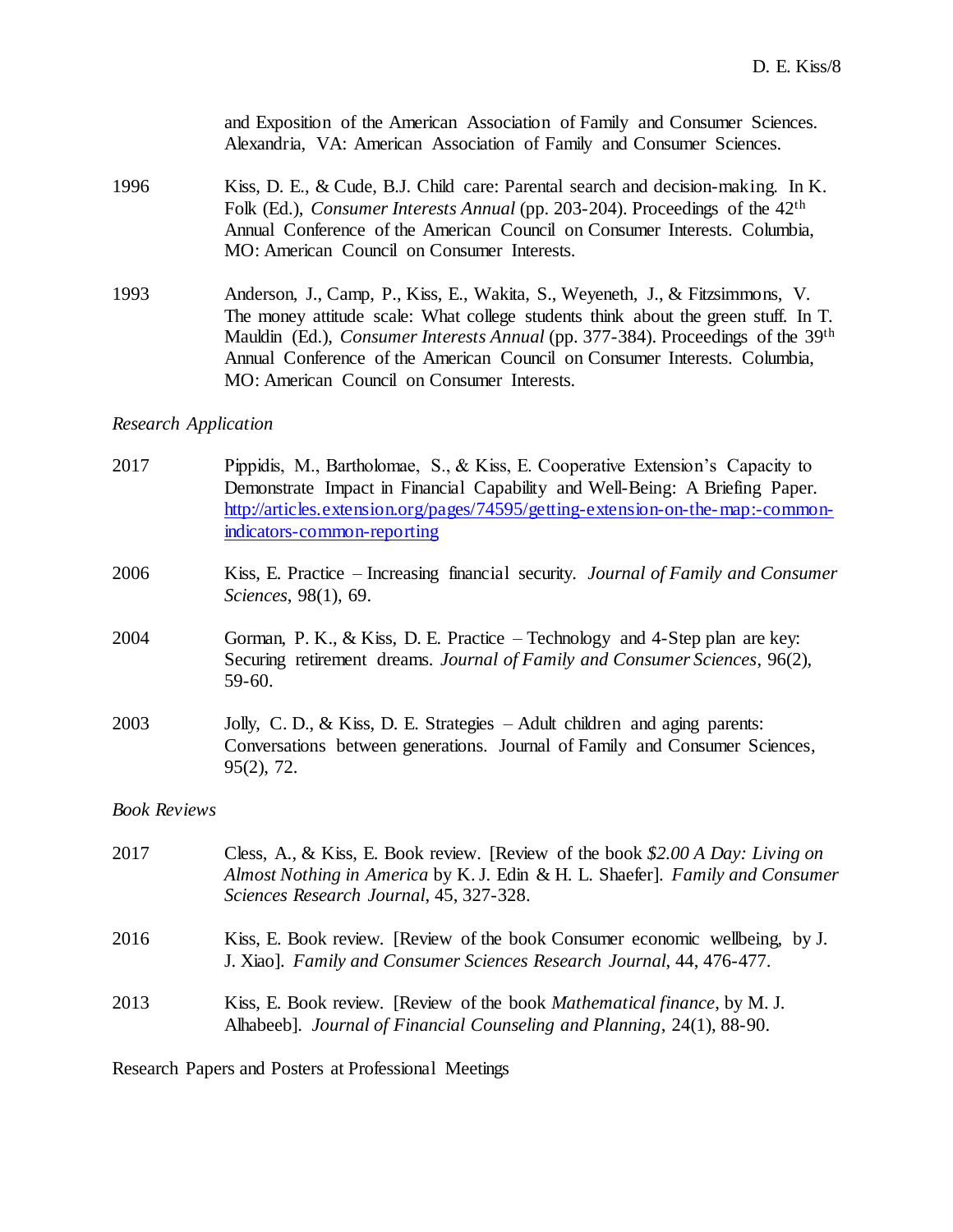2017 Kothakota, M., & Kiss, E. Visualization and financial knowledge. Poster presented at the 2017 AFCPE Symposium, San Diego, CA.

> Yu, X., O'Neill, B., Gutter, M., Saboe-WoundedHead, L., Kiss, D. E., & Evans, D. The complexity of retirement decision-making: Insights from a literature review. Poster presented at the 2017 AFCPE Symposium, San Diego, CA.

Katras, M. J., Kiss, E., Koonce, J., Wise, D., Brown, V., & Martin, K. Creating messaging for health insurance literacy using mobile delivery. Poster presented at the 2017 NEAFCS Annual Meeting, Omaha, NE.

Johnson, C., Kiss, E., Evans, D., Xu, Y., & O'Neill, B. Innovative Data Collection in Social Science Research. *American Council on Consumer Interests*, Albuquerque, NM.

2016 Yacob, D. K., & Kiss, D. E. Financial capability among economically vulnerable consumers. Association for Financial Counseling and Planning Education 2016 Research and Training Symposium, Louisville, KY.

> Cho, S. (presenter), Xu, Y., and Kiss, D.E. "Understanding Student Loan Decisions: A Literature Review." American Association of Family & Consumer Sciences (AAFCS) 107th Conference and Expo, Bellevue, WA.

Cho, S., Johnson, C., Kiss, E., O'Neill, B., Mountain, T., & Gutter, M. Student Loan Qualitative and Quantitative Data: Methodological Concerns. Workshop presented at the ACCI 2016 Conference, Washington, DC.

Kiss, E., Wiles, B., Yelland, E., Johannes, E., Olsen, C., Riportella, R., & Durband, D. Healthy Kansas is.... Presentation at the 2016 National Health Outreach Conference, Roanoke, VA.

Kiss, E., Cho, S., Evans, D., & O'Neill, B. Does Borrowing for College Make Sense? Implications from a Mixed-Methods Research Study. Workshop at the 2016 Family Economics Resource Management Association Conference, New Orleans, LA.

Kiss, E., Koonce, J., & Wise, D. Cooperative Extension's National Framework for Health and Wellness. Presentation at the 2016 Family Economics Resource Management Association Conference, New Orleans, LA.

2015 Wise, D. Katras, M. J, Brown, V., Kiss, E., Koonce, J., & Martin, K. The changing health insurance landscape: A research and policy update. Association of Financial Counseling Planning Education 2015 Annual Research and Training Symposium, Jacksonville, FL.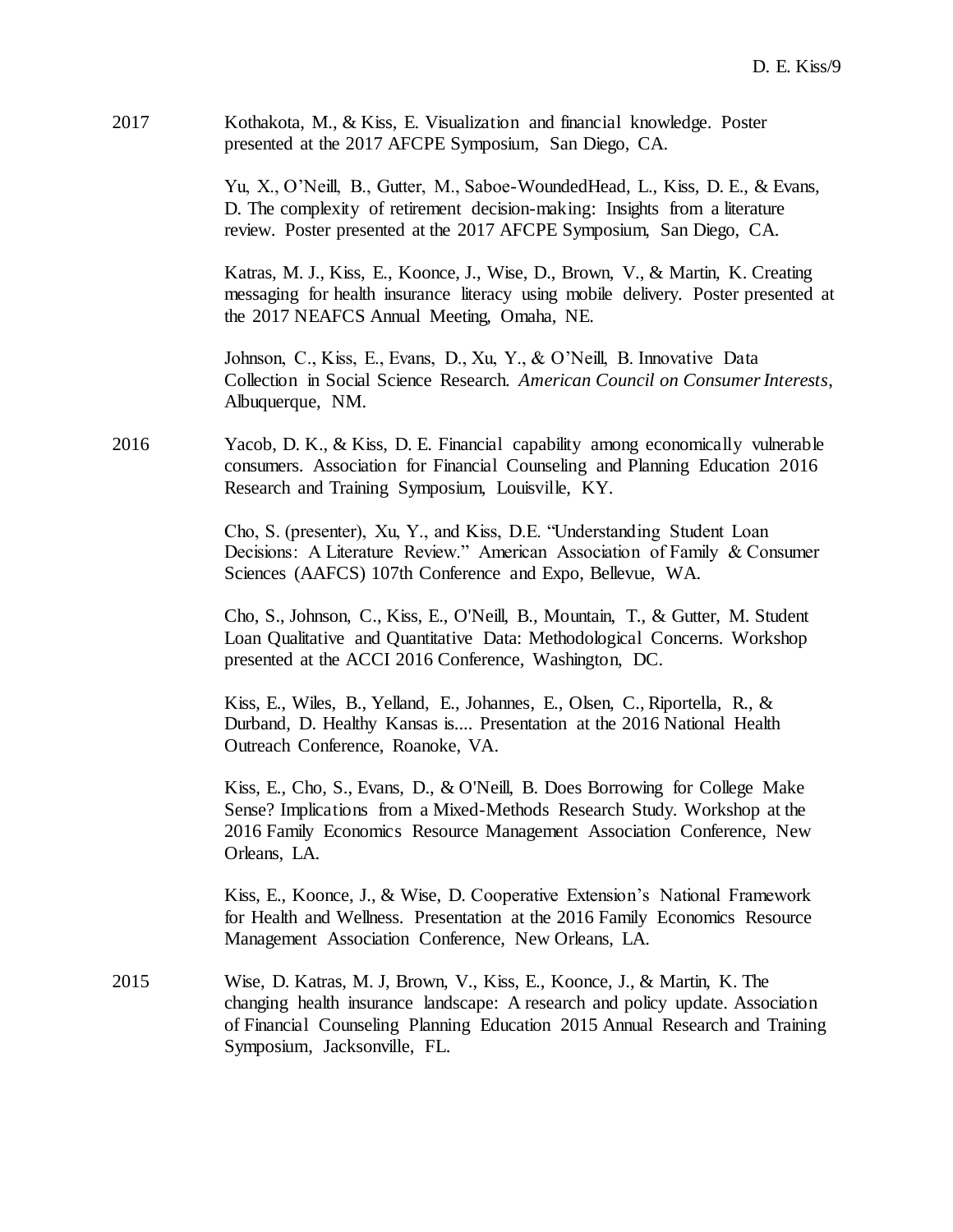| 2014                   | Robb, C., Kiss, E., & Babiarz, P. Preparedness for the individual health insurance<br>mandate: Comparisons by state model, poverty status, and insurance ownership.<br>American Council on Consumer Interests 2014 Annual Conference, Milwaukee,<br>WI.     |
|------------------------|-------------------------------------------------------------------------------------------------------------------------------------------------------------------------------------------------------------------------------------------------------------|
|                        | Robb, C., Kiss, E., & Barbiarz, P. Using Financial Knowledge and Socio-<br>Demographic Factors to Evaluate the State of Preparedness of the Individual<br>Health Mandate. Family Economics and Resource Management Association<br>Conference, Savannah, GA. |
| 2010                   | Fox, W., & Kiss, D. E. Online Professional Learning Community: Supporting<br>Family and Consumer Sciences Teachers' use of the NEFE High School Financial<br>Planning Program. American Association of Family and Consumer Sciences,<br>Cleveland, OH.      |
| 2010                   | Yilmazer, T., & Kiss D. E. The Role of Lending Practices on the 2007<br>Foreclosure Crisis: Evidence from Indiana and Ohio. American Council on<br>Consumer Interests 2010 Annual Conference, Atlanta, GA.                                                  |
| 2003                   | Beller, A. H., & Kiss, D. E. On the contribution of Hazel Kyrk to family<br>economics. Allied Social Sciences Association, Washington, DC.                                                                                                                  |
| 2001                   | Williams, F., & Kiss, E. The impact of credit card use on the financial wellness of<br>rural, low-income Indiana families. International Society of Quality of Life<br>Studies, Washington, DC.                                                             |
| Extension Publications |                                                                                                                                                                                                                                                             |

#### *Peer Reviewed*

- 2018 Mielitz, K., & Kiss, E. Dogs, cats, and birds, Oh my! Factoring pet costs into a family budget (MF3368, fact sheet). Available on-line at <https://www.bookstore.ksre.k-state.edu/pubs/MF3368.pdf> Manhattan, KS: K-State Research and Extension.
- 2017 Kiss, E., & Williams, C. With this ring…We plan! Leader's Guide (MF3379). Available on-line at <https://www.bookstore.ksre.k-state.edu/pubs/MF3379.pdf> Manhattan, KS: K-State Research and Extension.

Kiss, E., & Williams, C. The wedding spending game (MF3381). Available online at<https://www.bookstore.ksre.k-state.edu/pubs/MF3381.pdf> Manhattan, KS: K-State Research and Extension.

Williams, C., Bostwick, M., & Kiss, E. Planning your wedding (MF3380). Available on-line at<https://www.bookstore.ksre.k-state.edu/pubs/MF3380.pdf> Manhattan, KS: K-State Research and Extension.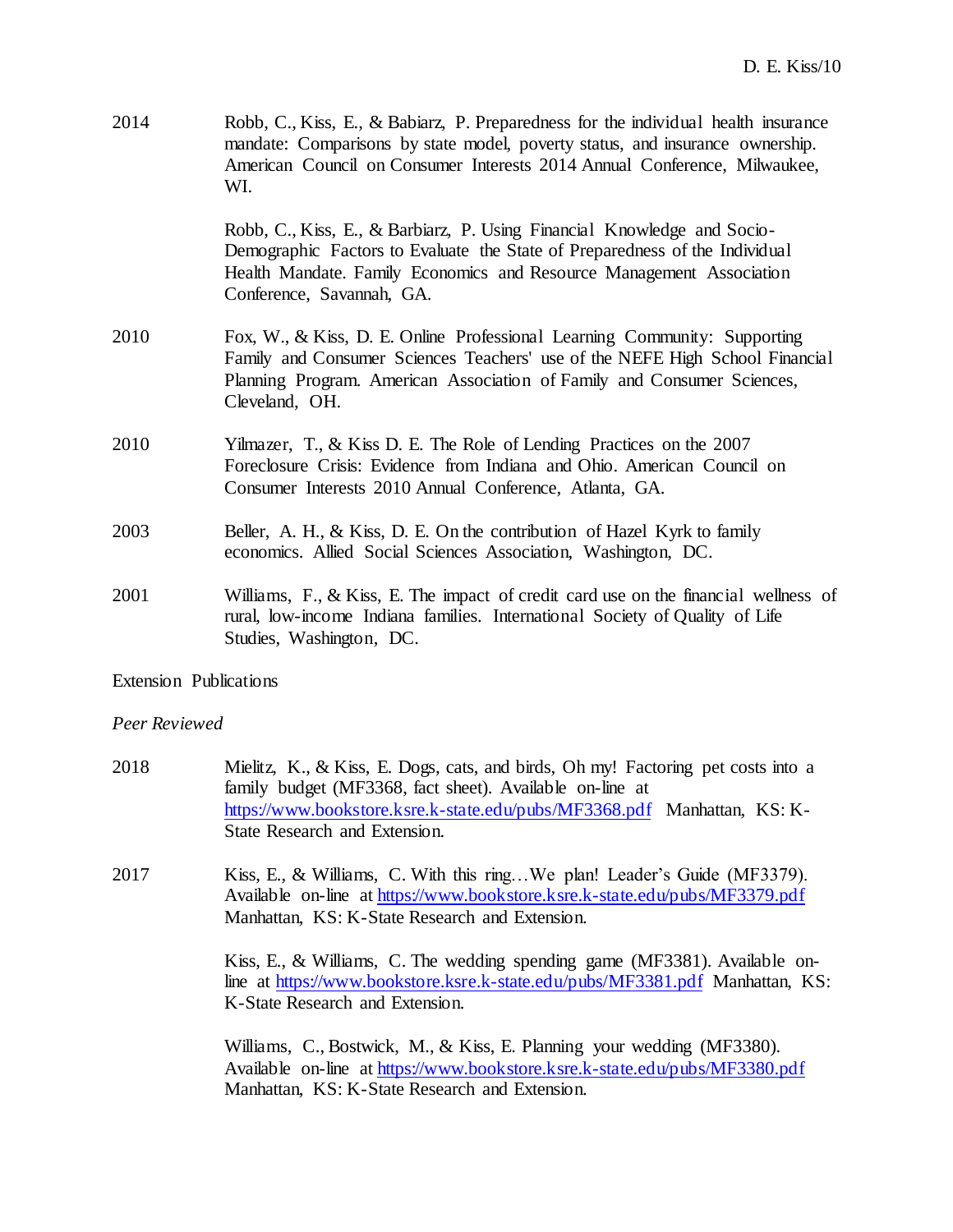Williams, C., & Kiss, E. With this ring...We plan! Fact Sheet (MF3378). Available on-line at<https://www.bookstore.ksre.k-state.edu/pubs/MF3378.pdf> Manhattan, KS: K-State Research and Extension.

Brown, V., Kiss, E., Wise, D., Katras, M. J., Martin, K., & Koonce, J. Policy Brief: The Importance of Health Insurance Literacy Education. Available on-line at<https://sites.google.com/a/umn.edu/hiltoolkit/home/policy>

Brown, V., Kiss, E., Wise, D., Katras, M. J., Martin, K., & Koonce, J. Policy Brief: The Importance of Including an Education Component in Health Insurance Reform. Available on-line at <https://sites.google.com/a/umn.edu/hiltoolkit/home/policy>

2016 Riportella, R., & Kiss, E. Health Insurance Smarts: Health Savings Accounts (MF3301, fact sheet). Available on-line at <http://www.bookstore.ksre.ksu.edu/pubs/MF3301.pdf> Manhattan, KS: K-State Research and Extension.

> Kiss, D. E. Spend some, save some, share some: Family budgeting (MF3306, fact sheet). Available on-line at<http://bookstore.ksre.k-state.edu/pubs/MF3306.pdf> Manhattan, KS: K-State Research and Extension.

Kiss, D. E. Spend some, save some, share some: Family budgeting (MF3307, leader's guide). Available on-line at [http://bookstore.ksre.k](http://bookstore.ksre.k-state.edu/pubs/MF3307.pdf)[state.edu/pubs/MF3307.pdf](http://bookstore.ksre.k-state.edu/pubs/MF3307.pdf) Manhattan, KS: K-State Research and Extension.

Kiss, E. Paying for Education and Training Beyond High School (NC2172-002). Available on-line at [http://articles.extension.org/sites/default/files/Paying\\_for\\_Education\\_and\\_Trainin](http://articles.extension.org/sites/default/files/Paying_for_Education_and_Training_Beyond_High_School_E.Kiss_.pdf) [g\\_Beyond\\_High\\_School\\_E.Kiss\\_.pdf](http://articles.extension.org/sites/default/files/Paying_for_Education_and_Training_Beyond_High_School_E.Kiss_.pdf)

Kiss, E. Essential Living Skills: Time Management (S134F). Available on-line at <http://www.bookstore.ksre.ksu.edu/pubs/S134F.pdf> Manhattan, KS: K-State Research and Extension.

Kiss, E. Essential Living Skills: Money Management (S134G). Available on-line at<http://www.bookstore.ksre.ksu.edu/pubs/S134G.pdf> Manhattan, KS: K-State Research and Extension.

2015 Wiles, B., & Kiss, E. Disasters: Children's responses and helping them recover (MF3196). Manhattan, KS: K-State Research and Extension.

> Wiles, B., & Kiss, E. Desastres: Las Respuestas de los Niños y Ayudándoles a Recuperarse (MF3196S). Manhattan, KS: K-State Research and Extension.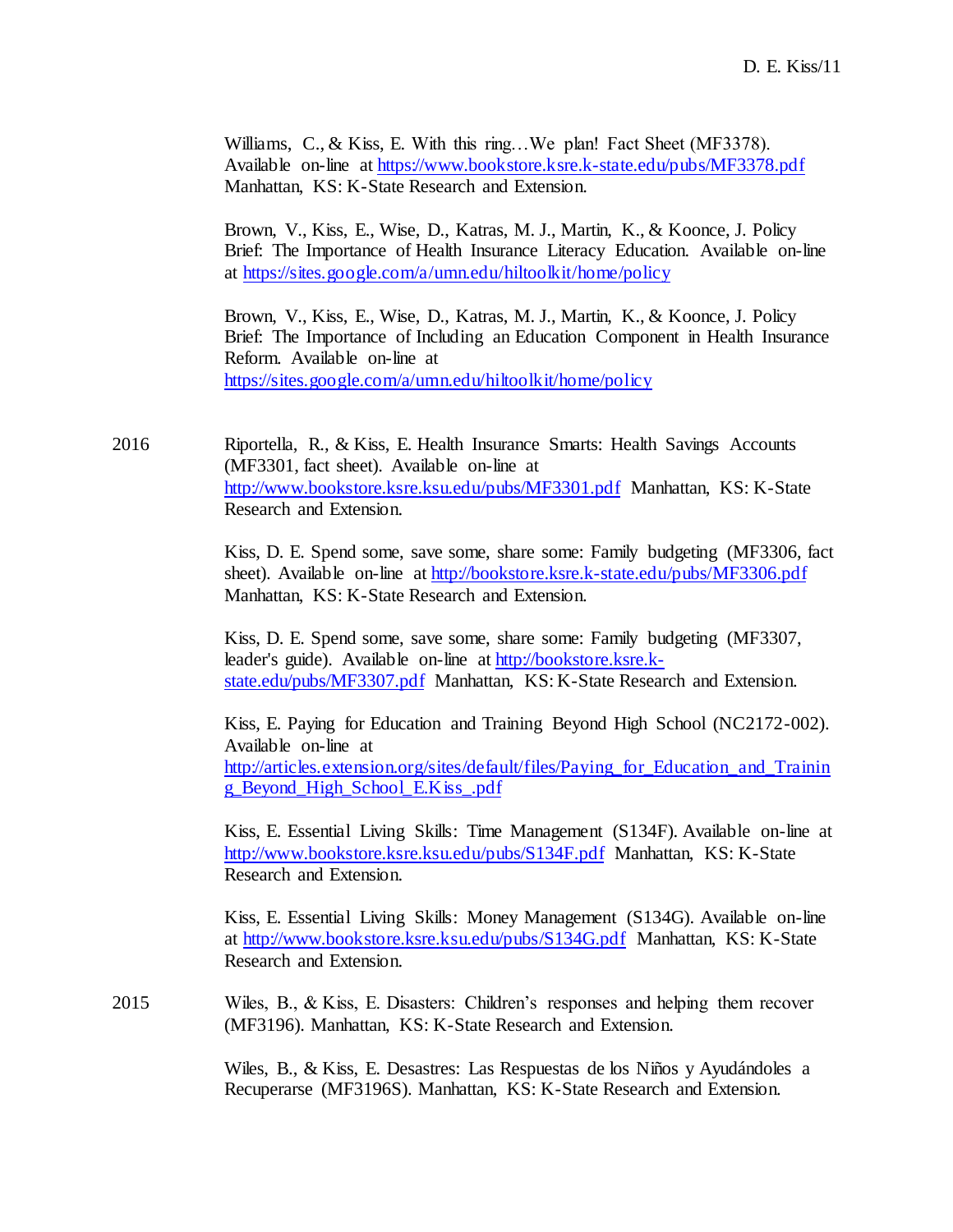Kiss, E., Petersilie, E., Riportella, R., Wood, D., Allen, K., Dunstan, J., & Gilmore, L. Life happens: Understanding health insurance coverage enrollment periods (MF3187). Manhattan, KS: K-State Research and Extension.

Kiss, E., Petersilie, E., Riportella, R., Wood, D., Allen, K., Dunstan, J., & Gilmore, L. Health insurance 101: How does insurance work? (MF3188). Manhattan, KS: K-State Research and Extension.

Kiss, E., Petersilie, E., Riportella, R., Wood, D., Allen, K., Dunstan, J., & Gilmore, L. Health insurance 102: How to compare health insurance plans, benefits, and networks (MF3189). Manhattan, KS: K-State Research and Extension.

Kiss, E., Petersilie, E., Riportella, R., Wood, D., Allen, K., Dunstan, J., & Gilmore, L. Finding a network provider (MF3191). Manhattan, KS: K-State Research and Extension.

2014 Riportella, R., & Kiss, E. Health insurance smarts: Ways to get health insurance (MF3169). Manhattan, KS: K-State Research and Extension.

> Seay, M., & Kiss, E. Understanding reverse mortgages: Do they make sense for you? Fact Sheet (MF3163). Manhattan, KS: K-State Research and Extension.

> Kiss, E., & Seay, M. Understanding reverse mortgages: Do they make sense for you? Leader's Guide. (MF3164). Manhattan, KS: K-State Research and Extension.

> Kiss, E., & Kahl, J. Decisions after a death: Practical suggestions regarding funerals or memorial services (MF3122). Manhattan, KS: K-State Research and Extension.

Kiss, E., & Kahl, J. Decisions after a death: Practical suggestions regarding financial and legal matters (MF3123). Manhattan, KS: K-State Research and Extension.

2013 Kiss, E., & Riportella, R. ACA Facts: The Affordable Care Act in Kansas, Enrolling in the Health Insurance Marketplace (MF3106). Manhattan, KS: K-State Research and Extension.

> Kiss, E., & Riportella, R. ACA Facts: Protect yourself from scams and fraud (MF3112). Manhattan, KS: K-State Research and Extension.

2009 Bechman, J. C., Franklin, D., & Kiss, D. E. Making Your Food Dollars Work: FNP Manual (CFS-750). West Lafayette, IN: Purdue University Extension.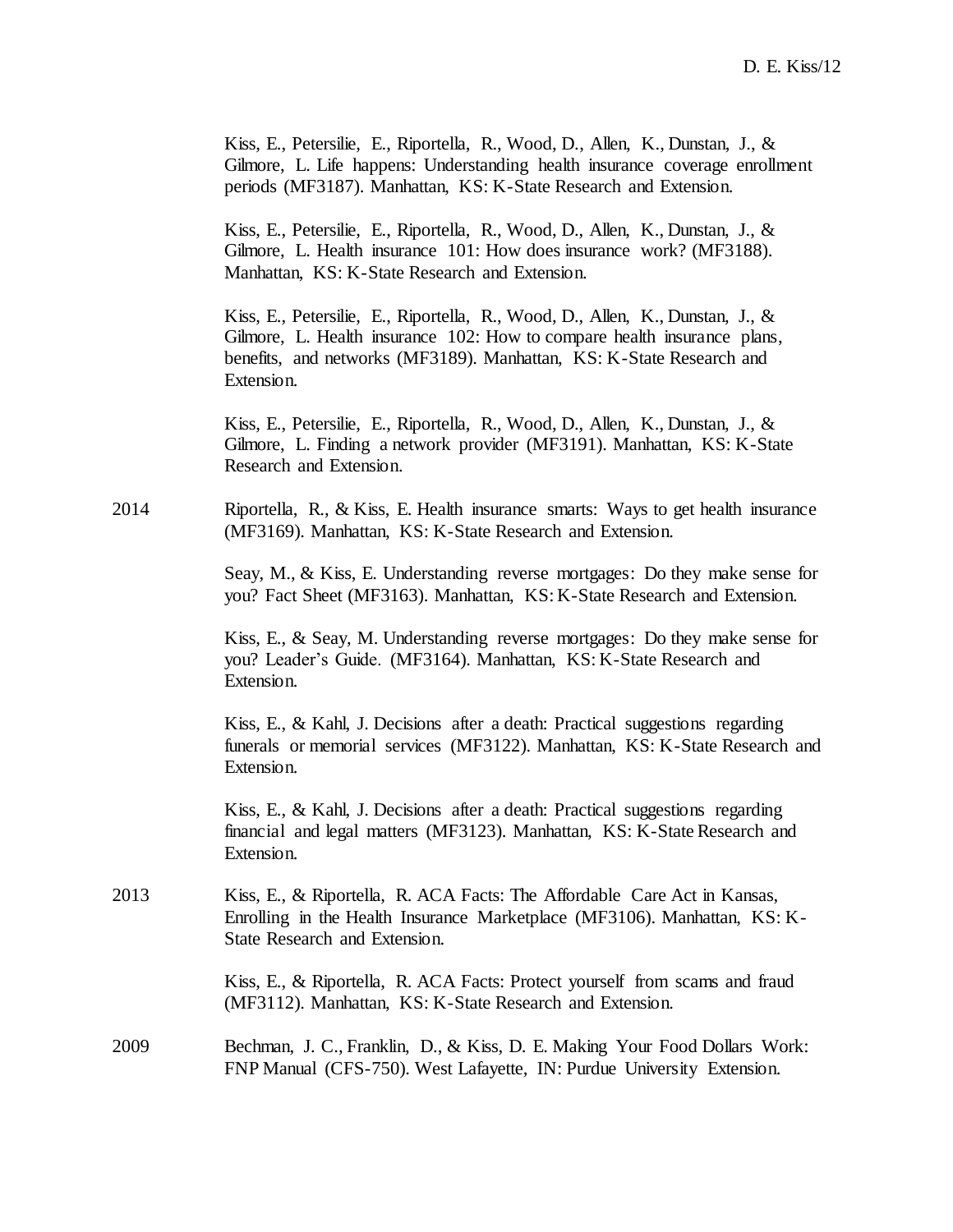|      | Harrison, G. A., Kiss, D. E., & Koontz, F. J. Adult Children, Aging Parents:<br>Conversations Between Generations Component 4 adapted for Indiana. West<br>Lafayette, IN: Purdue University Extension.                               |
|------|--------------------------------------------------------------------------------------------------------------------------------------------------------------------------------------------------------------------------------------|
| 2003 | Haynes-Bordas, R., & Kiss, E. (revised from materials originally written by A. J.<br>Owen, A. R. Haynes, & S. S. Fucik). Making Your Money Work: Trainer's<br>Manual (CFS-679G). West Lafayette, IN: Purdue University Extension.    |
| 2002 | Jolly, C., & Kiss, D. E. Adult Children and Aging Parents: Conversations between<br>Generations Facilitator's Guide (EDC237). Ames, IA: Iowa State University<br>Extension.                                                          |
|      | Kiss, E., & DeConcini, D. America Saves - Cooperative Extension: A Program<br>Guide. Available online at<br>http://www.cfs.purdue.edu/extension/pdf/AmericaSaves.pdf                                                                 |
| 2001 | Kiss, E., Ouverson, C., & Lenahan, J. Retirement: Secure your dreams: Where<br>With the Money for Your Nest Egg Come From? PM 1820, April. Ames, IA:<br>Iowa State University Extension.                                             |
|      | Swanson, P., Kiss, E., & Stoecker, M. Retirement: Secure Your Dreams: Growing<br>Your Nest Egg: Risk and Return. PM 1821, April. Ames, IA: Iowa State<br>University Extension.                                                       |
| 2002 | Wollan, B., & Kiss, E. Building College Students' Financial Literacy. PM 1856,<br>August. Ames, IA: Iowa State University Extension.                                                                                                 |
|      | Kiss, E. [contributing author]. Money 2000 and Beyond News. M2000 4-9<br>through 4-10. Ames, IA: Iowa State University Extension.                                                                                                    |
|      | Kiss, E., & Boelter, L. Money 2000 and Beyond: Using Power Payments to Pay<br>Off Debt. M2000 6-3, April. Ames, IA: Iowa State University Extension.                                                                                 |
| 1999 | Kiss, E. [contributing author]. Money 2000 and Beyond News. M2000 4-5<br>through 4-8. Ames, IA: Iowa State University Extension.                                                                                                     |
|      | Jolly, C., Andrusyk, D., Brown, J., Gorman, P., Hughes, M., McDonnell, S., &<br>Kiss, E. Adult Children and Aging Parents: Conversations between Generations<br>Facilitator Guide. April. Ames, IA: Iowa State University Extension. |
| 1998 | Kiss, E. [contributing author]. Money 2000 and Beyond News. M2000 4-2<br>through 4-4. Ames, IA: Iowa State University Extension.                                                                                                     |
|      | Donald, D., Fletcher, C., Kiss, D., Brown, A., Garkey, J., Kaufman, M., &<br>McDonnell, S. The Spending Game. PM 1103, October. Ames, IA: Iowa State<br>University Extension.                                                        |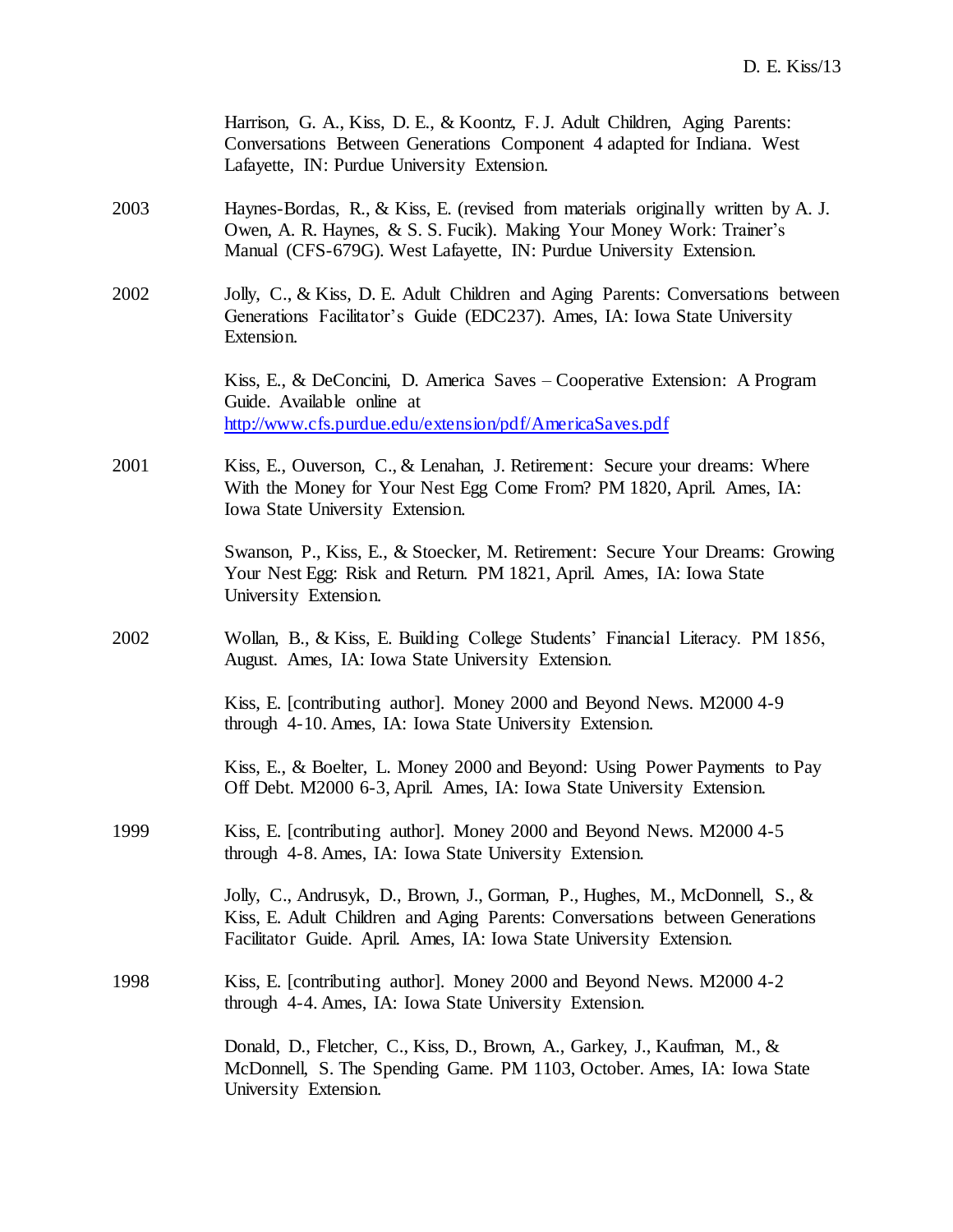Brown, A., Donald, D., Garkey, J., Kaufman, M., McDonnell, S., & Kiss, E. The Allowance Game. PM 1776, October. Ames, IA: Iowa State University Extension.

Brown, A., Kiss, E., Stoecker, M., Berkland, M., Fincham, D., & Lenahan, J. This is the Way I Spend My Money. 4H 353, September. Ames, IA: Iowa State University Extension.

Stone, J., Farr, B., Kiss, E., & Sternweis, L. Forming first impressions: Add up your total appearance. SP-60 Lesson 1, July. Ames, IA: Iowa State University Extension.

Stone, J., Farr, B., Kiss, E., & Sternweis, L. Forming first impressions: Choose the right clothes. SP-60 Lesson 2, July. Ames, IA: Iowa State University Extension.

Kiss, E., Stone, J., & Sternweis. L. Forming first impressions: Prepare for the interview. SP-60 Lesson 3, July. Ames, IA: Iowa State University Extension.

Kiss, E., Mc Donnell, S., & Sternweis, L. Rent-to-Own. SP-60 Lesson 4, July. Ames, IA: Iowa State University Extension.

Kiss, E., Baker, J., & Sternweis, L. Tenant Rights. SP-60 Lesson 5, July. Ames, IA: Iowa State University Extension.

Kiss, E., Spurlock, E., & Sternweis, L. Time Management. SP-60 Lesson 8, July. Ames, IA: Iowa State University Extension.

### *Other Extension-related Publications*

- 2008 2009 Kiss, D. E. (Ed.) Dollar Survival Toolkit. West Lafayette, IN: Purdue University Extension.
- 2007 Kiss, D. E., Connerly, L., & Tobe, E. Logic Model of Extension's Work with the NEFE® HSFPP®.

Kiss, D. E. Entrepreneurial Extension: The Indiana Example. Family Economics NEWS USDA Cooperative State Research, Education, and Extension Service, October.

Kiss, D. E. Financial Stability, Financial Security, and Financial Safety. West Lafayette, IN: Purdue University Extension.

Kiss, D. E. Employees are Concerned about Money. West Lafayette, IN: Purdue University Extension.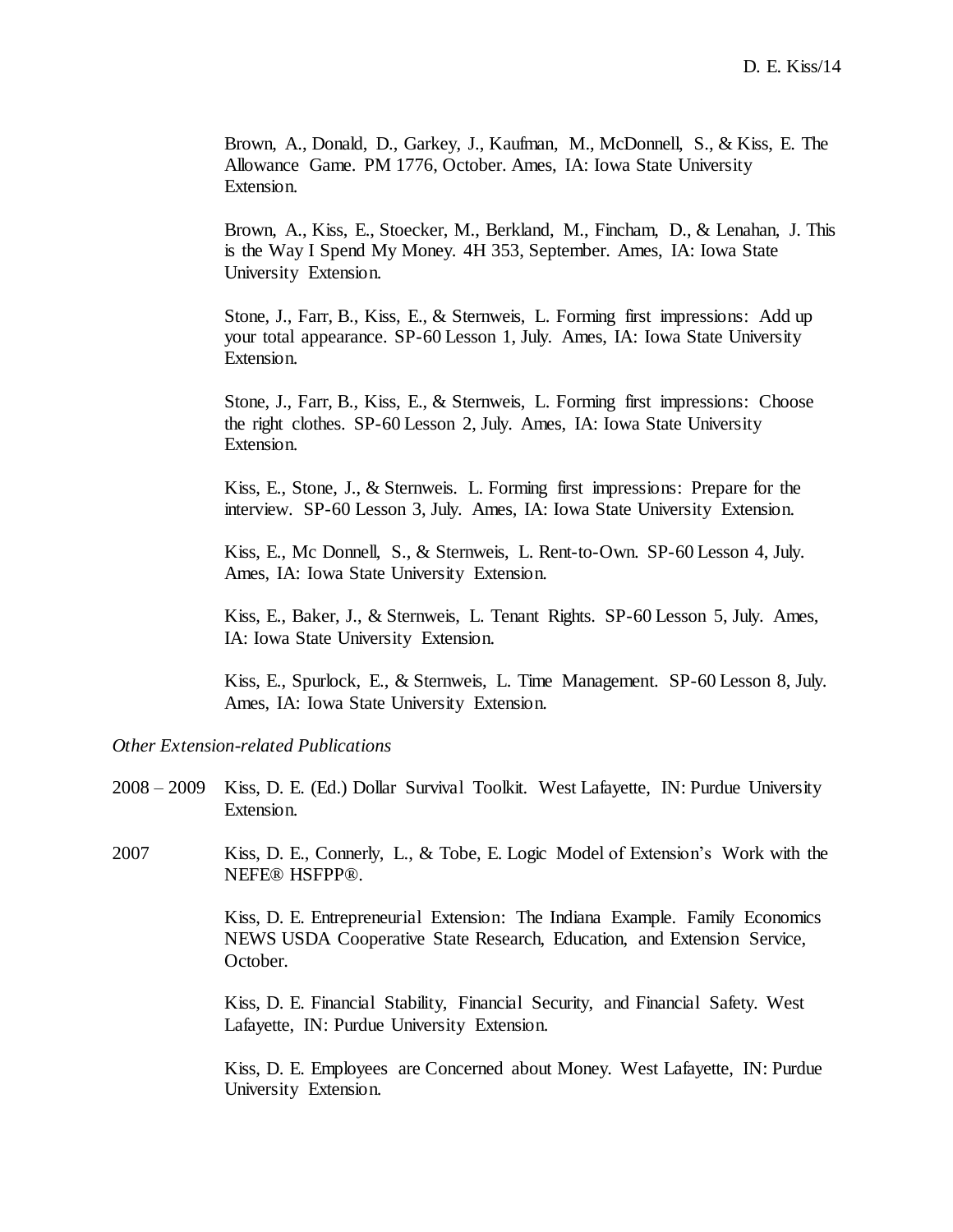| 2006             | Bechman, J. C., Franklin, D., & Kiss, D. E. FNP Money Management Lessons:<br>Making Your Food Dollars Work. West Lafayette, IN: Purdue University<br>Extension.   |
|------------------|-------------------------------------------------------------------------------------------------------------------------------------------------------------------|
| 2005             | Kiss, D. E. Thoughts on the Revision of Legal Aid Eligibility Guidelines. Report<br>prepared for Legal Aid Corporation of Tippecanoe County, Lafayette, IN, June. |
|                  | Kiss, D. E., Smith, K., & Morrison, C. Where Does Your Money Go? Needs vs.<br>Wants Game [cd-rom]. West Lafayette, IN: Purdue University Extension.               |
| 2004             | "Adult children and aging parents: Conversations between generations," taped<br>segment, Indiana Extension Homemakers Home and Family show.                       |
| 2003             | Buskirk, M., Kiss, D. E., & Bechman, J. Financial Security in Later Life<br>[marketing postcard]. West Lafayette, IN: Purdue University Extension.                |
| 2002             | Kiss, D. E. On-line shopping. Home and Family Show Video Segment, February.                                                                                       |
| 2001             | Bechman, J. C., & Kiss, D. E. Smart Shopper's Guide for Buying Online. Prairie<br>Farmer, Second January, 30.                                                     |
| <i>Testimony</i> |                                                                                                                                                                   |
| 1999             | Kiss, D. E. Money 2000TM in Iowa. In Learning to Save: Innovations in the<br>Pursuit of Income Security: Hearing before the Senate Special Committee on           |

Aging, 106-10. June. [On-line]. Available: <http://www.aging.senate.gov/publications/6171999.pdf> Washington, DC: United States Senate.

*Social Media Campaigns, Blog, and Web Site Content*

| 2018 | America Saves Week 2018 Digital Toolkit – Saving as a family<br>https://americasavesweek.org/america-saves-week-2018-digital-toolkit/#saving-<br>$as-a-family-2$ |
|------|------------------------------------------------------------------------------------------------------------------------------------------------------------------|
| 2016 | Health Means: A Conversation about Health and Well Being (with E. Yelland, C.<br>Olsen, B. Wiles, E. Johannes, R. Riportella, & D. Durband)                      |
| 2015 | America Saves Blog – Replacing or Upgrading Appliances: An Often Overlooked<br>Big Ticket Purchase http://bit.ly/1V1V0W5                                         |
|      | 2014 – present Prepare Kansas Blog https://blogs.k-state.edu/preparekansas/                                                                                      |

2014 Family Studies and Human Services Extension, Engagement and Applied Research<http://www.he.k-state.edu/fshs/extension/>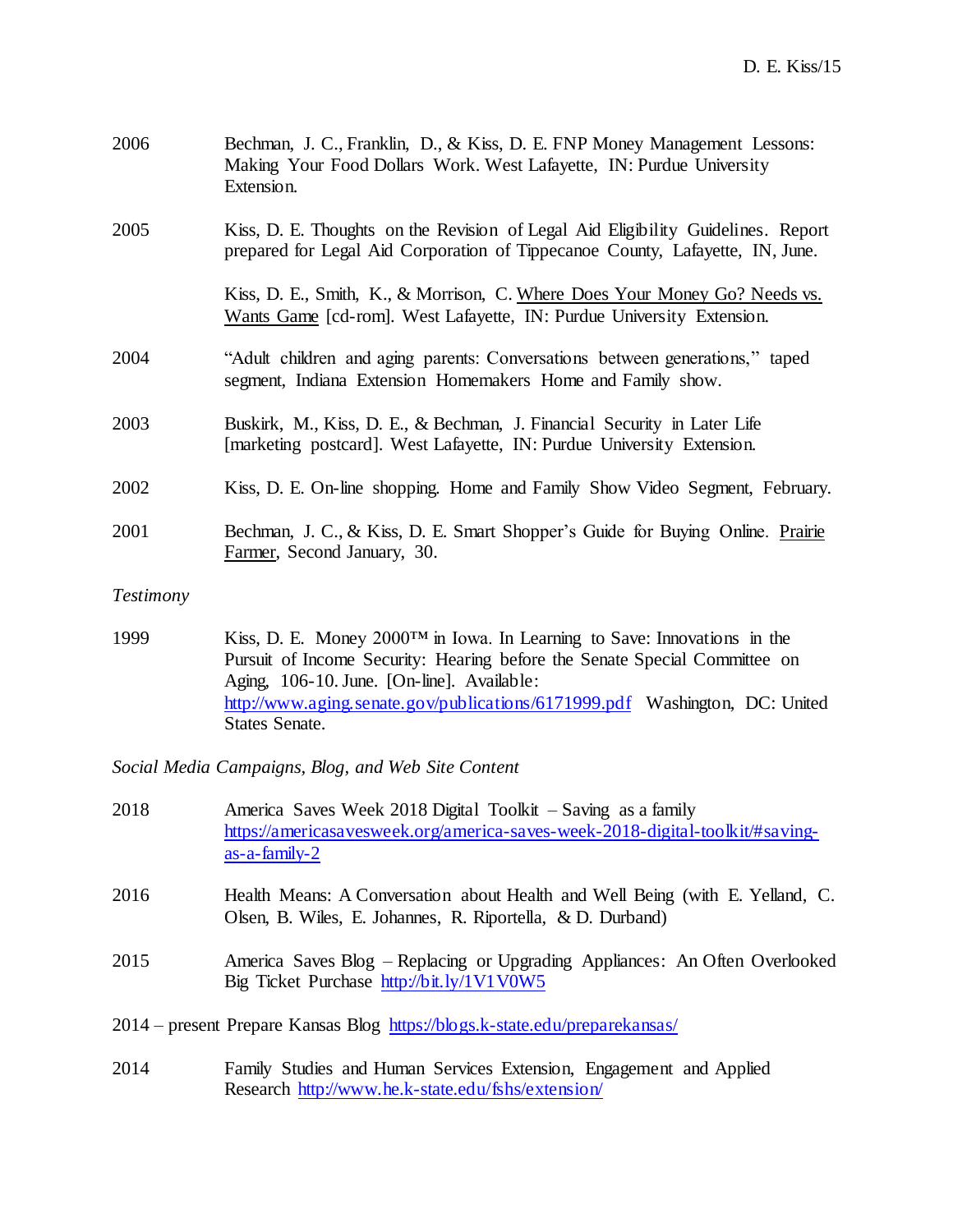| 2009<br>Money on your mind. http://www.ag.purdue.edu/money/ |  |  |
|-------------------------------------------------------------|--|--|
|-------------------------------------------------------------|--|--|

2008 Your money matters.<http://www.extension.purdue.edu/cfs/MoneyMatters/>

2005 Get checking. <http://www.ces.purdue.edu/getchecking/>

Extension Presentations

# *Peer Reviewed*

| 2016 | Kiss, E., Wiles, B., Yelland, E., Johannes, E., Olsen, C., Riportella, R., &<br>Durband, D. Healthy Kansas is National Health Outreach Conference,<br>Roanoke, VA, April 7.                                                                                      |
|------|------------------------------------------------------------------------------------------------------------------------------------------------------------------------------------------------------------------------------------------------------------------|
| 2015 | Kiss, D. E., & O'Neill, B. Financial Security for All: A pioneering Community of<br>Practice, Extension Pre-Symposium to 2015 AFCPE Annual Research and<br>Training Symposium, Jacksonville, FL, November 18.                                                    |
|      | Kiss, E., & Riportella, R. Health Insurance Smarts, National Health Outreach<br>Conference, Atlanta, GA, May 7.                                                                                                                                                  |
| 2014 | Rathbun, J., & Kiss, E. Developing, delivering and evaluating an online financial<br>preparedness challenge: Lessons learned from Prepare Kansas, EDEN Annual<br>Meeting, Florence, AL, October 23.                                                              |
|      | Huff, N., Weigel, D., Crocker, A., Kinsey, J. Kiss, D. E., Kelly, J., & Stamper, K<br>Families and Child Well-Being Learning Network: Optimizing our efforts to build<br>a "virtual" community, eXtension 2014 National Conference, Sacramento, CA,<br>March 25. |
| 2013 | Kiss, E., & Rathbun, J. Developing, delivering, and evaluating an online financial<br>preparedness challenge: Lessons learned from piloting "Prepare Kansas," AFCPE,<br>Greenville, SC, November 20.                                                             |
| 2009 | Parfrey, J., Fox, W., & Kiss, D. E. Preparing high school teachers to teach<br>personal finance: Teacher training workshops and more. AFCPE, Scottsdale, AZ,<br>November 20.                                                                                     |
| 2008 | Kiss, D. E. Evaluating Community of Practice impact. Panel member at 2008<br>National Extension Community of Practice Conference, Louisville, KY, June 25.                                                                                                       |
|      | Branch, J., Kiss, E., Koehler, C., & O'Neil-Haight, M. Youth financial education<br>resources on the internet. Concurrent computer lab workshop at Children, Youth<br>and Families at Risk (CYFAR) Conference 2008, San Antonio, TX, May 8.                      |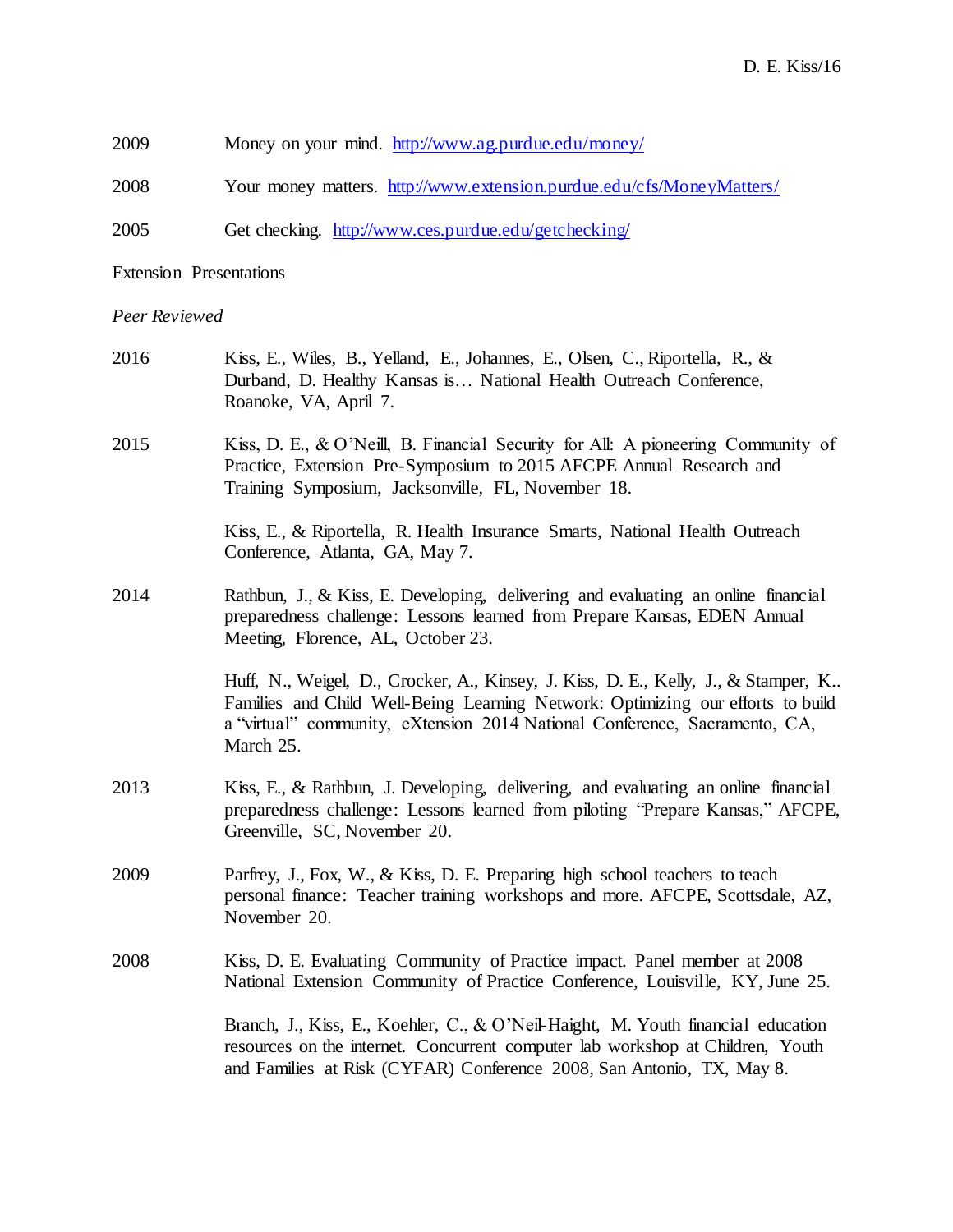| 2007 | Haynes, A. R., & Kiss, D. E. Building a successful community collaboration -<br>Scenario for the unbanked. Urban Extension Conference, Kansas City, MO, May<br>8.                                  |
|------|----------------------------------------------------------------------------------------------------------------------------------------------------------------------------------------------------|
|      | Branch, J., O'Neil-Haight, M., Koehler, C.R., & Kiss, E. Youth financial literacy.<br>Children, Youth and Families at Risk (CYFAR) Conference 2007, Chicago, IL,<br>May 2.                         |
| 2006 | Gutter, M., & Kiss, E. Evaluation at the program and national level. 2006 Get<br>Checking Annual Conference, Scottsdale, AZ, June 29.                                                              |
|      | Haynes-Bordas, R., & Kiss, E. Using collaboration framework to address the<br>needs of the unbanked. 2006 Get Checking Annual Conference, Scottsdale, AZ,<br>June 29.                              |
| 2004 | Low, L., Hart, T., Gasaway, C., & Kiss, E. Financial literacy and responsibility<br>programs: A strategic enrollment management tool. MASFAA Annual Meeting,<br>Indianapolis, IN, October 25.      |
| 2003 | Haynes-Bordas, R., & Kiss, D. E. "Volunteer Money Mentors" Extend teaching<br>capacity. AFCPE, Savannah, GA, November 19-22.                                                                       |
|      | Bechman, J. C., Haynes-Bordas, R., & Kiss, D. E. Helping Max, Erma, and<br>Harriet plan for retirement: Your beach property awaits. AFCPE, Savannah, GA,<br>November 19-22.                        |
|      | Hadley, V. J., Kiss, D. E., & Bechman, J. C. Rolling out Financial Security in<br>Later Life Initiative in Indiana, Program Showcase FRHD/FERM Pre-<br>Conference. AAFCS, Washington, DC, June 26. |
|      | Haynes-Bordas, R., Kiss, D. E., & Bixler, D. Community partners kick-off Indy<br>Saves social marketing campaign. Urban Extension Conference, Chicago, IL,<br>May 6-9.                             |
|      | Kiss, D. E., Haynes-Bordas, R., & Keesling, G. Keys to Work – teaching money<br>management within a work attachment framework. Urban Extension Conference,<br>Chicago, IL May 6-9.                 |

*Presentations to Financial and Community Services Professionals* 

# Pre-Symposia and Conference Organization

2017 Tobe, E., Kiss, E., Hendrix, L., Gutte, M., O'Neill, B., Saboe-Wounded Head, L., Karki, L., Grabenstetter, S., Johnson, C., Imam, K., Riggins, T. Impactful Financial Education: How Cooperative Extension is Making a Difference. Pre-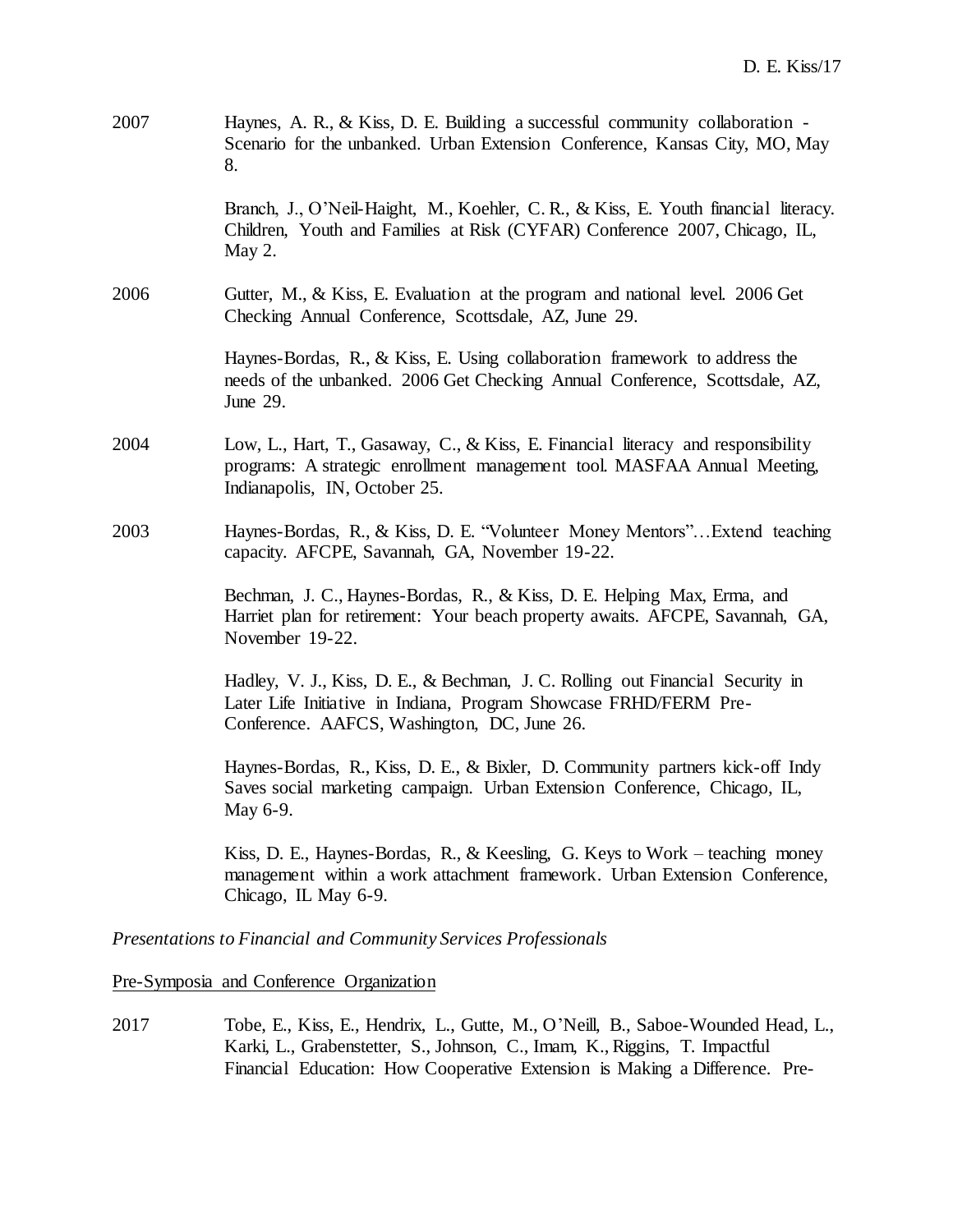|                | symposium of the Association for Financial Counseling and Planning Education<br>2017 Research and Training Symposium, San Diego, CA, November 15.                                                                                                                                                               |
|----------------|-----------------------------------------------------------------------------------------------------------------------------------------------------------------------------------------------------------------------------------------------------------------------------------------------------------------|
| 2016           | Brown, V. L., Katras, M. J., Kiss, D. E., Koonce, J., Martin, K., & Wise, D.<br>Confidence, Capacity, and Connections for Health Insurance Literacy. Pre-<br>symposium of the Association for Financial Counseling and Planning Education<br>2016 Research and Training Symposium, Louisville, KY, November 16. |
| <b>Invited</b> |                                                                                                                                                                                                                                                                                                                 |
| 2017           | Kiss, E. Retirement: Planning and saving. CFPB Financial Literacy Training for<br>Kansas City Metro Librarians, Kansas City, MO, March 28.                                                                                                                                                                      |
| 2013           | Kiss, E. Families and personal property inheritance. Insurance and Financial<br>Advisors Continuing Education Conference, Manahattan, KS, April 9.                                                                                                                                                              |
| 2012           | Kiss, D. E. High School Financial Planning Program: An introduction for credit<br>union staff, North Central Chapter of the Kansas Credit Union Association,<br>Salina, KS, October 30.                                                                                                                         |
| 2009           | Kiss, D. E. High School Financial Planning Program: An orientation and training<br>for credit union staff, Crane Federal Union, Daviess County, IN, August 3.                                                                                                                                                   |
|                | Kiss, D. E. Financial literacy initiatives in Indiana. Indiana Association of United<br>Ways, Indianapolis, IN, June 23.                                                                                                                                                                                        |
|                | Buskirk, M., Haynes-Bordas, R., & Kiss, D. E. Charting a course for your<br>financial security. Federal Women's Program Conference, Indianapolis, IN, June<br>$17-18.$                                                                                                                                          |
|                | Kiss, D. E. Talking about money. Purdue University Financial Aid Forum, West<br>Lafayette, IN, February 9.                                                                                                                                                                                                      |
| 2008           | Kiss, D. E. Reporting outcomes. America Saves Week Webinar, October 22.                                                                                                                                                                                                                                         |
|                | Kiss, D. E. Knowledge and skills for mentoring others. South East Community<br>Services staff, Indianapolis, IN, June 3.                                                                                                                                                                                        |
|                | Board, C., Gutter, M. S., Kiss, E., & Lewis, E. Enhancing asset development with<br>Get Checking <sup>TM</sup> . Northwest Area Foundation Grassroots & Groundwork<br>Conference: Sharing what works to reduce poverty and grow community<br>prosperity, Bloomington, MN, May 28-30.                            |
|                | Kiss, D. E. Knowledge and skills for mentoring others. Indianapolis Habitat for<br>Humanity Mentors, Indianapolis, IN February 20.                                                                                                                                                                              |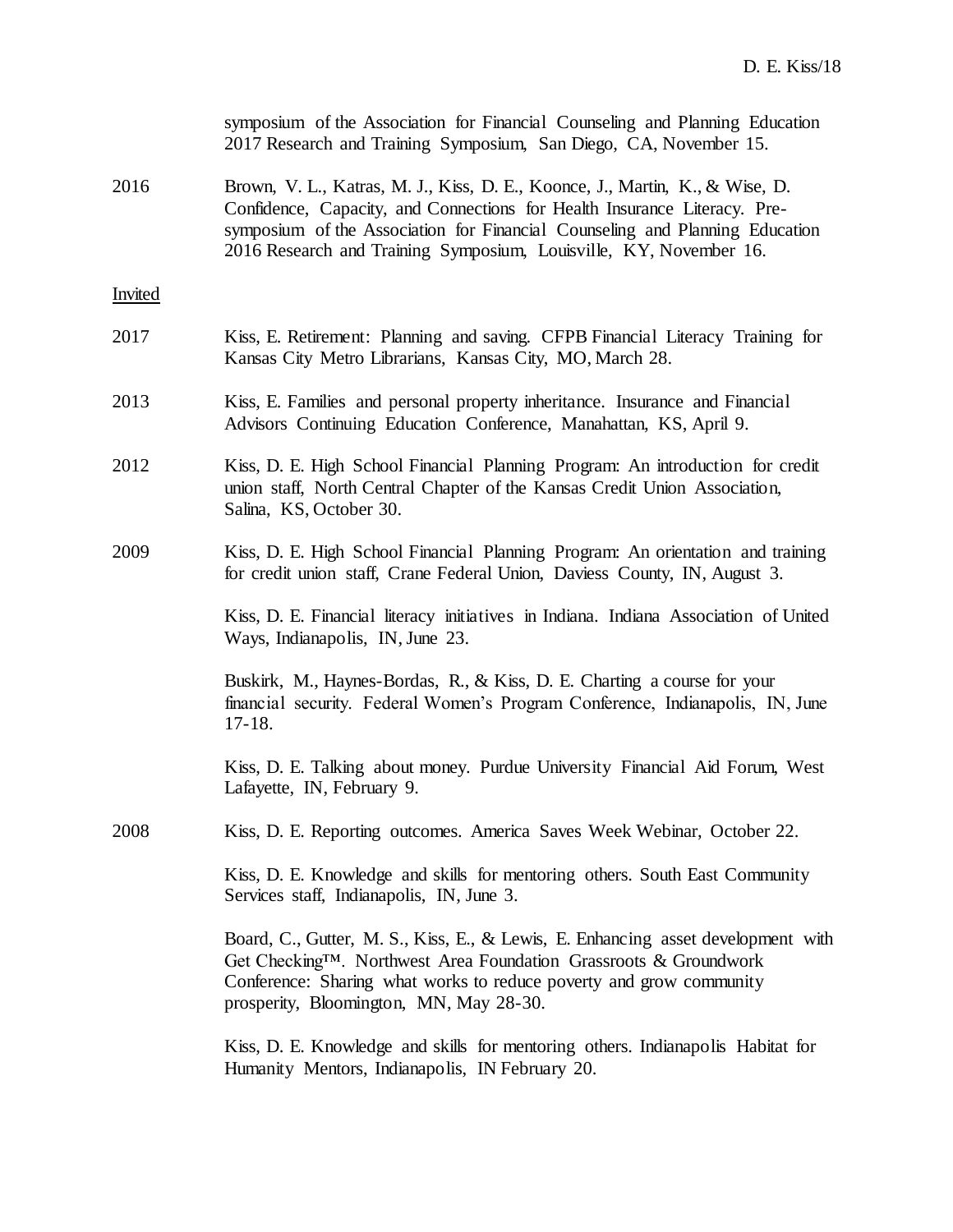| 2007 | Kiss, D. E. High School Financial Planning Program: An orientation and training<br>for Financial Center Credit Union staff and partners, Indianapolis, IN, August 20.                                                                                                                 |
|------|---------------------------------------------------------------------------------------------------------------------------------------------------------------------------------------------------------------------------------------------------------------------------------------|
|      | Kiss, D. E. Knowledge and skills for mentoring others. Marion County Extension<br>Volunteer Money Mentors, Indianapolis, IN, June 19.                                                                                                                                                 |
|      | Kiss, D. E. and Guilfoy, J. High School Financial Planning Program: An<br>orientation and training for credit union staff, Indianapolis, IN, April 11.                                                                                                                                |
| 2006 | Kiss, D. E., & Lienhart-Cross, M. A. High School Financial Planning Program:<br>An orientation and training for Bayer Federal Credit Union staff, Elkhart, IN,<br>December 5.                                                                                                         |
|      | Kiss, D. E. Retirement: Secure your dreams. Indiana Department of Financial<br>Institution Support Staff Retreat, Indianapolis, IN, October 20.                                                                                                                                       |
|      | Kiss, D. E. Making your money work: Train-the-trainer for Huntington County<br>Extension partners, Huntington, IN, September 20.                                                                                                                                                      |
|      | Haynes-Bordas, R., & Kiss, D. E. Extension resources for credit unions,<br>Indianapolis, IN, April 12.                                                                                                                                                                                |
| 2005 | Kiss, D. E. Get Checking™ and the Cooperative Extension System. Get<br>Checking <sup>TM</sup> National Program Awareness Luncheon, Washington, DC,<br>September 23.                                                                                                                   |
|      | Kiss, D. E. Generation Y and money: A presentation for the Annual Meeting of<br>the Cooperative Financial Association Annual Meeting, Indianapolis, IN, March<br>24.                                                                                                                  |
| 2004 | Kiss, D. E. High School Financial Planning Program: An orientation and training<br>for credit union staff, Indianapolis, IN, December 10.                                                                                                                                             |
|      | Haynes-Bordas, R., & Kiss, D. E. Get Checking™ in Indiana. University of<br>Wisconsin Family Living Extension agents, Madison, WI, June 16.                                                                                                                                           |
|      | Kiss, D. E. High School Financial Planning Program: An orientation and training<br>for credit union staff, Bloomington, IN, February 20.<br>Kiss, D. E. High School Financial Planning Program: An orientation and training<br>for credit union staff, Indianapolis, IN, February 12. |
| 2003 | Haynes-Bordas, R., & Kiss, D. E. Personal finance education for service<br>providers. Indiana Commission for Women, Evansville, IN, October 3.                                                                                                                                        |
|      | Kiss, D. E. Accessing settlement funds to expand HSFPP activities. NEFE HSFPP<br>State Reps meeting, Denver, CO, August 4-5.                                                                                                                                                          |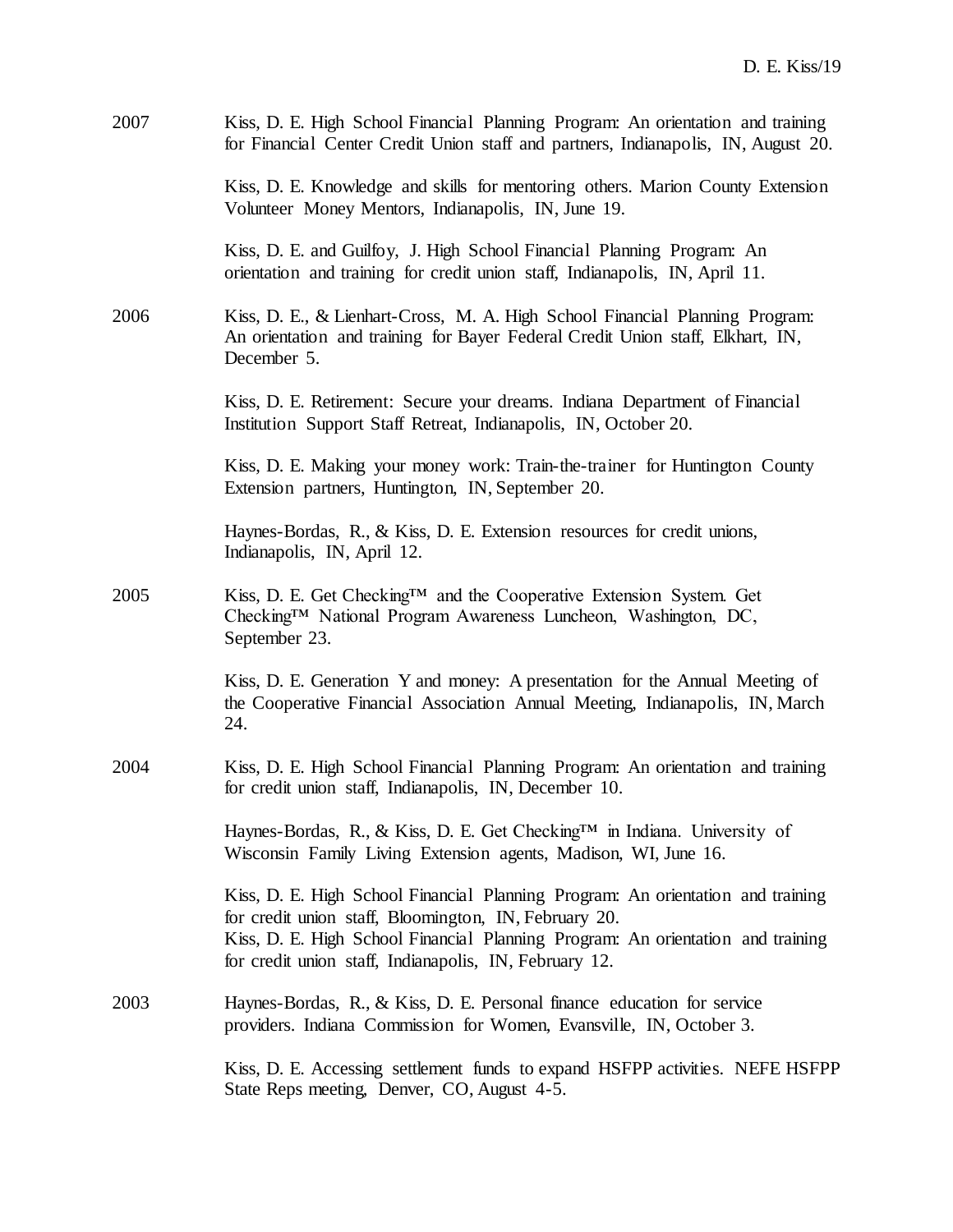|       | Haynes, R., & Kiss, D. E. America Saves motivational workshop presentation,<br>Cooperative State Research Education and Extension Service, Washington, DC,<br>March 18.             |
|-------|-------------------------------------------------------------------------------------------------------------------------------------------------------------------------------------|
| 2002  | Brobeck, S. F., Kiss, D. E., & Register, N. America Saves/Wisconsin Saves.<br>Family Living sponsored Wisline teleconference, September 13.                                         |
|       | Haynes-Bordas, R., & Kiss, D. E. Personal finance education for service<br>providers. Sponsored by the Indiana Commission for Women, Muncie, IN,<br>August 22.                      |
| 2001  | Kiss, D. E., & Haynes-Bordas, R. Family Resource Management Resources.<br>United States Trustee Program, Region 10, Chapter 7 Bankruptcy Trustees,<br>Indianapolis, IN, November 1. |
|       | Heckman, P. & Kiss, D. E. High School Financial Planning Program Seminar.<br>Indiana Credit Union League Education Series, Indianapolis, IN, March 15.                              |
| Other |                                                                                                                                                                                     |
| 2010  | Gutter, M. S., & Kiss, D. E. MITT Net resources: Responding to catastrophic<br>events for the Financial Security for All Community of Practice, eXtension.org,<br>October 15        |
| 2009  | DeZarn, K.J., & Kiss, D.E. Purdue Extension CFS Volunteer Network Training,<br>via IP-video, March 9, 16, $& 23$ , 3-5 pm $& 6-8$ pm.                                               |
| 2007  | Kiss, D. E., & Tate, K. Communities taking action: An introduction to Get<br>Checking <sup>TM</sup> for financial institutions, Crawfordsville, IN, June 20.                        |
|       | Kiss, D. E. Communities taking action: An introduction to Get Checking <sup>TM</sup> for<br>financial institutions, Bedford, IN, April 13.                                          |
| 2006  | Kiss, D. E. Communities taking action: An introduction to Get Checking <sup>TM</sup> for<br>the CCCS Advisory Council, Lafayette, IN, April 20.                                     |
|       | Kiss, D. E. Communities taking action: An introduction to Get Checking <sup>TM</sup> for<br>financial institutions, Lafayette, IN, March 14.                                        |
|       | Kiss, D. E. Communities taking action: An introduction to Get Checking <sup>TM</sup> for<br>financial institutions, Terre Haute, IN, February 14.                                   |
| 2005  | Kiss, D. E. Communities taking action: An introduction to Get Checking <sup>TM</sup> for<br>financial institutions, Plymouth, IN, October 13.                                       |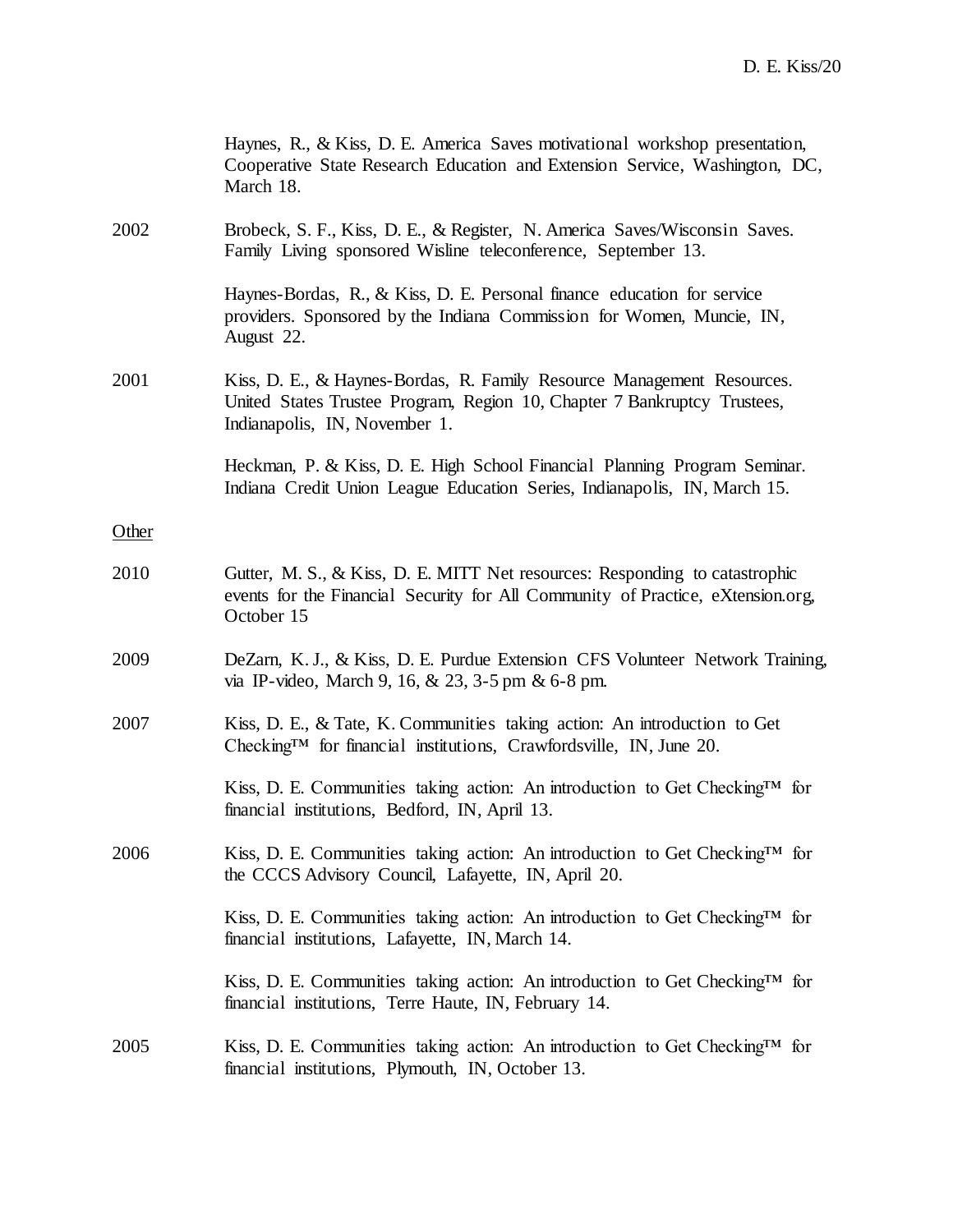Kiss, D. E. Launching Get Checking™ statewide. Get Checking™ Indianapolis Metro 2nd Anniversary Celebration, Indianapolis, IN, October 12.

Kiss, D. E. Communities taking action: An introduction to Get Checking™ for financial institutions, Rushville, IN, October 6.

Kiss, D. E. Communities taking action: An introduction to Get Checking™ for financial institutions, webinars, April 11, 12, and 20.

#### *Presentations to Community Groups*

2017 Kiss, E. Budgeting for Your Good Life, Solid Finances Webinar Series, November 1.

> Kiss, E. Health insurance from a financial perspective. Solid Finances Webinar Series, October 4.

Kiss, E. How are you doing? A financial checkup. AIB International, Manhattan, KS, September 12.

Kiss, E. Spend some, save some, share some. AIB International, Manhattan, KS, June 6.

2014 Kiss, E. Decisions after death: Practical suggestions regarding financial and legal issues. Women on the Farm Workshop, LaCrosse, KS, July 21.

> Kiss, E. Health insurance literacy. United Methodist Ministry Health Fund 2014 Healthy Congregations Retreat, Rock Springs Ranch, KS, April 26.

Kiss, E. Budgets 101 for individuals and families. K-State Research and Extension Reno County, Hutchinson, KS, March 31.

Kiss, E. Families and personal property insurance. First United Methodist Supper Club, Manhattan, KS, March 14.

Kiss, E. Families and personal property insurance. Riley County AARP, Manhattan, KS, February 20.

Kiss, E. Purses, shoes, and health insurance: It's all about shopping. Women's Day Out, Kinsley, KS, February 8.

- 2013 Kiss, E. Money tips for 2013 and beyond. Aging with Attitude Regional Expo, Parsons, KS, April 26.
- 2009 Kiss, D. E. Farm family finances. Purdue Extension Annie's Project Series [IPvideo], February 26, 1:15 pm & 6:45 pm.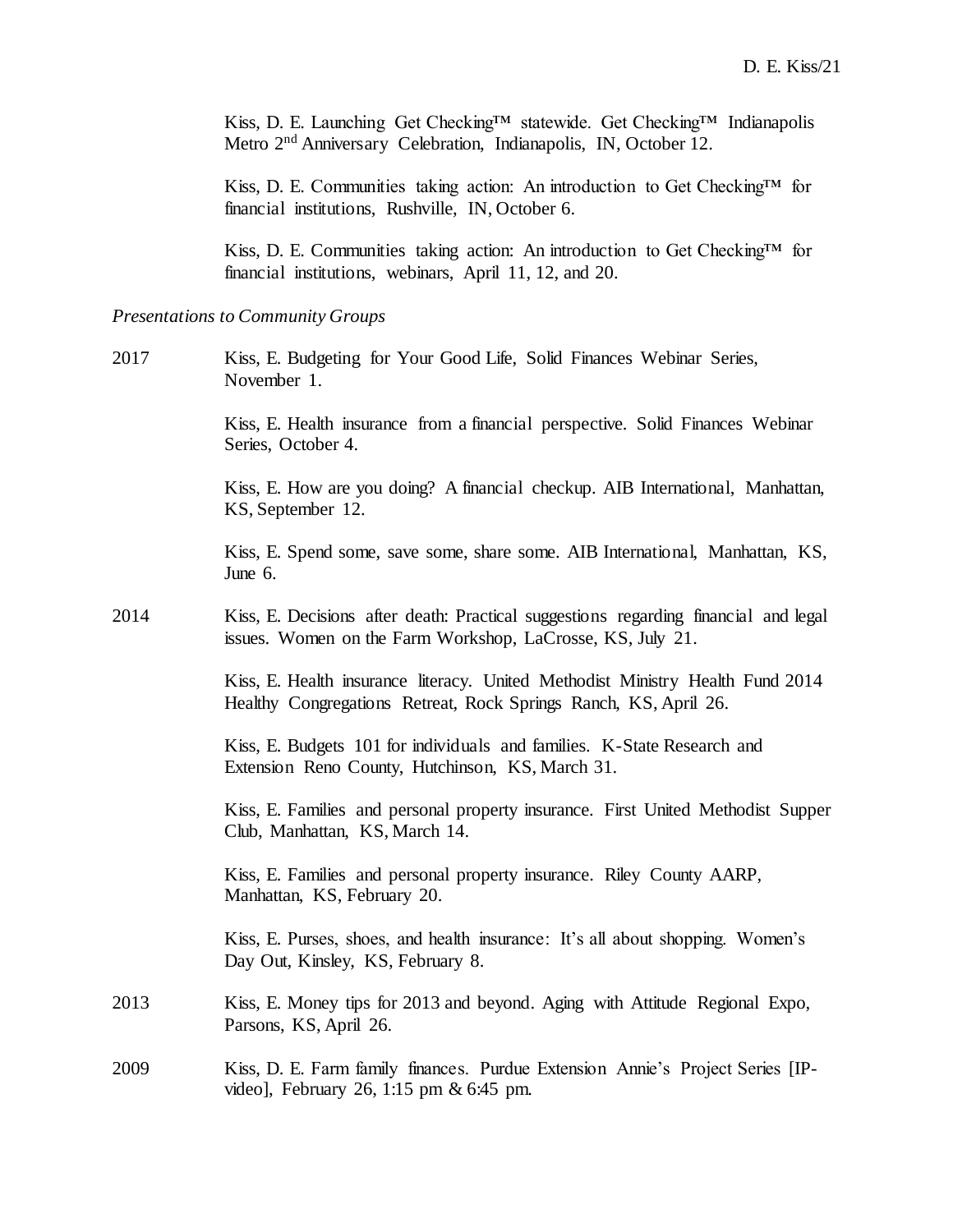| 2008 | Kiss, D. E. Focus on: Risk Management. Posey County Focus on Financial<br>Management series, Posey County Fairgrounds, October 21.                                                                                                      |
|------|-----------------------------------------------------------------------------------------------------------------------------------------------------------------------------------------------------------------------------------------|
|      | Kiss, D. E. Focus on: Getting organized and money personalities. Area IX Focus<br>on Financial Management Series [IP-video], September 23.                                                                                              |
|      | Kiss, D. E. Who will get Grandpa's farm? Midwest Women in Agriculture<br>Conference, Columbus, IN, February 20.                                                                                                                         |
|      | Kiss, D. E. Financial planning - What do you want to know? Clinton County<br>Mommy and Me, Frankfort, IN, January 14.                                                                                                                   |
| 2007 | Kiss, D. E. (2007). Focus on: Getting organized and money personalities. Area IX<br>Focus on Financial Management Series [IP-video], September 4.                                                                                       |
|      | Bechman, J., & Kiss, E. Small steps to health and wealth. Home and Family<br>Conference, West Lafayette, IN, May 16.                                                                                                                    |
|      | Kiss, D. E., & Colley, R. Communicating your wishes. Who will get Grandpa's<br>Farm? Charlestown, IN April 17.                                                                                                                          |
|      | Kiss, D. E. Using computers to manage money. Clinton County Mommy and Me,<br>Frankfort, IN, April 16.<br>Kiss, D. E. Getting even: Closing the gender wage gap. Equal Pay Day Luncheon<br>Program, YWCA Greater Lafayette, IN, April 2. |
|      | Kiss, D. E., & Sharp, M. A. Communicating your wishes. Who will get Grandpa's<br>Farm? Salem, IN, March 6.                                                                                                                              |
|      | Kiss, D. E. Financial planningwhat do you want to know? Clinton County<br>Mommy and Me, Frankfort, IN, January 22.                                                                                                                      |
| 2006 | Kiss, E., & Bechman, J. Small steps to health and wealth in 2006. Home and<br>Family Conference, West Lafayette, IN, June 14.                                                                                                           |
| 2005 | Kiss, D. E. (2005). Living wills. Workshop for Community Members, Aurora, IN,<br>May 19.                                                                                                                                                |
| 2004 | Kiss, D. E. Identity theft. Home and Family Conference, West Lafayette, IN, June<br>11.                                                                                                                                                 |
| 2003 | Bechman, J. C., & Kiss, D. E. Adult children and aging parents: Conversations<br>between generations. Home and Family Conference, West Lafayette, IN, June 13.                                                                          |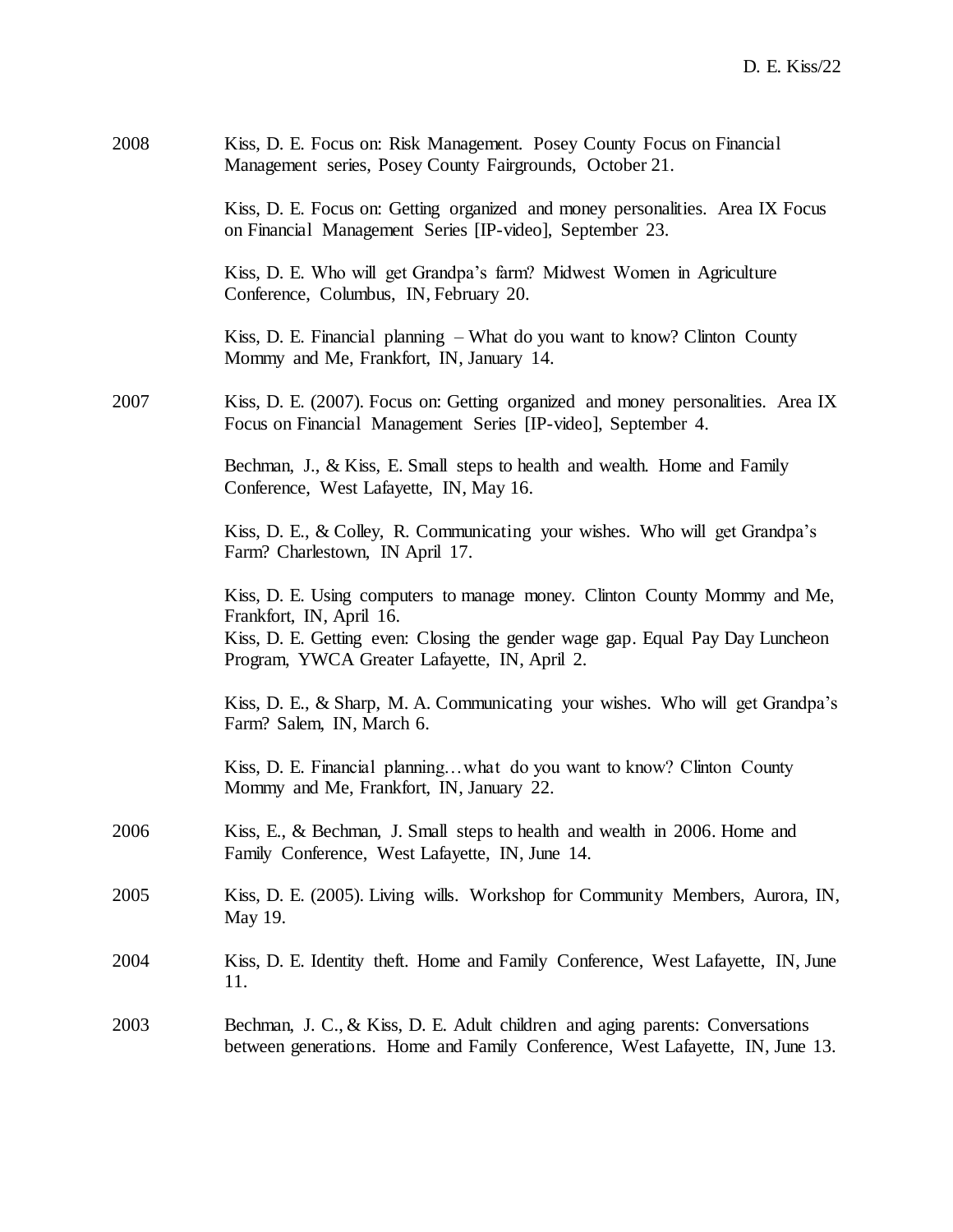|                      | Kiss, D. E., & Haynes-Bordas, R. Adult children and aging parents:<br>Conversations between generations. Boiler Mixer, Indianapolis, IN, March 4.                                |
|----------------------|----------------------------------------------------------------------------------------------------------------------------------------------------------------------------------|
| 2002                 | Kiss, D. E. Adult children, aging parents: Conversations between generations.<br>Indiana's Governor's Conference on Aging and In-home Services, Indianapolis,<br>IN, October 11. |
|                      | Kiss, D. E. Financial Checkup. Purdue Village Employees, West Lafayette, IN,<br>January 18.                                                                                      |
| 2001                 | Kiss, D. E. Family Resource Management Extension Programs. Miami County<br>Extension Annual Meeting, January 24.                                                                 |
| <b>Twitter Chats</b> |                                                                                                                                                                                  |
| 2018                 | Cooperative Extension #eXASchat Twitter Chat for America Saves Week 2018,<br>February 21.                                                                                        |
| 2017                 | Cooperative Extension #eXASchat Twitter Chat for America Saves Week 2017,<br>February 28.                                                                                        |
| 2016                 | #eXchat-Year-End Financial Planning Strategies: 2016, December 13.                                                                                                               |
|                      | Financial Decisions of Young Adults, NC2172 Research Study in Cooperation<br>with WiseBread #wbchat, June 2.                                                                     |
|                      | Cooperative Extension #eXASchat Twitter Chat for America Saves Week 2016,<br>February 23.                                                                                        |

*Professional Development Opportunities for Cooperative Extension Staff*

2017 Pippidis, M., Kiss, E., & Bartholomae, S. Getting Extension on the Map: Common Indicators, Common Reporting. Presentation at the 2017 AFCPE Extension Pre-Symposium, San Diego, CA, November 15.

> Taylor, M., Kiss, E.., & Shoup Olsen. Financial Stress in Kansas. General Session Presentation at K-State Research and Extension Annual Conference, November 2.

Williams, C., & Kiss, E. With this Ring...We Plan! Presentation at Family and Consumer Sciences Update, Manhattan, KS, August 28.

Kiss, E. Financial Considerations for Disasters and Emergencies. Financial Security for All webinar, August 23.

Mielitz, K., & Kiss, E. Spring Forward to Financial Success. Presentation at Family and Consumer Sciences Update, Manhattan, KS, February 9.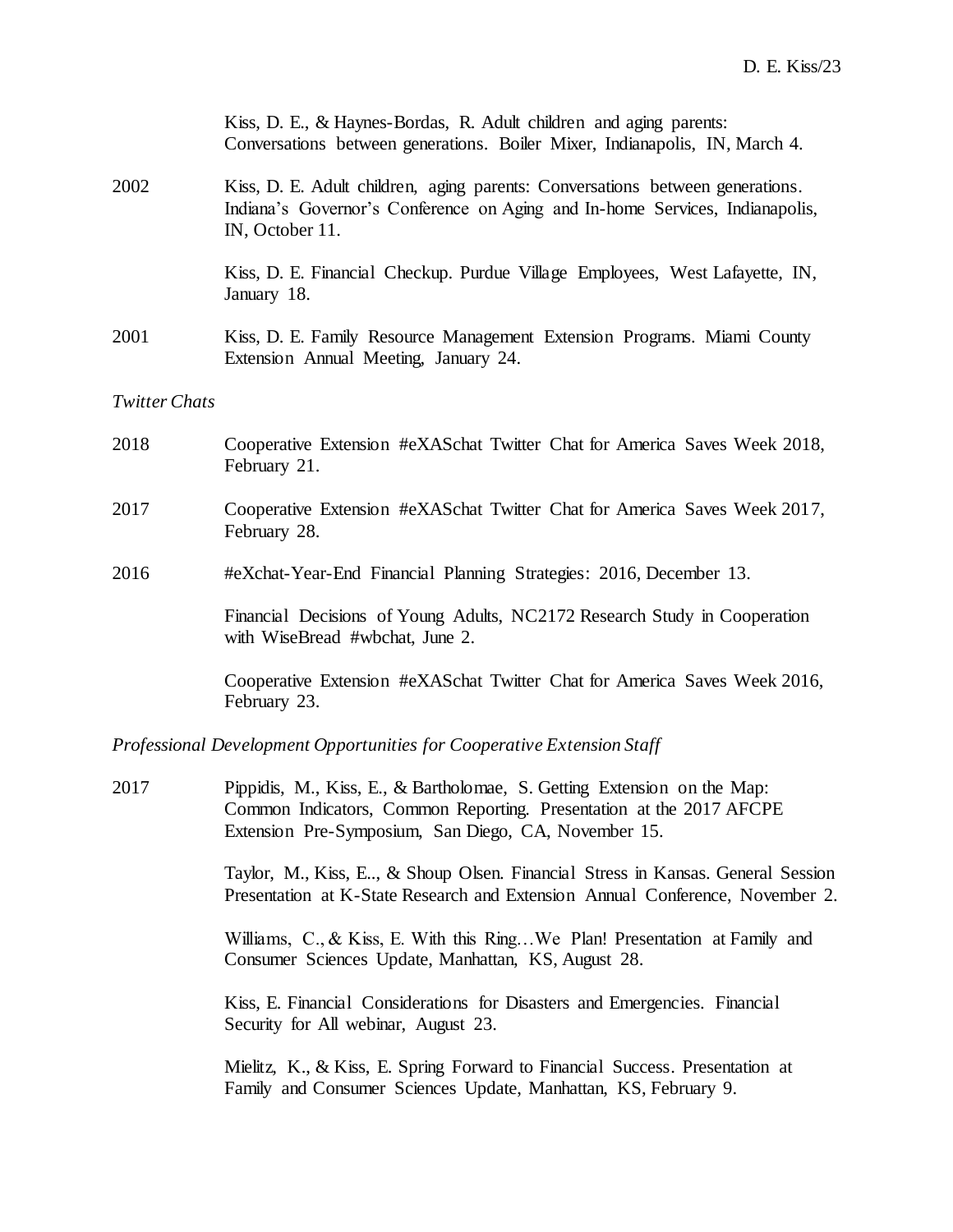| 2016 | O'Neill, B., Elrod, B., Puett, J., Jones, L., Sweedler, K., Hansen, L., Bartholomae, |
|------|--------------------------------------------------------------------------------------|
|      | S., Pippidis, M., Sharkey, S., Kiss, E., Tobe, E., & Anderson, E. Cooperative        |
|      | Extension Family Economics "Virtual Team Huddle." Financial Security for All         |
|      | webinar, December 14.                                                                |

Forshee, J., Jones, A., Kiss, E., Llewelyn, R., Green, E., & Peters, P. Reporting impact: Why do it? Program Focus Team Panel at K-State Research and Extension Annual Conference, October 27.

Kiss, D. E. Family Resource Management Topics and Program Resources. Presentation at SW Area Family and Consumer Sciences Program Enhancement Meeting, September 20.

Atterberry, R., & Kiss, E. Developing personal and office emergency plans. Extension Disaster Education Network webinar, September 13.

Kiss, D. E. Spend some, save some, share some: Family budgeting. Workshop at Kansas Association for Family and Community Education Leadership Training, Salina, KS, August 24.

Kiss, E. Spend some, save some, share some: Family budgeting. Presentation at Family and Consumer Sciences Update, Manhattan, KS, August 24.

Brown, V., Katras, M. J., Koonce, J., Martin, K., Wise, D., & Kiss, E. What Extension Professionals Say About Teaching Health Insurance. Financial Security for All webinar, June 29.

Kiss, E. Updated Essential Living Skills: Money Management. Presentation at Family and Consumer Sciences Update, Manhattan, KS, February 2.

Kiss, E. Updated Essential Living Skills: Time Management. Presentation at Family and Consumer Sciences Update, Manhattan, KS, February 2.

2015 Kiss, E. How Basecamp works. Webinar by the eXtension.org Creating Healthy Communities Community of Practice, September 10.

> Kiss, E., Petersilie, E., Riportella, R., & Wood, D. Health Insurance Smarts. Presentation at Family and Consumer Sciences Update, Manhattan, KS, February 2.

Kiss, E., & Rathbun, J. Prepare Kansas. Presentation at Family and Consumer Sciences Update, Manhattan, KS, February 2.

2014 Caines, R., Evans, C., Koonce, J., Zumwalt, A., Shockey, S., & Kiss, E. Working families  $+$  tax credits  $=$  increased economic opportunity: What Cooperative Extension professionals need to know about tax time (including the ACA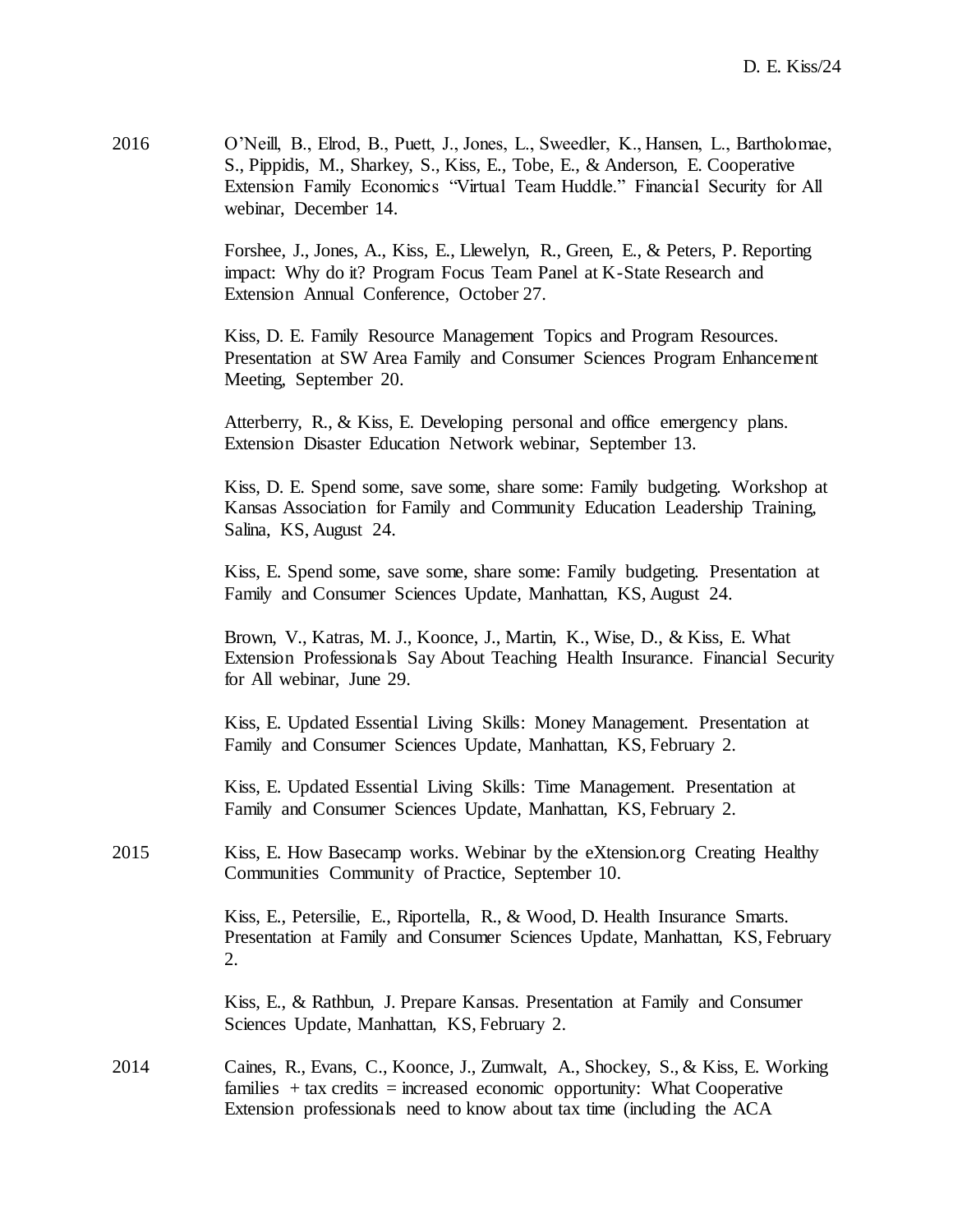premium tax credit), Webinar by the eXtension.org Personal Finance Community of Practice, December 3.

Kiss, E., Croymans, S., Scharmer, L., & Judd, S. Keeping your financial records secure, Webinar by the eXtension.org EDEN, Personal Finance, and Network Literacy Communities of Practice, October 30.

Kiss, E., Shoup, J., Braun, B., Little, L., & Paleg, B. Smart choice health insurance, Educator Certification Workshop, Salina, KS, September 25-26.

Kiss, E., Petersilie, E., Wood, D., Riportella, R., Allen, K., & Gilmore, L. Health insurance smarts, FCS Update, Manhattan, KS, August 28.

Kiss, E., & Seay, M. Understanding reverse mortgages: Do they make sense for you? FCS Update, Manhattan, KS, August 25.

2013 Kahl, D., & Kiss, E. Careful conversations for more constructive outcomes, FRM PFT meeting, Manhattan, KS, August 28.

> Rettele-Thomas, J., Dowell, G., Overstreet Schrader, M., & Kiss, E. Legally securing your financial future – Working with philanthropic foundations as part of the estate planning process, FCS Update, Manhattan, KS, August 27.

Rathbun, J., & Kiss, E. Community awareness activities  $-$  Get financially Prepared: Take steps ahead of disaster, FCS Update, Manhattan, KS, August 27.

Blakeslee, K., Johannes, E. Kahl, J., Kidd, T., Kiss, E., Meck Higgins, M., Riportella, R., & Shoup Olsen, C., Northwest FCS Pre-Conference, FCS Update, Manhattan, KS, August 26.

2012 Kiss, D. E. The High School Financial Planning Program. 4-H Program Rally roundtable session, Rock Springs Ranch, KS, November 29.

> Kiss, D. E. The High School Financial Planning Program: Preparing students for financial independence. Manhattan, KS, October 17.

2009 Souchon, L., & Kiss, D. E. Home food preservation. Adobe Connect meeting, August 10.

> Hutcheson, S., Marcellino, P., & Kiss, D. E. The new 3 Rs of employment. Adobe Connect meeting, June 23.

Lerner, R., Maynard, L., & Kiss, D. E. Victory gardens for the  $21<sup>st</sup>$  Century. Adobe Connect meeting, May 5.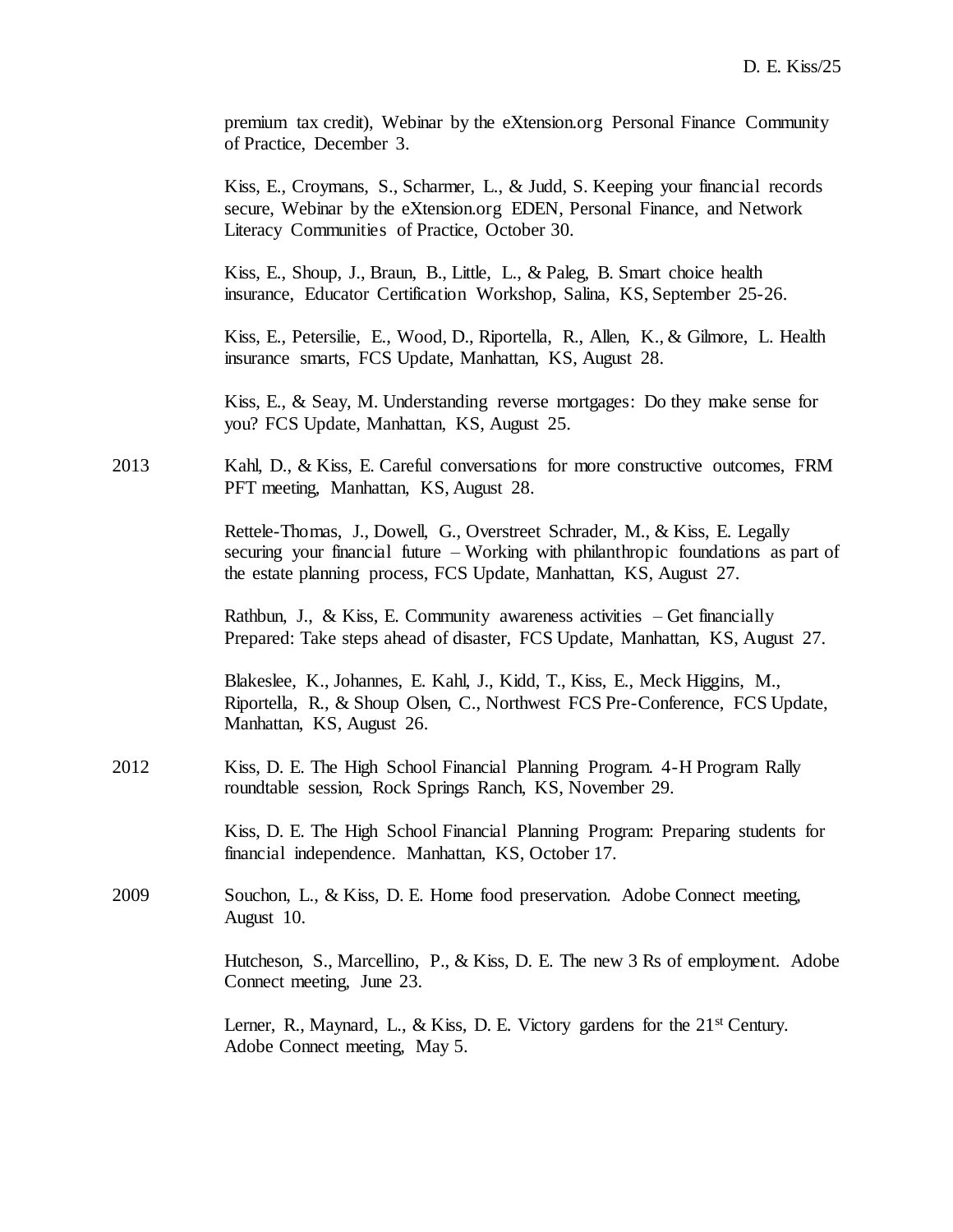|      | Bouslog, L., Sutton, E., Sutton, P., Tharp, S., Kiss, D. E., & Bolinger, J.<br>Unemployment-re-employment: Being part of the solution. Adobe Connect<br>meeting, April 10. |
|------|----------------------------------------------------------------------------------------------------------------------------------------------------------------------------|
|      | Branch, J., & Kiss, D. E. Becoming familiar, utilizing, and directing consumers to<br>eXtension resources. FSA Community of Practice webcast, January 15.                  |
| 2008 | Kiss, D. E. Adult children, aging parents: Conversations between generations.<br>West Lafayette, IN, November 13.                                                          |
|      | Kiss, D. E. Family Resource Management: Campus and community connections.<br>West Lafayette, IN, October 29.                                                               |
|      | Kiss, D. E., & Haynes-Bordas, R. Making your money work. Indianapolis, IN,<br>October 8.                                                                                   |
|      | Kiss, D. E. Adult children, aging parents: Conversations between generations.<br>Peru, IN, April 16.                                                                       |
| 2007 | Kiss, D. E. Use the Internet to teach money management. IP-video training,<br>December 5.                                                                                  |
|      | Kiss, D. E. Panel member, "Extension 101, How to Succeed in Your Extension<br>Appointment," Purdue Extension Professional Development Conference, October<br>18.           |
|      | Kiss, D. E. Meet the 2007 HSFPP! IP-video training, October 3.                                                                                                             |
| 2006 | Kiss, D. E. Get Checking™ Educational Partner training. Indianapolis, IN, July<br>13.                                                                                      |
| 2005 | Kiss, D. E. Adult children, aging parents: Conversations between generations.<br>Noblesville, IN, October 4.                                                               |
|      | Jones, A., Lienhart-Cross, M. A., Sutton, E., & Kiss, D. E. Where does your<br>money go? IP-video training, September 15.                                                  |
|      | Kiss, D. E. Get Checking™ Educational Partner training. Plymouth, IN,<br>September 13.                                                                                     |
|      | Kiss, D. E. Get Checking™ Educational Partner training. Indianapolis, IN, April<br>20.                                                                                     |
|      | Kiss, D. E., & Sanson, J. Middle-school money management. Two-way video<br>conference, January 13.                                                                         |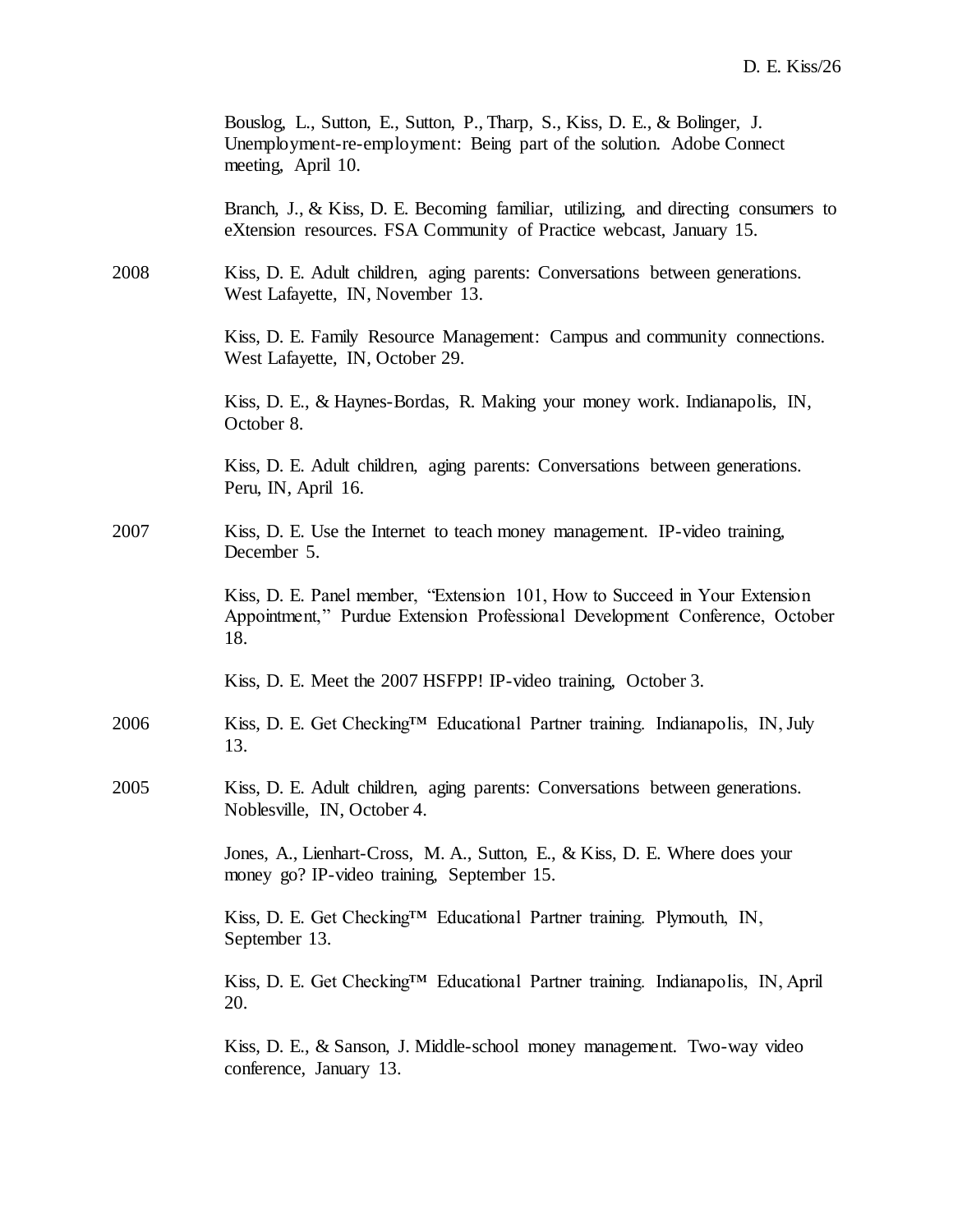| 2004 | Kiss, D. E., & Haynes-Bordas, R. Launching and running a Get Checking <sup>TM</sup><br>program in your community. Indianapolis, IN, September 2.                                               |
|------|------------------------------------------------------------------------------------------------------------------------------------------------------------------------------------------------|
| 2003 | Haynes-Bordas, R., & Kiss, D. E. Making Your Money Work. Two-way video<br>conference, November 13.                                                                                             |
|      | Kiss, D. E., & Jolly, C. D. Adult children, aging parents: Conversations between<br>generations. Peru and Columbus, IN, September 24-25                                                        |
|      | Kiss, D. E., & Bechman, J. C. Financial Security in Later Life: Savings programs.<br>Two-way video conference, April 17.                                                                       |
|      | Kiss, D. E. Welfare reform. Family Nutrition Assistant Training, Lafayette, IN,<br>February 11.                                                                                                |
| 2002 | Kiss, D. E. There's always a choice: Dollars and cents. Family Nutrition Program<br>Assistant Training, Lafayette, IN, May 15.                                                                 |
|      | Brobeck, S. F., & Kiss, D. E. America Saves. Cooperative Extension. Financial<br>Security in Later Life Initiative Roll-out Conference, Myrtle Beach, SC, March<br>20.                         |
|      | Bechman, J., & Kiss, E. Financial literacy for youth. West Lafayette, IN, March<br>$12 - 13.$                                                                                                  |
| 2001 | Kiss, D. E., & Bechman, J. Implementing and evaluating the Financial<br>Management POW: Using the tools in Purdue Extension's program evaluation<br>toolkit. West Lafayette, IN, November 7-8. |
|      | Kiss, D. E. High School Financial Planning Program. Purdue Youth Staff Retreat,<br>Lebanon, IN, September 12.                                                                                  |
|      | Bechman, J., Kiss, D. E., & Owen, A. The dark side of money: Coping with less<br>positive areas of financial management. West Lafayette, IN, February 20-22.                                   |
|      |                                                                                                                                                                                                |

*Teaching and Mentoring Students and K-12 Teachers*

Guest Lectures and Invited Classroom Participation

2014 Kiss, E. Health insurance smarts, FSHS 105, Kansas State University, Manhattan, KS, October 16. Kiss, E. Family resource management and personal finance careers in Cooperative Extension, FSHS 100, Kansas State University, Manhattan, KS, October 7.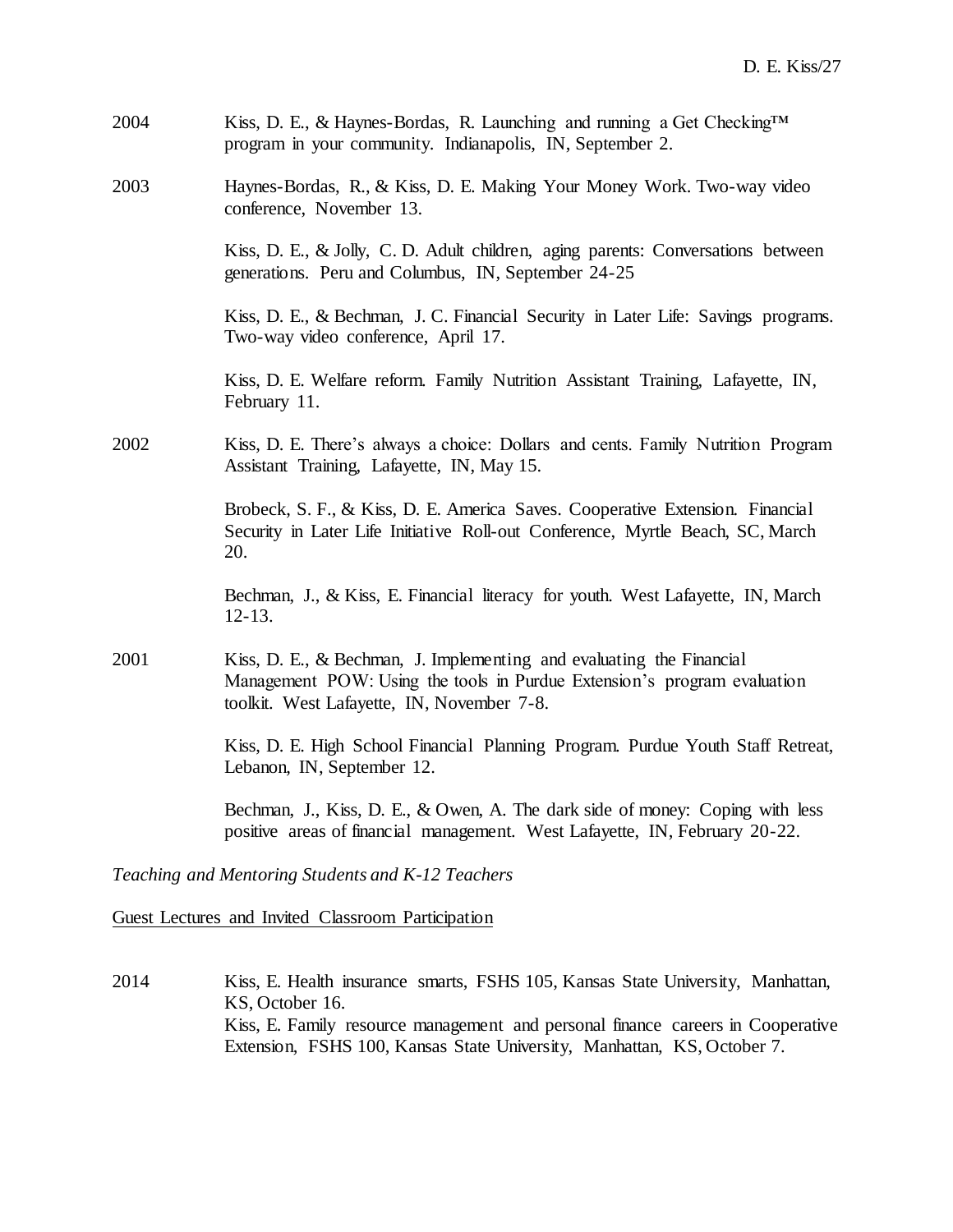| 2013 | Kiss, E. Economics, poverty, and impacts on children, FSHS 810, Kansas State<br>University, Manhattan, KS, November 6.                                                                                   |
|------|----------------------------------------------------------------------------------------------------------------------------------------------------------------------------------------------------------|
|      | Johannes, E., Kiss, E., & Wiles, B. Family Studies and Human Services<br>Extension, FSHS 800, Kansas State University, Manhattan, KS, September 26.                                                      |
|      | Kiss, E. Land-grant Universities and Family Resource Management Extension<br>and Scholarship, FSHS 825, Kansas State University, Manhattan, KS, August 6.                                                |
|      | Kiss, E. Family Studies and Human Services Extension, FSHS 979, Kansas State<br>University, Manhattan, KS, May 1.                                                                                        |
|      | Kiss, E. Cooperative Extension in Land-grant institutions: Financial literacy<br>activities and careers, FSHS 900, Personal Financial Planning Ph.D. Spring 2013<br>Seminar, Manhattan, KS, February 22. |
| 2012 | Kiss, E. Family Resource Management: Extension and Scholarship. FSHS 825,<br>Kansas State University, Manhattan, KS, August 6.                                                                           |
| 2009 | Kiss, D. E. NEFE HSFPP. EDCI 360, Purdue University, West Lafayette, IN,<br>February 24.                                                                                                                 |
| 2008 | Kiss, D. E. Purdue Extension: Knowledge to Go. CSR 600, Purdue University,<br>West Lafayette, IN, September 19.                                                                                          |
| 2007 | Kiss, D. E. Money management 101. Two-session workshop for students in<br>Purdue University's New Tracks Program, West Lafayette, IN, July 17 & 19.                                                      |
| 2006 | Kiss, D. E. I'm graduating now what? ECET 480 Purdue University, West<br>Lafayette, IN, November 1.                                                                                                      |
| 2005 | Kiss, D. E. High School Financial Planning Program. EDCI 250, Purdue<br>University, West Lafayette, IN, March 28.                                                                                        |
| 2002 | Kiss, D. E. Welfare reform. CSR 630, Purdue University, West Lafayette, IN,<br>October 18.                                                                                                               |
|      | Presentations to Student Groups                                                                                                                                                                          |
| 2017 | Family Resource Management Program Focus Team. Welcome to the real world.<br>Kansas 4-H Discovery Days, Manhattan, KS, May 31.                                                                           |
|      | Kiss, E. Start smart salary negation. Washburn University, Topeka, KS, April 5.                                                                                                                          |
| 2014 | Nordyke, D., & Kiss, E. Start smart salary negotiation. AAUW-Salina Branch, K-<br>State Salina, Salina, KS, October 8.                                                                                   |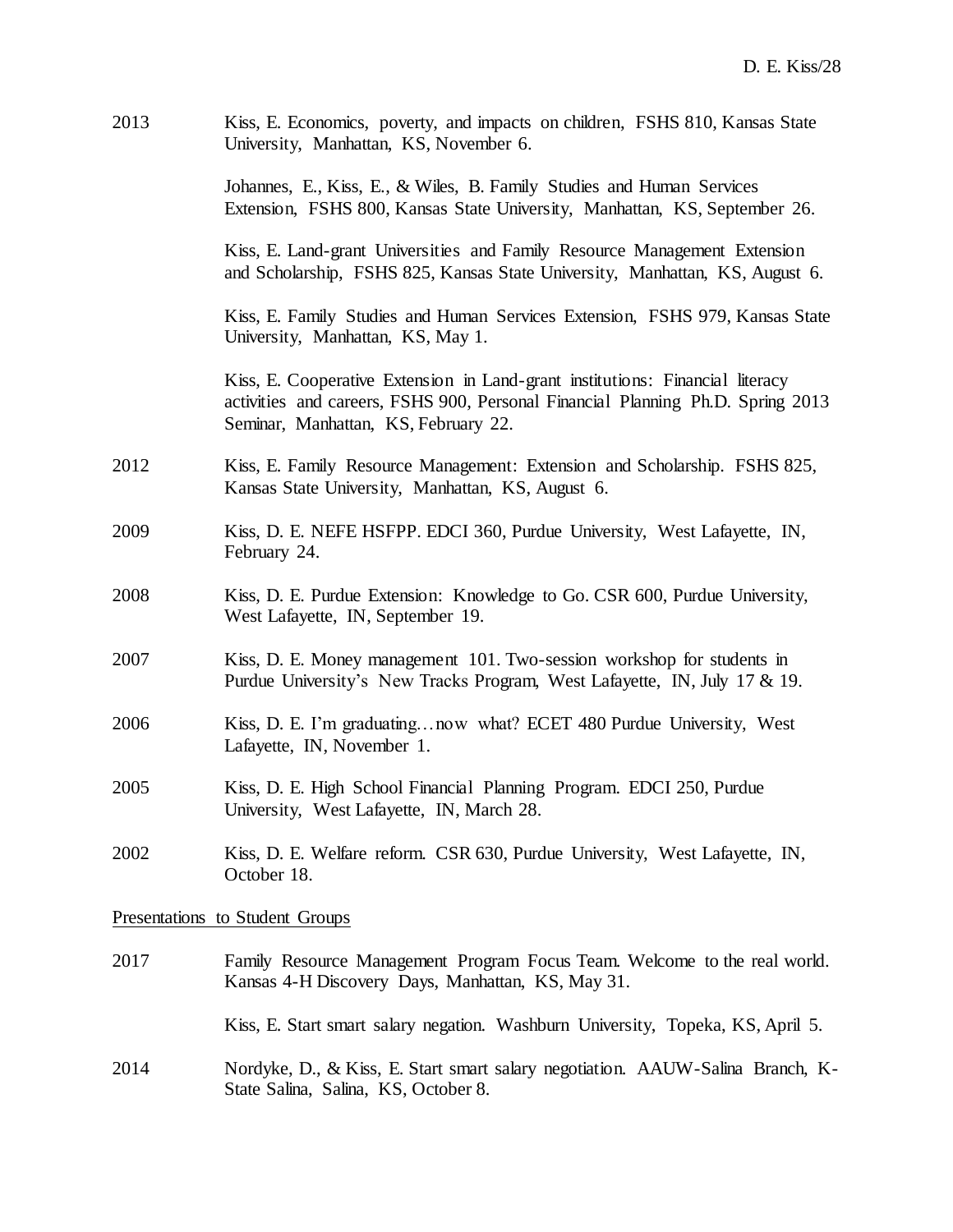| 2007 | Kiss, D. E. Time and money management. Asian International Graduate Student<br>Parenting Workshop, Purdue University, West Lafayette, IN, October 25.                                                         |
|------|---------------------------------------------------------------------------------------------------------------------------------------------------------------------------------------------------------------|
| 2007 | Kiss, D. E. Where does your money go? Twenty-first Century Scholars 6 <sup>th</sup> Annual<br>Scholar/Parent Conference, Purdue University, West Lafayette, IN, July 14.                                      |
|      | Kiss, D. E., & Yilmazer, T. Adventures in Cash City. 4-H Round-up Career<br>Exploration Day, Purdue University, West Lafayette, IN June 26.                                                                   |
| 2006 | Kiss, D. E. Money management. Wiley Hall freshmen, Purdue University, West<br>Lafayette, IN, September 26.                                                                                                    |
|      | Kiss, D. E. Focus on financial management. Graduate Mentoring Program,<br>Purdue University, West Lafayette, IN, January 19.                                                                                  |
| 2005 | Kiss, D. E. Stretch those bucks. Twenty-first Century Scholars 4 <sup>th</sup> Annual<br>Scholar/Parent Conference, Purdue University, West Lafayette, IN, July 16.                                           |
| 2004 | Kiss, D. E. Financial management for female engineering students. Women in<br>Engineering "Mentees & Mentors" Program, Purdue University, West Lafayette,<br>IN, February 17 and February 18.                 |
| 2003 | Kiss, D. E. Mind over money. 4-H Roundup Career Exploration Day, Purdue<br>University, West Lafayette, IN, June 24.                                                                                           |
|      | Professional Development for K-12 Teachers, Counselors, and Administrators                                                                                                                                    |
| 2013 | Robb, C., & Kiss, E. What the empirical research has to say: Lessons and<br>practical advice, College Success through Financial Literacy, Overland Park, KS,<br>October 14.                                   |
|      | Kiss, E., & Randel, G. High School Financial Planning Program (HSFPP) ITV<br>Training, originated from Manhattan, KS, April 3.                                                                                |
|      | Kiss, E. High school financial planning. 2013 United Associations Conference,<br>Wichita, KS, March 7.                                                                                                        |
|      | Kiss, E., & Randel, G. Preparing students for financial independence: The High<br>School Financial Planning Program. Career and Technical Education Annual<br>February Conference, Manhattan, KS, February 5. |
| 2009 | Kiss, D. E. Financial literacy: Knowledge and skills. Indiana Association of<br>Family and Consumer Sciences Annual Conference, Indianapolis, IN, September<br>24.                                            |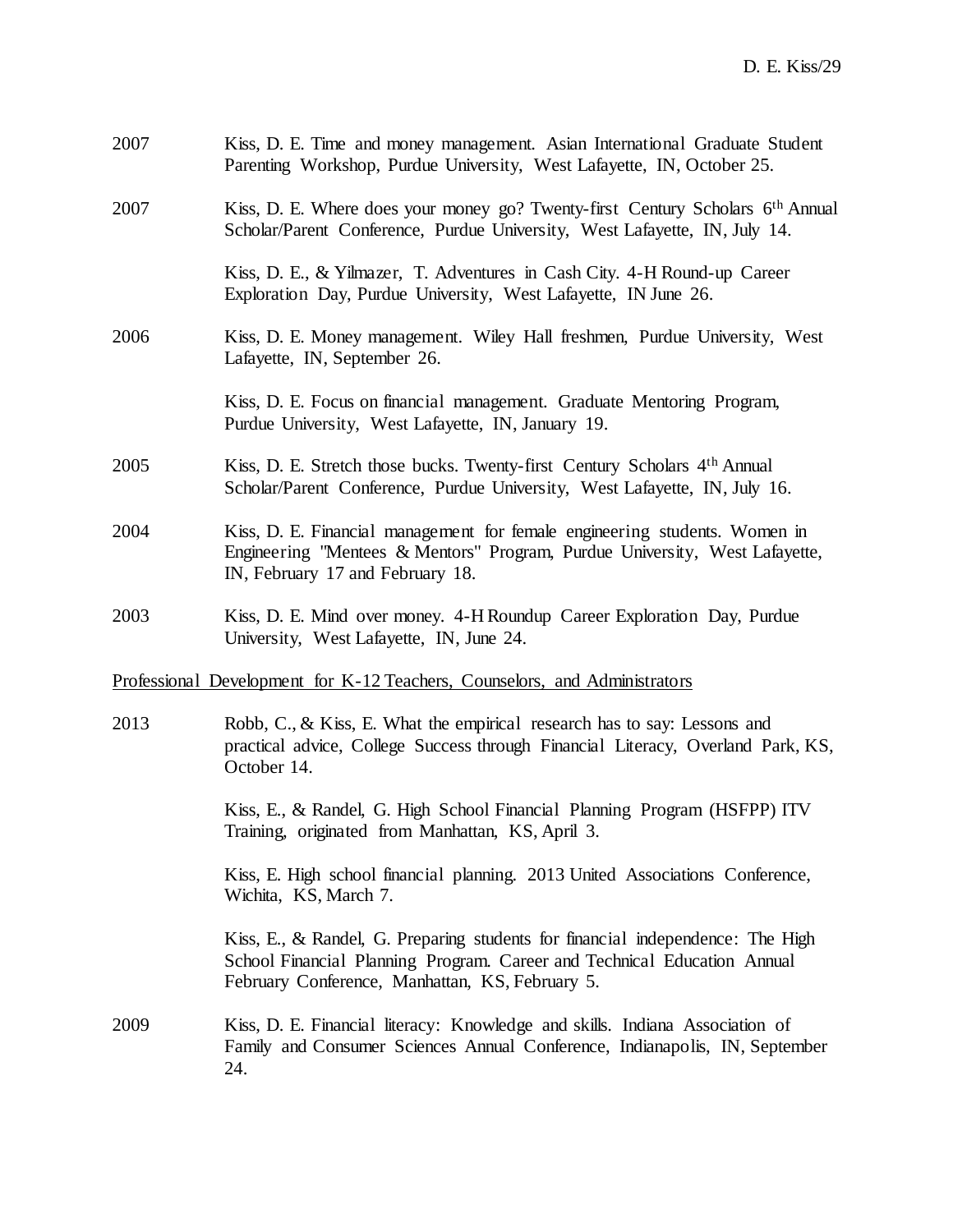|      | Kiss, D. E. Content Session 7: Borrowing. Indiana Council for Economic<br>Education Institute for Personal Finance, Indianapolis, IN, July 9.                                                                                                                        |
|------|----------------------------------------------------------------------------------------------------------------------------------------------------------------------------------------------------------------------------------------------------------------------|
|      | Fox, W., & Kiss, D. E. National Endowment for Financial Education High School<br>Financial Planning Program Professional Learning Community for Indiana<br>Family and Consumer Sciences, West Lafayette, IN and on-line, Spring semester.                            |
| 2008 | Kiss, D. E. Money management for high school students. Early Bird Session at<br>2008 Department of Education, Business, Marketing, Entrepreneurship and<br>Information Technology Education Conference, Indianapolis, IN, November 14.                               |
|      | Kiss, D. E. The ABCs of credit: Helping students manage debt effectively.<br>Concurrent workshop at Indiana Council on Economic Education Camp Econ<br>North, Camp Tecumseh, IN, October 15.                                                                         |
|      | Kiss, D. E. Meet the HSFPP. Concurrent session at Indiana FACS Teacher<br>Workshop, Indianapolis, IN, September 26.                                                                                                                                                  |
|      | Bechman, J. C., & Kiss, D. E. Money management for high school students: The<br>HSFPP. Workshop at Indiana Interdisciplinary Cooperative Coordinators<br>Association Conference, Turkey Run State Park, Marshall, IN, June 16.                                       |
| 2005 | Kiss, D. E. High School Financial Planning Program: An orientation and training<br>for Bayer Federal Credit Union staff and teachers in Mishawaka schools, Elkhart,<br>IN, September 29.                                                                             |
|      | Kiss, D. E. High School Financial Planning Program: An orientation and training<br>for Bayer Federal Credit Union staff and Bashor Children's Home teachers,<br>Elkhart, IN, August 12.                                                                              |
|      | Kiss, D. E., Schroeder, D., Akers, J., & Cervenka, A. High School Financial<br>Planning Program: An in-service training for teachers, Lafayette, IN, February 10.                                                                                                    |
| 2004 | Kiss, D. E., Reed, D., & Walls, M. High School Financial Planning Program: An<br>in-service training for teachers, Muncie, IN, November 10.                                                                                                                          |
|      | Kiss, D. E., Keeton, D., & Sharp, M. A. High School Financial Planning Program:<br>An in-service training for teachers, North Vernon, IN, October 29.                                                                                                                |
|      | Kiss, D. E., & Gamble, C. Improving youth financial literacy with the NEFE High<br>School Financial Planning Program <sup>®</sup> (HSFPP). Presentation at the Indiana<br>JumpStart Coalition's Financial Literacy Teacher's Summit, Indianapolis, IN,<br>October 5. |
|      | Hadley, V., Barnett, C., & Kiss, D. E. High School Financial Planning Program:<br>An in-service training for teachers, Fort Wayne, IN, February 24.                                                                                                                  |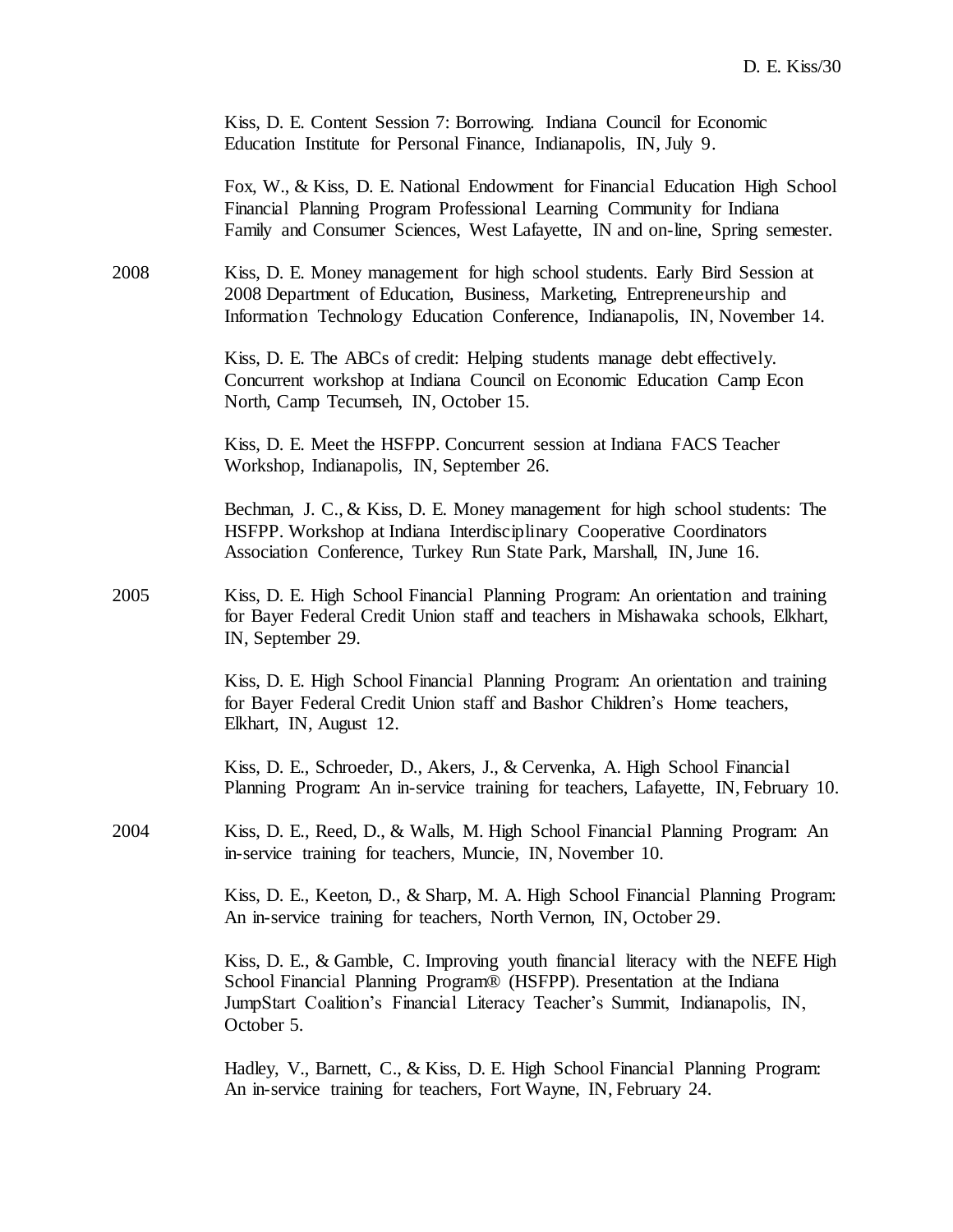|       | Kiss, D. E., Haynes-Bordas, R., & Okantey, G. High School Financial Planning<br>Program: An in-service training for teachers, Indianapolis, IN, February 5.                                                                                                |
|-------|------------------------------------------------------------------------------------------------------------------------------------------------------------------------------------------------------------------------------------------------------------|
| 2003  | Elbert, M., Huey, G., Wahl, J., & Kiss, D. E. High School Financial Planning<br>Program: An in-service training for teachers, Washington, IN, November 7, and<br>Boonville, IN, November 12.                                                               |
|       | Jones, A., Hanks-Wade, G., Powell, C., Kiss, D. E., & Leinhart-Cross, M. High<br>School Financial Planning Program: An in-service training for teachers,<br>Valparaiso, IN, February 6.                                                                    |
| 2002  | Kiss, D. E., & Okantey, G. Mind Over Money: The NEFE High School Financial<br>Planning Program®. FACS Teacher Development Conference, Indianapolis, IN,<br>May 2.                                                                                          |
| 2001  | Kiss, D. E. High School Financial Planning Program. FACS Teacher<br>Development Conference, Indianapolis, IN, May 1.                                                                                                                                       |
| Other |                                                                                                                                                                                                                                                            |
| 2014  | Directed the FSHS 675 practicum work of Great Plains Interact Distance<br>Education Alliance Master's in Personal Financial Planning students interested in<br>extension, engagement, and applied research activities                                      |
| 2006  | Work with Purdue University chapter of Students in Free Enterprise (SIFE) to<br>identify topics and develop personal finance presentations for college students;<br>conduct training for motivational speakers; member of their Business Advisory<br>Board |
|       |                                                                                                                                                                                                                                                            |

*Purdue University WorkLife Presentations*

### **Healthy Purdue**

2009 Smith, B., & Kiss, D. E. Adult children, aging parents: Conversations between generations. West Lafayette, IN, September 2. Kiss, D. E. Charting a course for your financial security. West Lafayette, IN,

April 23, May 6, & June 4.

Smith, B., & Kiss, D. E. Adult children, aging parents: Conversations between generations. West Lafayette, IN, April 15, 22, & 29.

Kiss, D. E. Purdue Saves for emergencies. West Lafayette, IN, February 23.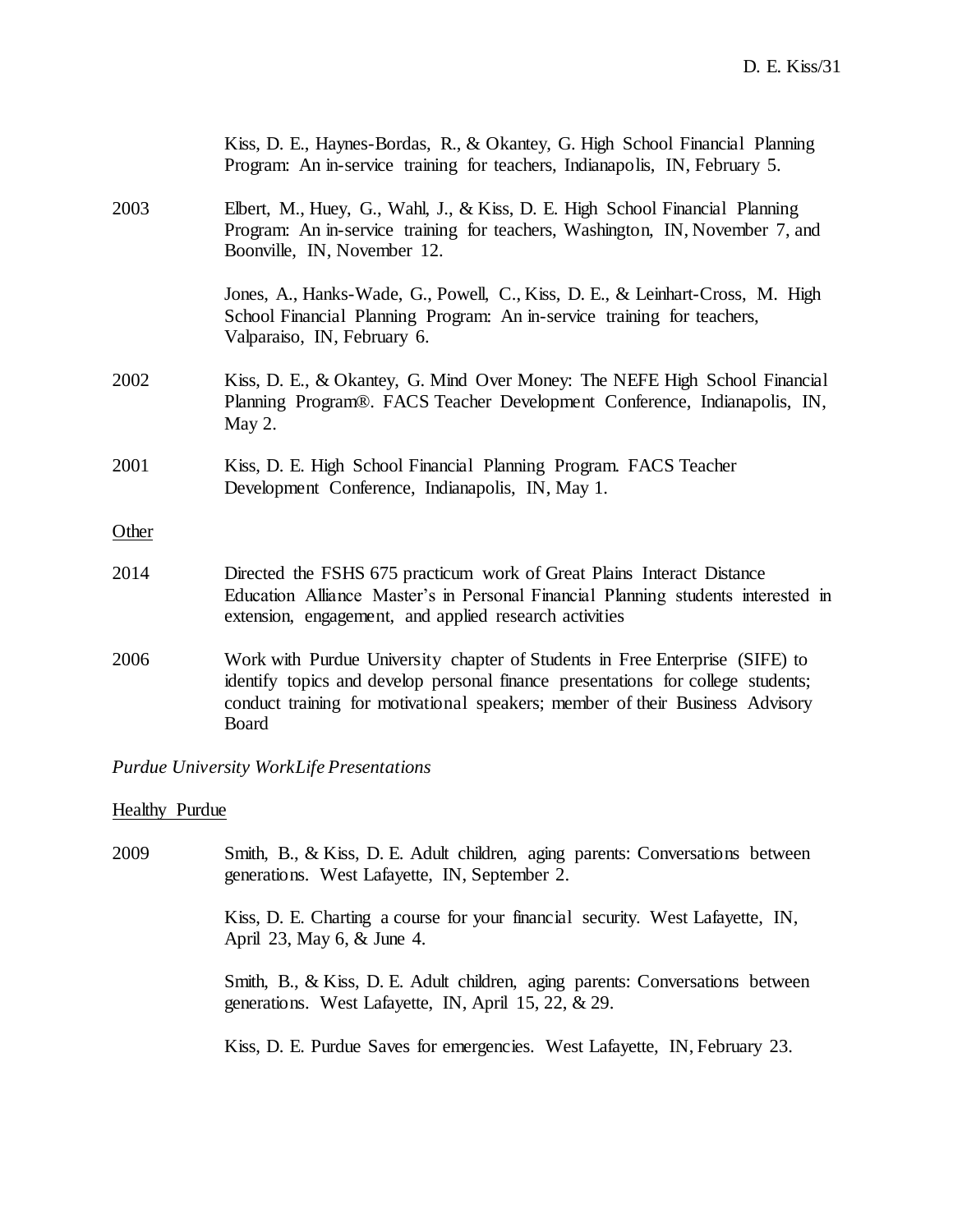|                      | Kiss, D. E. Small steps to health and wealth. West Lafayette, IN, February $3 \&$<br>13.                                                                                                                                                       |
|----------------------|------------------------------------------------------------------------------------------------------------------------------------------------------------------------------------------------------------------------------------------------|
|                      | Kiss, D. E. Holiday debt hangover. West Lafayette, IN, January 21 & 28.                                                                                                                                                                        |
| 2008                 | Kiss, D. E. Financial check-up. West Lafayette, IN, September $9 \& 24$ , October<br>15 & 23.                                                                                                                                                  |
|                      | Kiss, D. E. Money personalities. West Lafayette, IN, April 8 & 18.                                                                                                                                                                             |
|                      | Smith, B., & Kiss, D. E. Adult children, aging parents: Conversations between<br>Generations. West Lafayette, IN, April 2-16.                                                                                                                  |
|                      | Kiss, D. E. Holiday debt hangover. West Lafayette, IN, March 25.                                                                                                                                                                               |
|                      | Kiss, D. E. Making your money work. West Lafayette, IN March 6-May 15.                                                                                                                                                                         |
|                      | Kiss, D. E. Money personalities. West Lafayette, IN March 5, 18, April 8, & 18.                                                                                                                                                                |
|                      | Smith, B., & Kiss, D. E. Adult children, aging parents: Conversations between<br>Generations. West Lafayette, IN, April 2-16.                                                                                                                  |
|                      | Kiss, D. E. Planning for a secure retirement. West Lafayette, IN February $7 & 21$ .                                                                                                                                                           |
|                      | Kiss, D. E. ID theft. West Lafayette, IN, February 6, & 19.                                                                                                                                                                                    |
|                      | Kiss, D. E. Holiday debt hangover. West Lafayette, IN, January $16 \& 24$ .                                                                                                                                                                    |
| Other                |                                                                                                                                                                                                                                                |
| 2007                 | Kiss, D. E. Where does your money go? West Lafayette, IN, November 1 & 7.                                                                                                                                                                      |
|                      | Kiss, D. E. Smart about money. West Lafayette, IN, October 2.                                                                                                                                                                                  |
|                      | Kiss, D. E. Small steps to health and wealth. West Lafayette, IN, September 6, 11,<br>19, & 25.                                                                                                                                                |
| Educational Displays |                                                                                                                                                                                                                                                |
| 2014                 | "Health insurance smarts: Ways to get health insurance," Display created for<br>county fairs across Kansas. (With Petersilie, E., Wood, D., Riportella, R.,<br>Gilmore, L., Allen, K., & Dunstan, J.)                                          |
| 2013                 | "Health insurance: Deciding what plan is best for you," Poster Session, Kansas<br>State University Research and Extension Annual Conference, Manhattan, KS,<br>October 22. (With Riportella, R. Burnet, D., Edwards, V., Evans, C. Gordon, L., |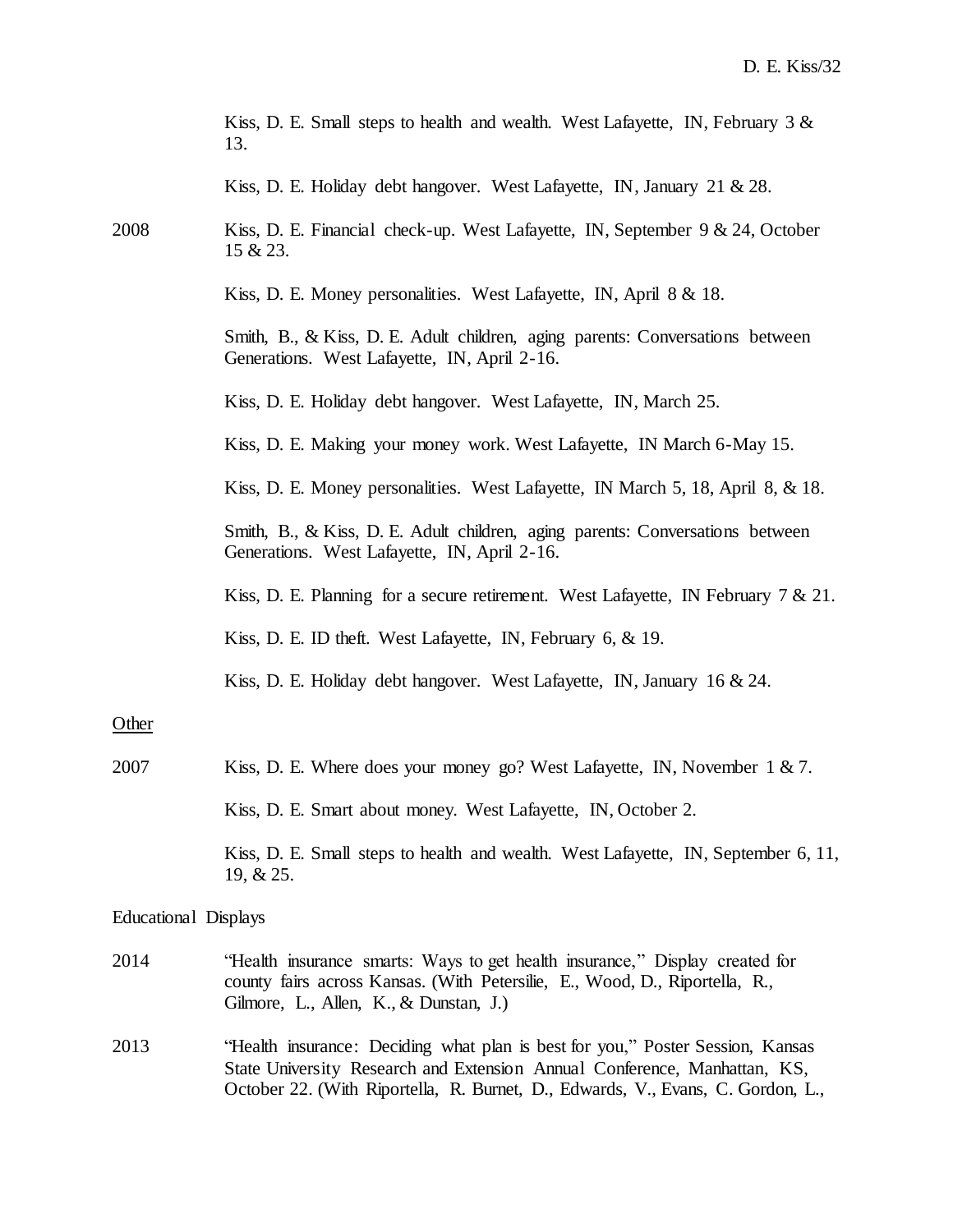|      | Latta, S., Peters, P., Schremmer, A., Shoup, J., Sollock, A., Williams, C., &<br>Wood, D.)                                                                                                                           |
|------|----------------------------------------------------------------------------------------------------------------------------------------------------------------------------------------------------------------------|
| 2009 | "Purdue Saves Week," Stewart Center Display Case and Table, Purdue<br>University, West Lafayette, IN, February.                                                                                                      |
| 2008 | "NEFE High School Financial Planning Program," Galaxy III, Indianapolis, IN,<br>September.                                                                                                                           |
| 2007 | "ID Theft Prevention in 3-D," Showcase of Excellence, Purdue Extension<br>Professional Development Conference, West Lafayette, IN October.                                                                           |
|      | "ID Theft Prevention in 3-D," Indiana State Fair, Indianapolis, IN, August.                                                                                                                                          |
| 2006 | "Where does your money go?" Showcase of Excellence, Purdue Extension<br>Professional Development Conference, West Lafayette, IN, October.                                                                            |
| 2005 | "Where does your money go?" P-CARET State Conference, West Lafayette, IN,<br>November.                                                                                                                               |
|      | "Where does your money go?" Farm Progress Show, Decatur, IL, September.                                                                                                                                              |
|      | "Where does your money go?" Indiana State Fair, Indianapolis, IN, August.                                                                                                                                            |
| 2004 | "NEFE High School Financial Planning Program® (HSFPP)," Indiana JumpStart<br>Coalition's Financial Literacy Teacher's Summit, Indianapolis, IN, October 5.                                                           |
| 2003 | "NEFE High School Financial Planning Program®," District 1a of the Indiana<br>Association of Family and Consumer Sciences Spring Meeting, Valparaiso, IN,<br>March 27.                                               |
| 2002 | "NEFE High School Financial Planning Program®," Brunch with Champions<br>display, Indiana Association of Family and Consumer Sciences, West Lafayette,<br>IN, November 12.                                           |
|      | "Build wealth not debt: Become an American Saver," Showcase of Excellence<br>display, Purdue University Cooperative Extension Service Annual Professional<br>Development Conference, West Lafayette, IN, October 16. |
|      | "Build wealth not debt: Become an American Saver," Indiana State Fair,<br>Indianapolis, IN, August.                                                                                                                  |
|      | "NEFE High School Financial Planning Program®," Community Relationship<br>Building Workshop, West Lafayette, IN, May 31.                                                                                             |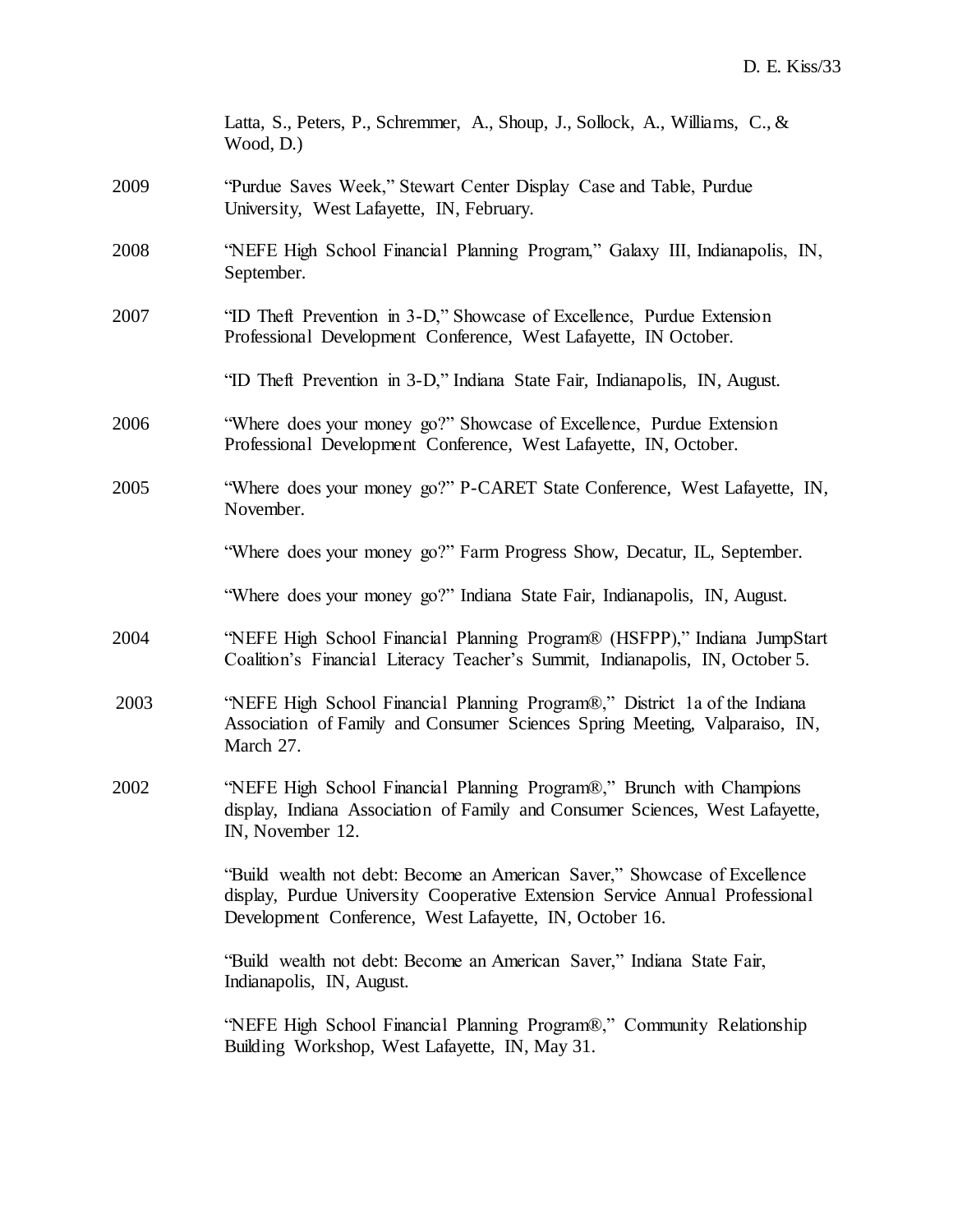"FCS Extension." Statewide FACS Professional Development Conference, Indianapolis, IN, May 2.

"Indiana JumpStart Coalition," Statewide FACS Professional Development Conference, Indianapolis, IN, May 2.

2001 "Financial Management: POW Issue 5," Purdue Extension Annual Professional Development Conference, West Lafayette, IN, October 16-18.

> "Going shopping? Protect yourself on-line," Farm Progress Show, Lafayette, IN, September.

> "Going shopping? Protect yourself on-line," Indiana State Fair, Indianapolis, IN, August.

"Indiana JumpStart Coalition," Statewide FACS Professional Development Conference, Indianapolis, IN, May 1.

"NEFE High School Financial Planning Program®," Statewide FACS Professional Development Conference, Indianapolis, IN, May 1.

News Releases and Interviews

| Kansas State University Division of Communications News and Editorial Video   |
|-------------------------------------------------------------------------------|
|                                                                               |
|                                                                               |
|                                                                               |
|                                                                               |
|                                                                               |
|                                                                               |
| Take the challenge: Plan ahead to keep food safe with Prepare Kansas starting |
|                                                                               |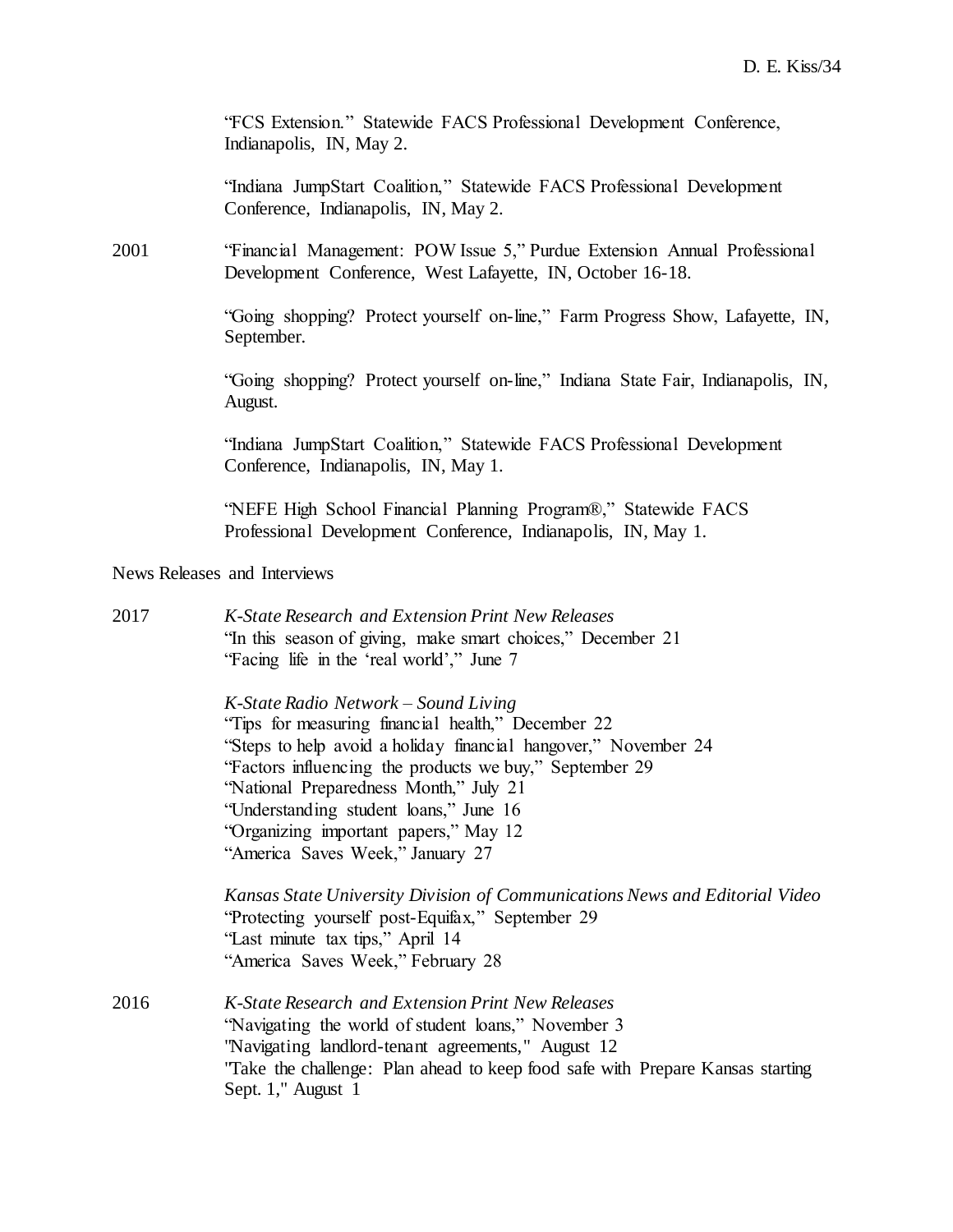|      | "Insuring against wildfires, earthquakes and other disasters: Information to help<br>protect your home and financial well-being," March 28<br>"Small savings can yield big results," February 18                                                                                                                                                                                                                                                                                                                                                                                                         |
|------|----------------------------------------------------------------------------------------------------------------------------------------------------------------------------------------------------------------------------------------------------------------------------------------------------------------------------------------------------------------------------------------------------------------------------------------------------------------------------------------------------------------------------------------------------------------------------------------------------------|
|      | K-State Radio Network – Sound Living<br>"The greatest wealth is health," December 16<br>"Avoiding the January hangover," November 25<br>"Be careful using credit," November 11<br>"Are you financially healthy?," August 26<br>"Prepare Kansas focuses on disaster," August 12<br>"Back to school savings," July 15<br>"Building a more secure future," February 5                                                                                                                                                                                                                                       |
|      | Kansas State University Division of Communications News and Editorial Video<br>"Financial pitfalls for graduates – housing," May 19<br>"Financial pitfalls for graduates – student loans," May 19                                                                                                                                                                                                                                                                                                                                                                                                        |
| 2015 | K-State Research and Extension Print New Releases<br>"From Gifts to Food: Shop for the Holidays without Blowing Your Budget,"<br>December 8<br>"Energy Savings Through the Seasons," September 3<br>"Helping Children Cope After a Disaster," August 31<br>"Health Insurance Options Outside Open Enrollment," June 4<br>"Simple Tasks Help Protect Your Credit," March 23<br>"Setting Goals Can Help Boost Your Savings," February 20<br>"Where Tax Returns Intersect with Health Insurance," February 2                                                                                                |
|      | K-State Radio Network – Sound Living<br>"A Sound Approach to Savings," February 13                                                                                                                                                                                                                                                                                                                                                                                                                                                                                                                       |
|      | Kansas State University Division of Communications News and Editorial Video<br>"America Saves Week," February 24                                                                                                                                                                                                                                                                                                                                                                                                                                                                                         |
| 2014 | K-State Research and Extension Print New Releases<br>"Health Insurance Smarts: Why the Need for Health Insurance?" December 1<br>"Parents Face Rising Costs to Raise a Child," September 23<br>"Reverse Mortgages: New Online Resource is Available," September 12<br>"Kansans Can Sign Up Now for New Financial Challenge," August 20<br>"Managing Back-to-School Expenses," August 6<br>"How do I Get Health Insurance Now?," June 4<br>"Enhance Your Financial Literacy and Capability," April 4<br>"America Saves Week Approaching," February 21<br>"Think 30-40-30 for Your Tax Refund," January 28 |

*K-State Radio Network – Sound Living*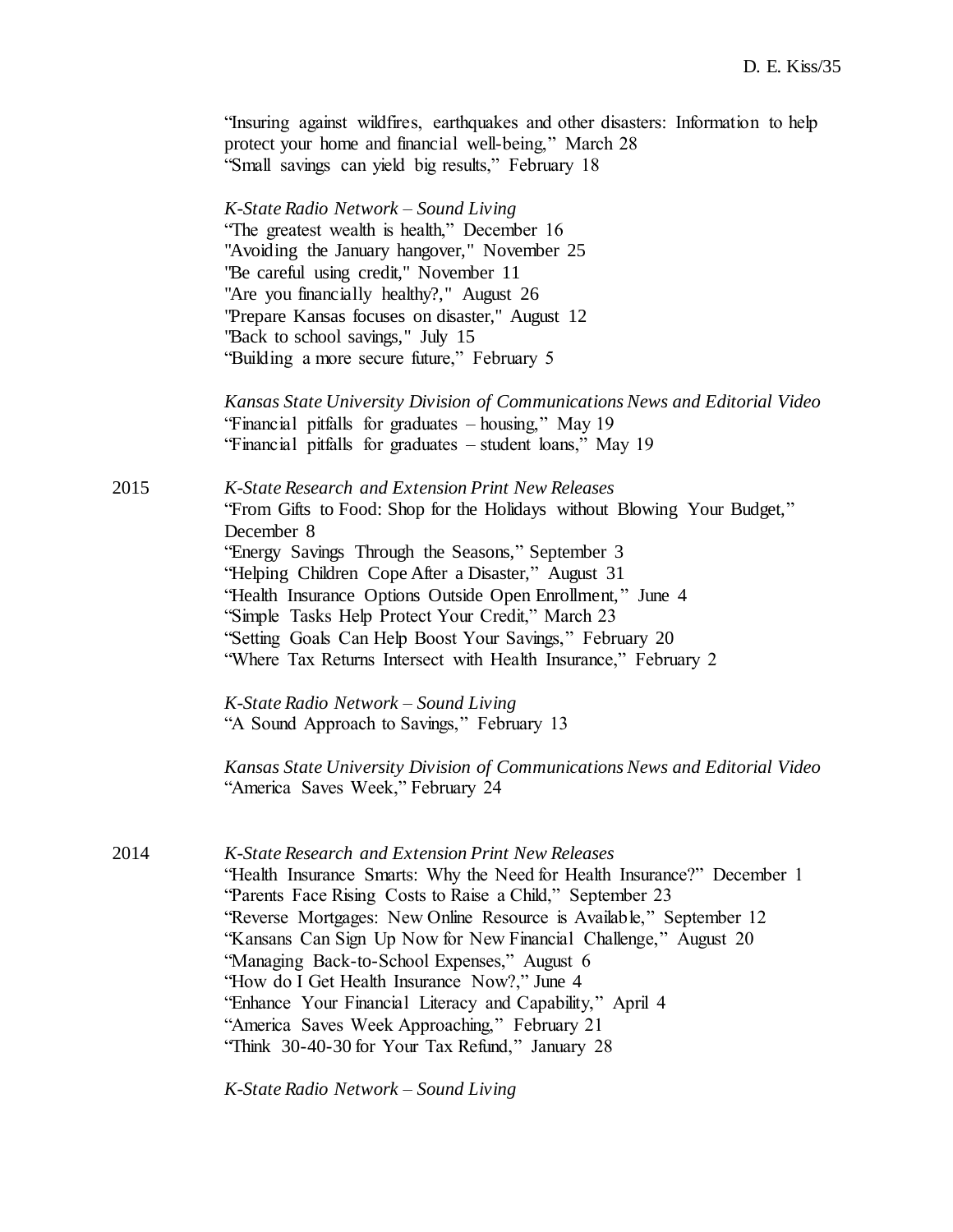"Avoiding the January hangover," November 21 "Understanding a reverse mortgage," October 24 "Is it time for a financial checkup," October 16 "Financial recovery after a disaster," August 28 "Saving for unexpected expenses," July 18 "Back-to-school on a budget," July 3 "Five financial building blocks," April 4 "America Saves Week," February 21 "The '30-40-30' tax refund plan," January 17

*Kansas State University Division of Communications News and Editorial Video* "Prepare Kansas," August 22 "Teaching Kids about Money," July 22 "Healthcare Now," June 26 "Tax Tips," February 7

2013 *K-State Research and Extension Print New Releases*

"Thanksgiving Holiday Shopping: Keep Fun and Budget in Mind," November 21 "Including Children in Holiday Activities is Best Gift: A discussion about holiday budget and expectations can set the tone for years to come," November 19 "Consumers Warned of Scams Related to Affordable Care Act," July 26 "Tips for Parents: Planning key to managing back-to-school expenses," July 15 "Do Homework before Storm Grab-and-Go Box Simplifies Recovery," June 25 "Kids' Summer Jobs Offer Opportunities for Parents, Too," May 30 "Plan to Put Tax Refund to Work for You," March 25 "Free Web Site Offers Tips to Save, Build Financial Security," February 19 "Now Time to Assess Finances, Check Insurance Coverage," February 8

*K-State Radio Network – Sound Living*

"Why do we shop on Thanksgiving?" November 15 "Spending for the holidays," November 1 "Reviewing personal finances," October 25 "Employer-sponsored healthcare," September 27 "Back to school expenses," June 21 "Finding a part time summer job," May 24 "Organizing important papers," May 3 "Put your tax refund to work," March 29 "Save money and build wealth," February 15

*Kansas State University Division of Communications News and Editorial Video* "Managing through furloughs," October 4 "Avoiding ACA Scams," October 9 "Black Friday," November 28

*Other* Last minute holiday shopping tops, KAIR radio, December 17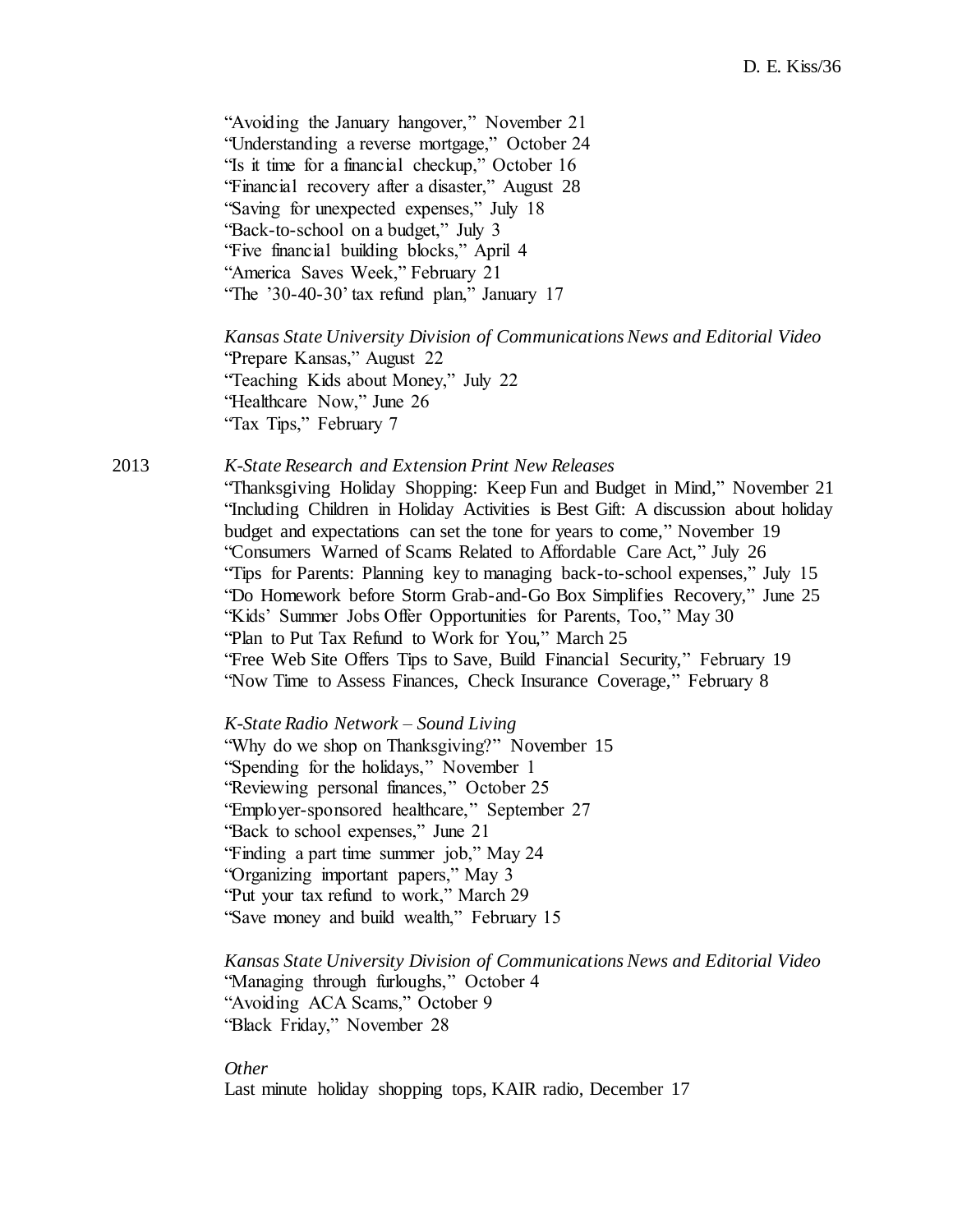Affordable Care Act provisions for all life stages, interview in Life Planning Guide, October 28 ACA frauds and scams, KWCH-TV, August 30

- 2012 "An overview of personal finance," interview on Sound Living, October 19.
- 2009 "Money on your mind," interview on WLFI, July 29. "Money on your mind? New web site provides financial resources," July 10. "Indiana teachers go back to school," in NEFE Digest, March/April. "Purdue offers free finance tool," in Purdue Exponent, February 26. "Credit and consumer debt," interview with AM 1340 Elkhart, IN, February 24. "8 things you must know about credit card debt," [http://www.creditcards.com/credit-card-news/help/8-things-to-know-about-credit](http://www.creditcards.com/credit-card-news/help/8-things-to-know-about-credit-card-debt-6000.php)[card-debt-6000.php](http://www.creditcards.com/credit-card-news/help/8-things-to-know-about-credit-card-debt-6000.php) , February. "Budgeting," interview on WLFI, February 18. "Advice to reduce credit card debt," January 29. "New CFS Extension Web site aimed at helping consumers," January 7.

2008 "Ringing up a frugal new year," in Lafayette Journal and Courier, December 31. "Holiday spending," interview on WLFI, December 8. "Budgeting of utmost importance this holiday season," December 8. "Don't let tight economy crush Santa's budget," in Farm World, November 26. "Feeling the money crunch this Christmas?" in Lafayette Journal and Courier, November 23. "Money Smart Week," Fox 59, October 14. "Money Smart Week provides resources in tough economic times," October 8. "Focus on Financial Management," interview on WLFI, September 12. "Specialist: Little changes can mean gas savings down the road," May 27. "Managing grocery expenses," CUNA Home and Family Resource Center, May19. "Summer vacation tips that save you money," April 27. Broadcast on CUNA Home and Family Finance Radio [http://cuna.org/initiatives/hff\\_radio/radio\\_detail.php?wk=20080427-](http://cuna.org/initiatives/hff_radio/radio_detail.php?wk=20080427-1&title=Summer%20Vacation%20Tips%20That%20Save%20You%20Money) [1&title=Summer%20Vacation%20Tips%20That%20Save%20You%20Money](http://cuna.org/initiatives/hff_radio/radio_detail.php?wk=20080427-1&title=Summer%20Vacation%20Tips%20That%20Save%20You%20Money) "Publication helps consumers deal with economic hardship," February 14. 2007 "Make a list before charging into holiday shopping," December 6. "Teaching dollars and sense," interview in the Indianapolis Star, November 12.  $2005$  "Get Checking<sup>TM</sup> program helps Hoosiers grow financially," October. 2002 "Be credit card careful," interview in GRAD: Real Life Indiana 2002-2003, August.

2001 "Ring in the New Year with a Budget Resolution," December.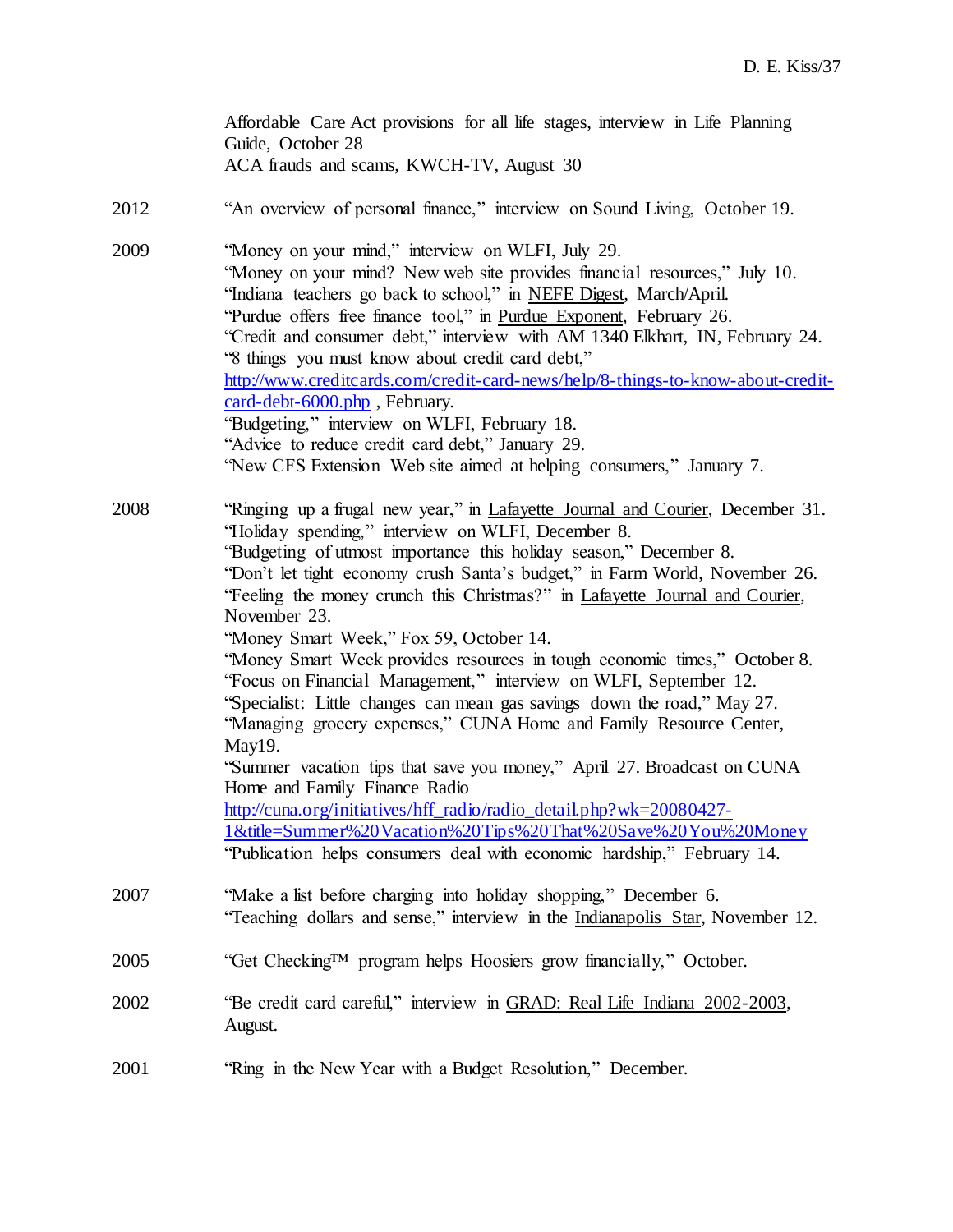### Other Activity

### *Member*

- 2017 present Multi-state Research Project NC-1171, "Interactions of individual, family, community, and policy contexts on the mental and physical health of diverse rural low-income families."
- 2016 present Multistate Research Coordinating Committee and Information Exchange GroupNCCC52, "Family Economics Coordinating Committee."
- 2013 present Multi-state Research Project NC-2172, "Behavioral Economics and Financial Decision-making and Information Management across the Lifespan."
- 2012 2013 Multi-state Research Project NC-1172, "The Complex Nature of Saving: Psychological and Economic Factors."
- 2003 2006 Multi-state Research Project NC-1011, "Rural Low-Income Families: Tracking their Well-being and Function in an Era of Welfare Reform."
- 2001 2003 Multi-state Research Project NC-223, "Rural Low-income Families: Tracking Their Well-being and Functioning in the Context of Welfare Reform."
- 1998 2001 North Central Region Committee NCR-52, "Family Economics Research Coordinating Committee."

## *Editorial Board Member*

| $2016$ – present       | Journal of Human Sciences and Extension, associate editor for<br>family resource management |
|------------------------|---------------------------------------------------------------------------------------------|
| $2006 - 2007$          | Journal of Consumer Education                                                               |
| <b>Ad Hoc Reviewer</b> |                                                                                             |
| 2018; 2008; 1999       | Journal of Family and Economic Issues                                                       |
| 2015                   | Journal of Human Sciences and Extension                                                     |
| 2014                   | National Health Outreach Conference                                                         |
| $2013 - 2017$          | The Forum for Family and Consumer Issues                                                    |
| 2013; 2007             | FERMA Conference Educational Program Submissions                                            |
| $2013 - 2015$ ; 2005   | AFCPE Conference Posters and/or Practitioner's Forum                                        |
| $2008 - 2009$ ; 1998   | Advancing the Consumer Interest                                                             |
| $2003 - 2011$          | Journal of Family and Consumer Sciences                                                     |
| 2003; 2001             | <b>ACCI</b> Conference Papers                                                               |
| 2003                   | FRHD/FERM Pre-conference Submissions                                                        |
| $2002 - 2004$          | <b>AAFCS</b> Conference Papers                                                              |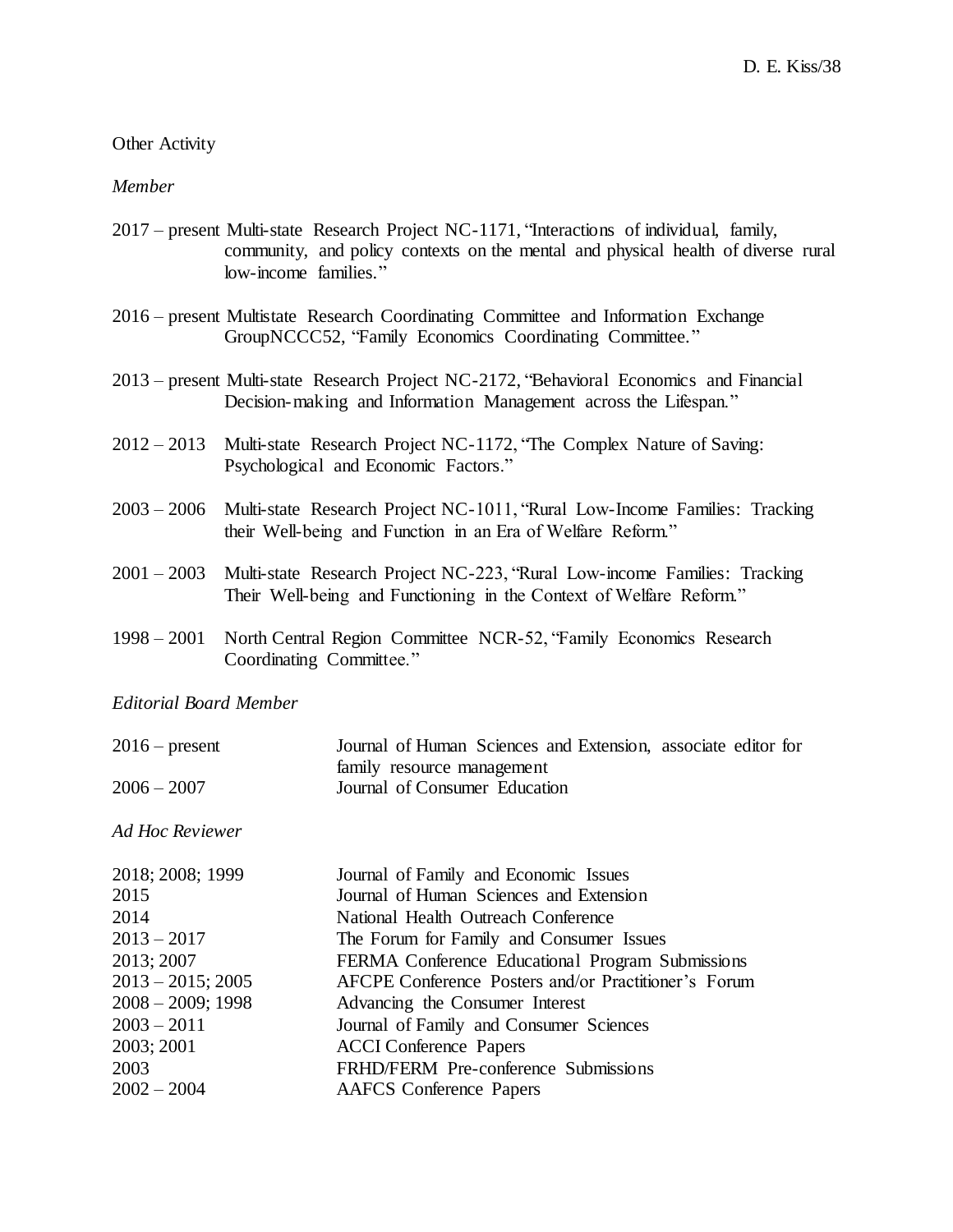| $2000 - 2002$ | <b>EFERMA</b> Conference Papers |
|---------------|---------------------------------|
| 2001          | <b>AFCPE Conference Papers</b>  |

Other Extension Activities

*Reviewer*

| 2008          | Behney Endowment applications, Purdue University                                                                                                                                                                                                                                                                                     |
|---------------|--------------------------------------------------------------------------------------------------------------------------------------------------------------------------------------------------------------------------------------------------------------------------------------------------------------------------------------|
| 2004          | Managing Between Jobs, University of Wisconsin Extension<br>Plan Well, Retire Well web site, University of Illinois Extension                                                                                                                                                                                                        |
| 2002          | Furthering Families: Financial Management Publications, Michigan State<br>University Extension                                                                                                                                                                                                                                       |
| Member        |                                                                                                                                                                                                                                                                                                                                      |
|               | 2015 – 2017 ECOP Health Insurance Literacy Action Team                                                                                                                                                                                                                                                                               |
|               | 2013 – present eXtension Community of Practice: Financial Security for All Leadership Team<br>$(char-elect/co-chain/chair 2014 - 2017)$                                                                                                                                                                                              |
|               | 2012 – present Money Smart Kansas Steering Committee<br>Kansas JumpStart Coalition                                                                                                                                                                                                                                                   |
| $2008 - 2009$ | Extension America Saves Week National Leadership Team<br>Priester National Extension Health Conference Planning Committee<br>Chair Indiana JumpStart Coalition Education Committee<br>Purdue CFS Extension Update Committee<br>Purdue Saves Week Planning Committee                                                                  |
| 2008          | <b>CFS Extension Volunteer Network Committee</b><br>NEFE HSFPP Teacher Development Task Force                                                                                                                                                                                                                                        |
| $2007 - 2009$ | Co-chair eXtension Community of Practice: Financial Security for All -<br>Evaluation Sub-committee<br>Purdue Extension Human Subjects Committee                                                                                                                                                                                      |
|               | 2007 - 2008 President, Purdue University Cooperative Extension Specialists Association<br>Chair, CFS CORE Target Programs Task Force<br>Purdue Extension Galaxy III State's Night Out Planning Committee<br>Purdue Extension Professional Development Conference Planning Committee<br><b>CFS CORE Web-based Materials Committee</b> |
| $2006 - 2007$ | Chair-elect, Purdue University Cooperative Extension Specialists Association<br><b>Executive Committee</b>                                                                                                                                                                                                                           |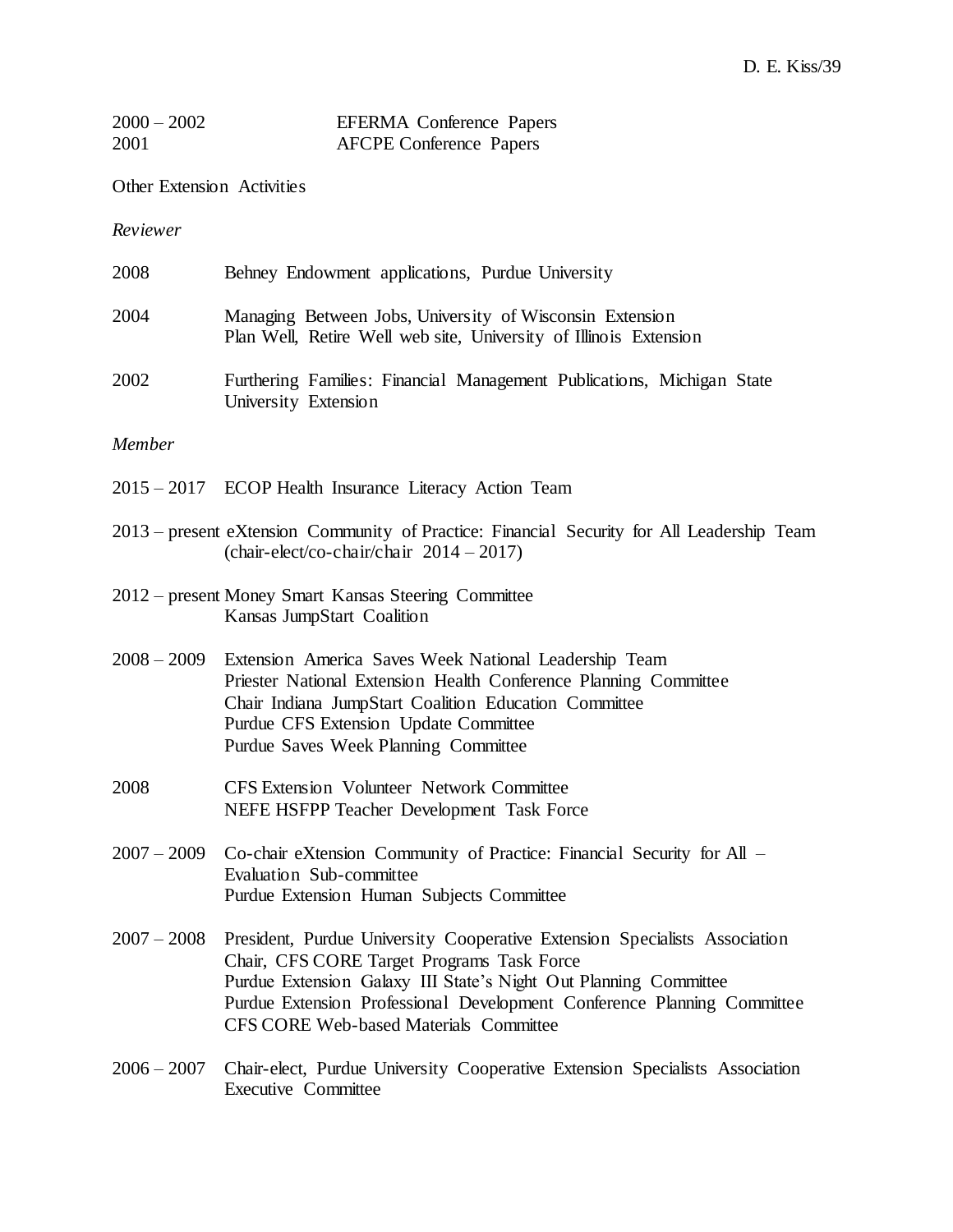WIRED Lifelong Learning Institute Taskforce

- 2006 2007 eXtension Community of Practice: Financial Security for All Key Word Team Indiana Money Smart Week Advisory Committee
- 2005 2008 eXtension Community of Practice: Financial Security for All Youth Sub-group
- 2005 2007 High School Financial Planning Program National Revision Team Purdue Extension Wellness Committee
- 2005 2006 Secretary, Purdue University Cooperative Extension Specialists Association Executive Committee
- 2005 Get Checking™ National Advisory Council
- 2004 2009 Indiana JumpStart Coalition Teacher Summit Planning Committee
- 2004 Purdue CFS Extension Target Program Meeting Planning Committee
- 2003 2009 Purdue CFS Extension CORE Committee
- 2002 Purdue Extension Career Professional Development Roadmapping Committee Purdue Extension Roles and Responsibilities Roadmapping Committee
- 2001 2004 Indiana JumpStart Coalition Executive Committee
- 2001 2003 Indy Saves Working Group and Administrative Task Force
- 2001 2002 America Saves National Planning Team
- 2001 Purdue CFS Extension Strategic Plan Committee Purdue CFS Extension Specialization Committee
- 2001 2009 Purdue University Cooperative Extension Specialists Association Executive **Committee** NEFE HSFPP Cooperative Extension State Representative

# AWARDS AND HONORS

- 2017 NEAFCS Social Networking Award (3<sup>rd</sup> Place National Winner, 2<sup>nd</sup> Place Central Region Winner) for the 2016 Prepare Kansas online challenge (with J. Rathbun, L. Nwadike, M. L. Peter, & M. Macy)
- 2016 Award for Best Paper in Personal Finance/Consumer Economics published in Family and Consumer Sciences Research Journal in 2015 for Cho, S., Xu, Y., and Kiss, E. "Understanding Student Loan Decisions: A Literature Review."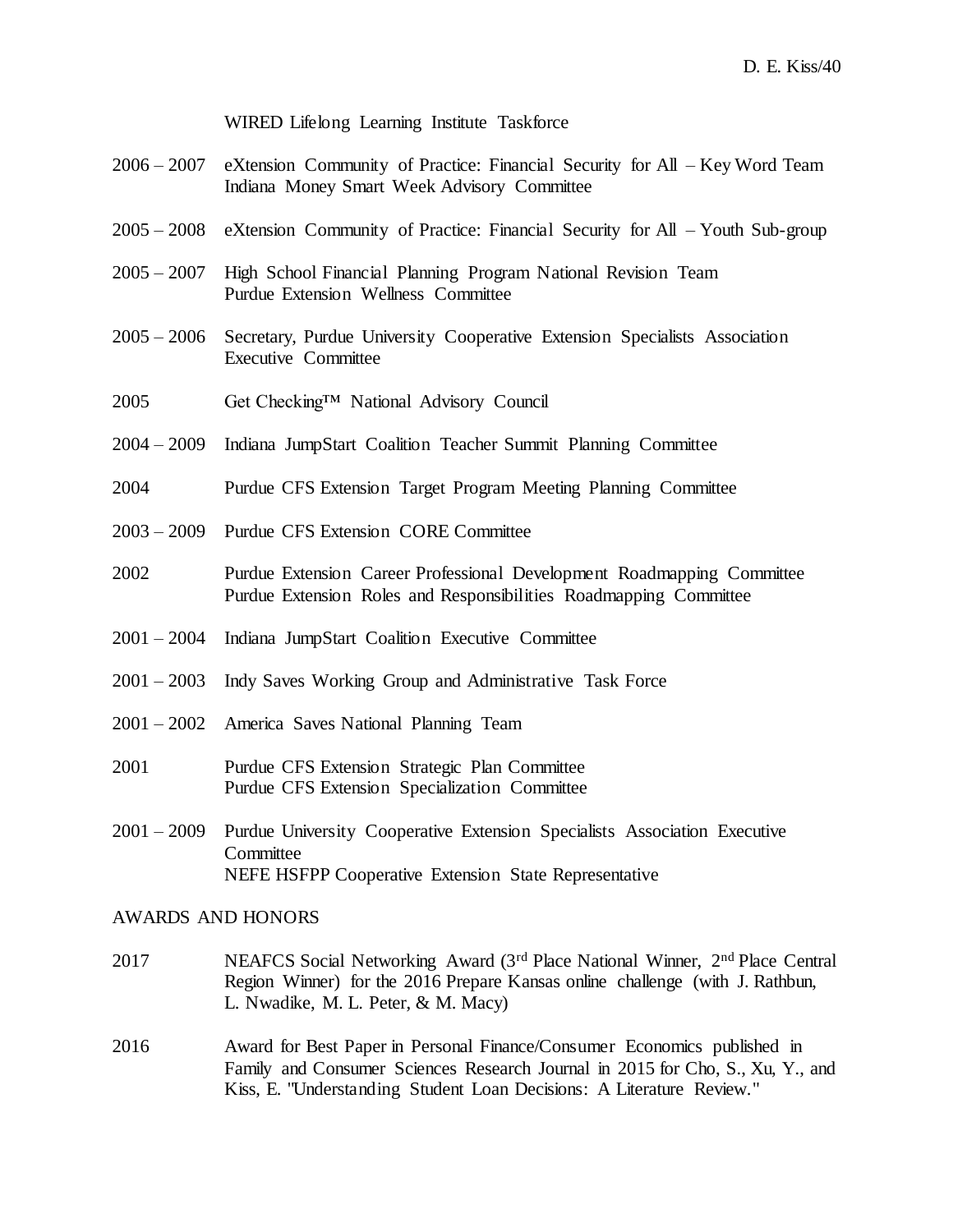|      | NEAFCS Social Networking Award (1st Place National Team Winner; 1st Place<br>Eastern Region Team Winner) for Combining Twitter Chats and Google<br>Hangouts for Financial Education Outreach (with B. O'Neill, E. Tobe, E.<br>Anderson, R. McWilliams, A. Zumwalt, & B. Bertsch)                                                                                                             |
|------|----------------------------------------------------------------------------------------------------------------------------------------------------------------------------------------------------------------------------------------------------------------------------------------------------------------------------------------------------------------------------------------------|
|      | Kiss, D. E., Brown, V., Katras, M. J., Koonce, J., Martin, K., and Wise, D.<br>"Developing and Testing Mobile Delivery of Health Insurance Information"<br>proposal selected as part of the first eXtension Community Issue Corps.                                                                                                                                                           |
|      | Invited participant and discussion session leader, USDA NIFA Data Science<br>Summit, Chicago, IL, October 10.                                                                                                                                                                                                                                                                                |
| 2015 | NEAFCS Florence Hall Award (3 <sup>rd</sup> Place National Winner, 1 <sup>st</sup> Place Southern<br>Region Winner) and Marketing Award (1 <sup>st</sup> Place National Winner, 1 <sup>st</sup> Place<br>Southern Region Winner) for The Marketplace Exchanges of the Affordable Care<br>Act (MEACA) Project (with J. Koonce [project leader] and the 14 members of the<br>multi-state team) |
|      | NEAFCS Social Networking Award (3rd Place National Winner, 2nd Place Eastern<br>Region Winner) for Using Twitter Chats for Financial Educational Outreach (with<br>B. O'Neill, S. Shockey, & E. Anderson)                                                                                                                                                                                    |
| 2014 | K-State Research and Extension Outstanding Program Focus Team Award (with<br>members of the Family Resource Management Program Focus Team)                                                                                                                                                                                                                                                   |
| 2013 | Family and Consumer Sciences Research Best Article Award, Best Paper in<br>Housing and Interior Design for "The Role of Lending Practices on the<br>Foreclosure Crisis: Evidence from Indiana and Ohio" (with T. Yilmazer & P.<br>Babiarz)                                                                                                                                                   |
| 2010 | Purdue Extension Ann Hancook Educator/ Specialist Cooperation Award from<br>PUCESA, IEEA, and ESP (with the Where Does Your Money Go? Team)                                                                                                                                                                                                                                                  |
| 2009 | FDIC Chairman's Award for Innovation in Financial Education, Kansas City<br>Region for Extension Financial Security for All Community of Practice (with J.<br>Branch, J. Miller, B. O'Neill, N. Porter, J. Schuchardt, D. Pankow, S. Seiling, E.<br>Anderson, J. Bechman, M. O'Neil-Haight, M. Gutter, & P. Swanson)                                                                         |
|      | eXtension.org Outstanding Community of Practice Award for Financial Security<br>for All (with J. Branch, J. Miller, B. O'Neill, N. Porter, J. Schuchardt, D.<br>Pankow, S. Seiling, E. Anderson, J. Bechman, M. O'Neil-Haight, M. Gutter, & P.<br>Swanson)                                                                                                                                   |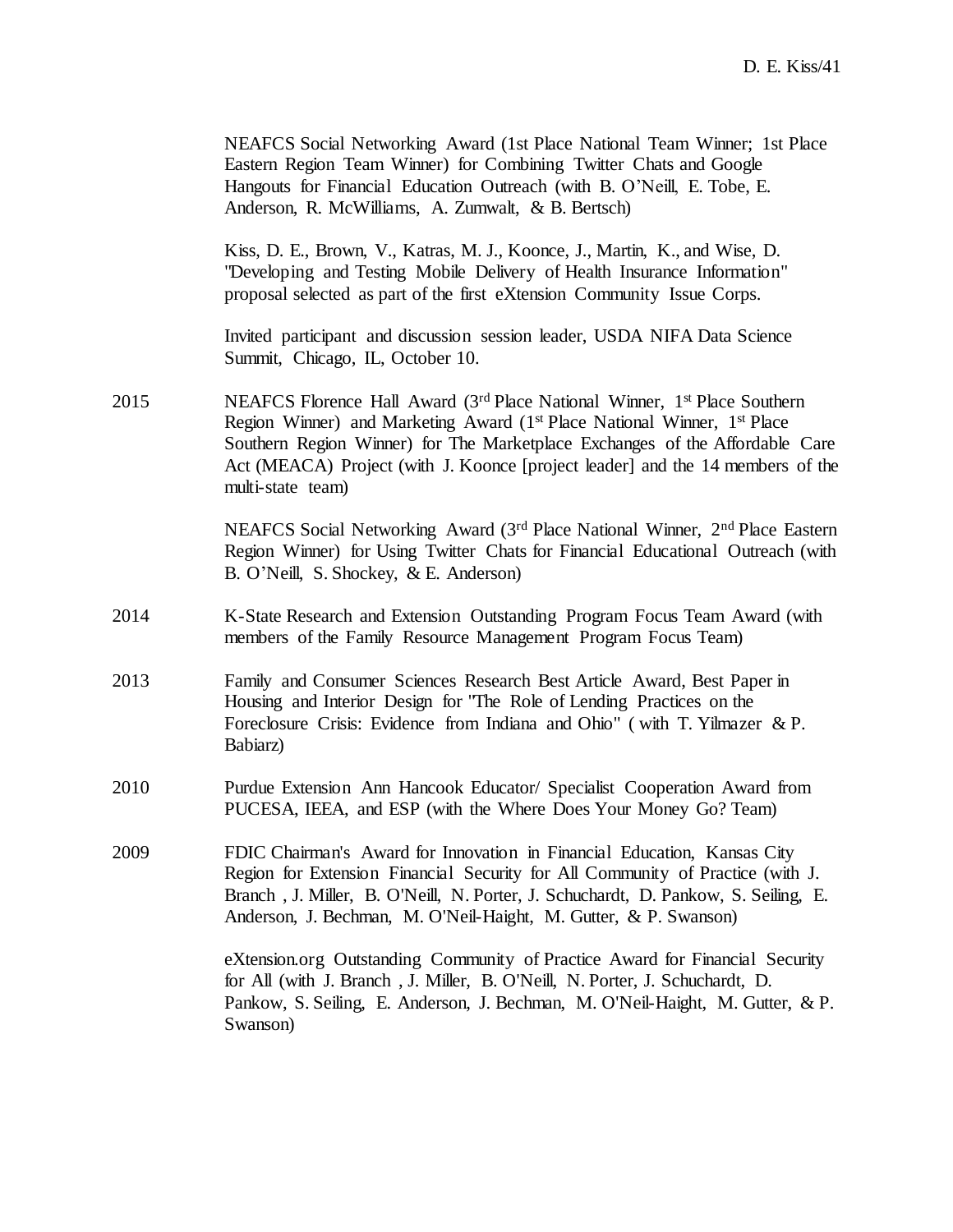| National Extension Association of Family and Consumer Sciences Educational<br>Curriculum Package – Second Place Central Region Winner for Where Does<br>Your Money Go? (with V. Hadley, A. Jones, M. A. Leinhart-Cross, & E. Sutton)<br>Purdue Extension Ann Hancook Educator/ Specialist Cooperation Award from<br>PUCESA, IEEA, and ESP (with the Indiana Teen\$ucceed Team) |  |
|--------------------------------------------------------------------------------------------------------------------------------------------------------------------------------------------------------------------------------------------------------------------------------------------------------------------------------------------------------------------------------|--|
|                                                                                                                                                                                                                                                                                                                                                                                |  |
|                                                                                                                                                                                                                                                                                                                                                                                |  |
| Purdue Extension Epsilon Sigma Phi Chapter State Team Award (with the Where<br>Does Your Money Go? Team)                                                                                                                                                                                                                                                                       |  |
| 2006<br>Get Checking Recognition of Excellence Award, eFunds                                                                                                                                                                                                                                                                                                                   |  |
| 2004<br>Department of Consumer Sciences and Retailing Outstanding Teacher Award,<br>Purdue University                                                                                                                                                                                                                                                                          |  |
| National Extension Association of Family and Consumer Sciences Educational<br>Curriculum Package – National Winner, $3rd$ place for Making Your Money Work<br>(with R. Haynes-Bordas $\&$ F. Koontz)                                                                                                                                                                           |  |
| National Extension Association of Family and Consumer Sciences Educational<br>Curriculum Package – Central Region Finalist $1st$ place for Making Your Money<br>Work (with R. Haynes-Bordas $& F.$ Koontz)                                                                                                                                                                     |  |
| 2003<br>Purdue Extension Ann Hancook Educator/ Specialist Cooperation Award from<br>PUCESA, IEEA, and ESP (with the Financial Security in Later Life Initiative<br>Team)                                                                                                                                                                                                       |  |
| Purdue Extension Epsilon Sigma Phi Chapter State Team Award (with the<br>Financial Security in Later Life Initiative Team)                                                                                                                                                                                                                                                     |  |
| 2002<br>Iowa State University Extension Educational Team Achievement Award (with the<br>Money 2000TM Team)                                                                                                                                                                                                                                                                     |  |
| SELECTED PROFESSIONAL LEARNING                                                                                                                                                                                                                                                                                                                                                 |  |
| National Extension Leadership Development (NELD) North Central<br>2014                                                                                                                                                                                                                                                                                                         |  |
| 2013<br>Navigating Difference Cultural Competency Training<br>Kansas State University<br>Salina, KS<br>November $13 - 14$                                                                                                                                                                                                                                                      |  |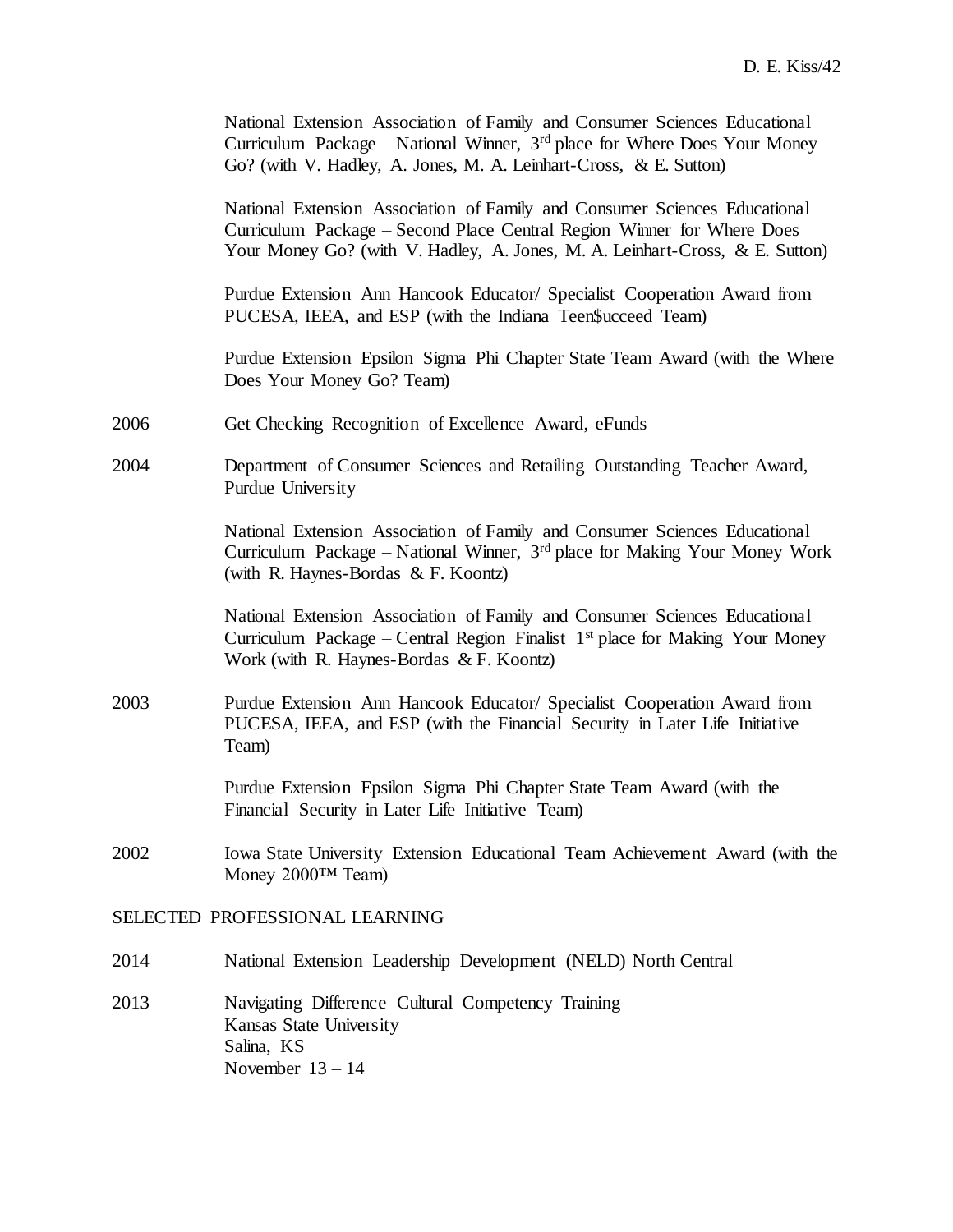|                | The WAGE Project \$tart \$mart Facilitator Training<br>Kansas State University<br>Manhattan, KS<br>October 8                                                                            |
|----------------|-----------------------------------------------------------------------------------------------------------------------------------------------------------------------------------------|
|                | Smart Choice Health Insurance Educator Training<br>University of Maryland Extension<br>College Park, MD<br>August $19-20$                                                               |
|                | Summer Evaluation Institute<br>American Evaluation Association<br>Atlanta, GA<br>June $2-5$                                                                                             |
|                | Senior Health Insurance Counseling for Kansas (SHCK) University<br>Kansas Department for Aging and Disability Services<br>Tracks $1, 2$ , and $3$<br>Topeka and Manhattan, KS<br>May 22 |
| 2010           | Online Faculty Certification<br>Ivy Tech Community College, East Central<br>January 23 – March 6                                                                                        |
| 1996           | Luxembourg Income Study Summer Workshop<br>Differdange, Luxembourg<br>July $13 - 19$                                                                                                    |
| <b>SERVICE</b> |                                                                                                                                                                                         |
|                | Involvement in Graduate Student Education                                                                                                                                               |

*Co-Major Professor*

Anderson, N., Ph.D. student, Kansas State University Berkowicz, S., Ph.D. student, Kansas State University Preece, G., Ph.D. student, Kansas State University. Strother, B., Ph.D. student, Kansas State University

### *Committee Chair*

2003 Jameel, A. Consumer Debt of Young Adults. M.S., Purdue University.

*Committee Member*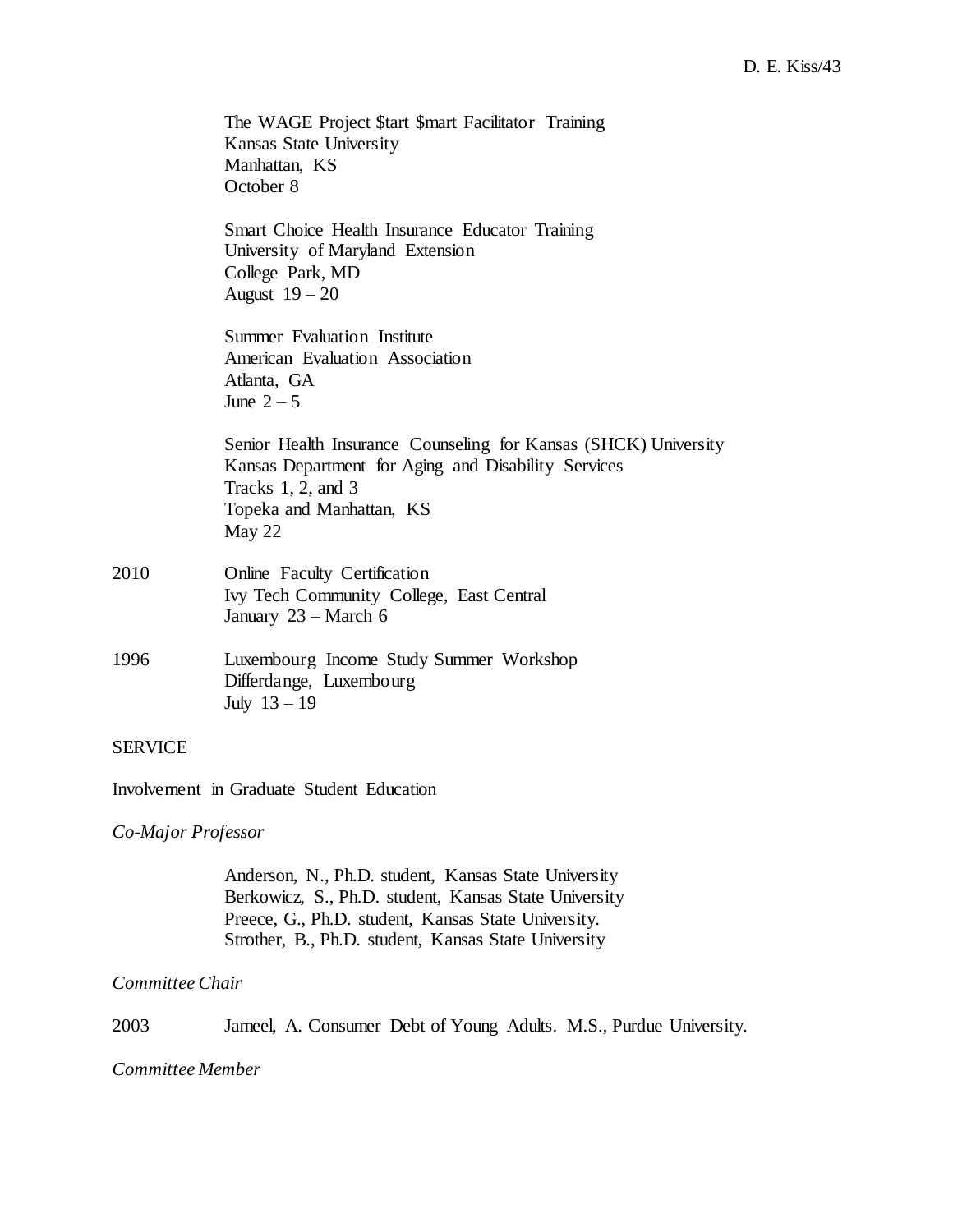| current       | Mull, J., Ph.D. student, Kansas State University                                                                                                                              |
|---------------|-------------------------------------------------------------------------------------------------------------------------------------------------------------------------------|
| 2014          | Leitz, L. The Impact of Credit and Debt on Wealth Accumulation. Ph.D., Kansas<br>State University.                                                                            |
| 2010          | Sero-Lynn, R. The Impact of Formal and Informal Supports on a Mother's Well-<br>being: Examining the Lives of Low-income, Rural Women Over Time. Ph.D.,<br>Purdue University. |
| 2009          | Babiarz, P. Health Events, Household Wealth and Debt Holdings: Evidence from<br>the Health and Retirement Study. Ph.D., Purdue University.                                    |
| 2008          | Hall, A. Factors That Influence Small Business Start-Up. M.S., Purdue<br>University.                                                                                          |
| 2007          | Betz, A. Perceptions of Identity Theft among Rural and Urban Residents of<br>Indiana. M.S., Purdue University.                                                                |
| 2005          | Manier, A. Professional Development for Teachers of High School Personal<br>Financial Management. M.S., Purdue University.                                                    |
| Professional  |                                                                                                                                                                               |
|               | 2018 – present Member, Association for Financial Counseling and Planning Education<br>Government Relations Task Force                                                         |
|               | 2017 – 2018 Conference Planning Committee, 2018 National Health Outreach Conference                                                                                           |
|               | 2017 – present Member, FEMA Region VII Regional Advisory Council                                                                                                              |
| $2016 - 2017$ | Program Chair, 2017 National Health Outreach Conference                                                                                                                       |
|               | 2016 - 2017 Member, Association for Financial Counseling and Planning Education Career<br><b>Task Force</b>                                                                   |
| $2015 - 2017$ | Co-editor, Proceedings of the Association for Financial Counseling and Planning<br>Education                                                                                  |
| $2013 - 2014$ | Member, American Council on Consumer Interests Website Task Force                                                                                                             |
|               | 2012 – present Vice President, Kansas Jump\$tart Coalition for Personal Financial Literacy<br>Member, Money Smart Kansas Steering Committee                                   |
| $2010 - 2012$ | Member, Indiana Money Smart Week Committee, Tippecanoe County                                                                                                                 |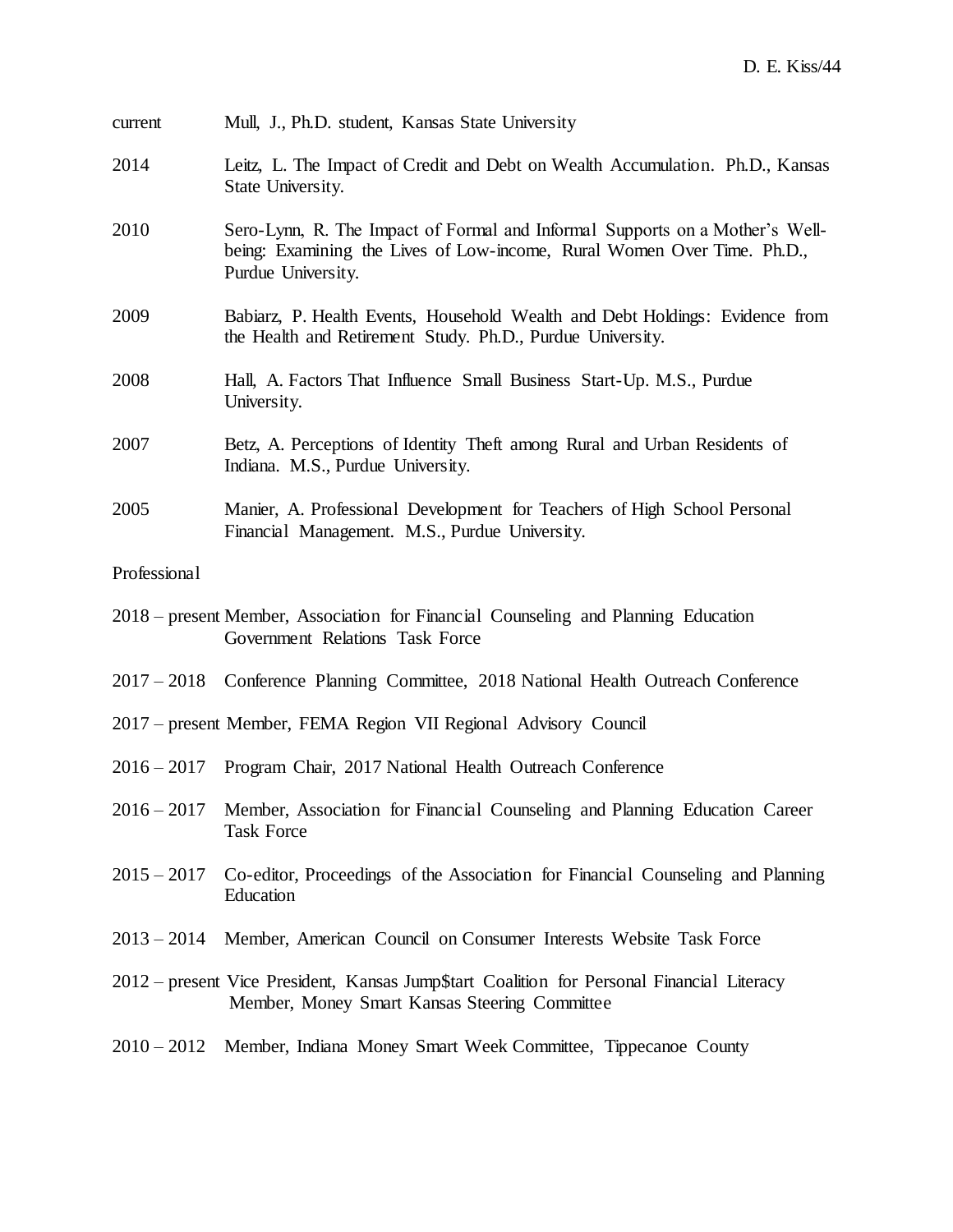- 2010 Judge, Indiana Council for Economic Education Annual Economics Calendar Poster Contest
- 2003 2006 Chair, Family Economics and Resource Management Section, American Association of Family and Consumer Sciences
- 2002 2003 Chair-elect, Family Economics and Resource Management Section, American Association of Family and Consumer Sciences
- 2002 2004 Chair, Stewart M. Lee Consumer Education Award, American Council on Consumer Interests
- 2002 Chair, Student Papers, Association for Financial Counseling and Planning
- 2001 Member, US Trustees Working Group on Debtor Education Judge, National Endowment for Financial Education High School Financial Literacy Awards
- 2001 2004 Member, Indiana JumpStart Coalition Executive Board
- 1999 2000 Member, Newsletter Editor Search Committee, American Council on Consumer **Interests**
- 1997 2000 Member, Foundation and Grants Sub-committee, American Council on Consumer **Interests**

Kansas State University

- 2018 School of Family Studies and Human Services Department Document Review Task Force
- 2017 School of Family Studies and Human Services Name Change Task Force
- 2017 Kansas Cooperative Extension Northwest Region Family and Consumer Sciences Specialist Search Committee Chair
- 2017 Kansas Cooperative Extension Associate Director Search Committee Member
- 2015 present Family Studies and Human Services Extension Unit Leader
- 2014 College of Human Ecology Revisiting the 2025 Plan Committee
- 2014 2017 Council on Parking Operations
- 2014 present College of Human Ecology Professional Mentoring Program Mentor